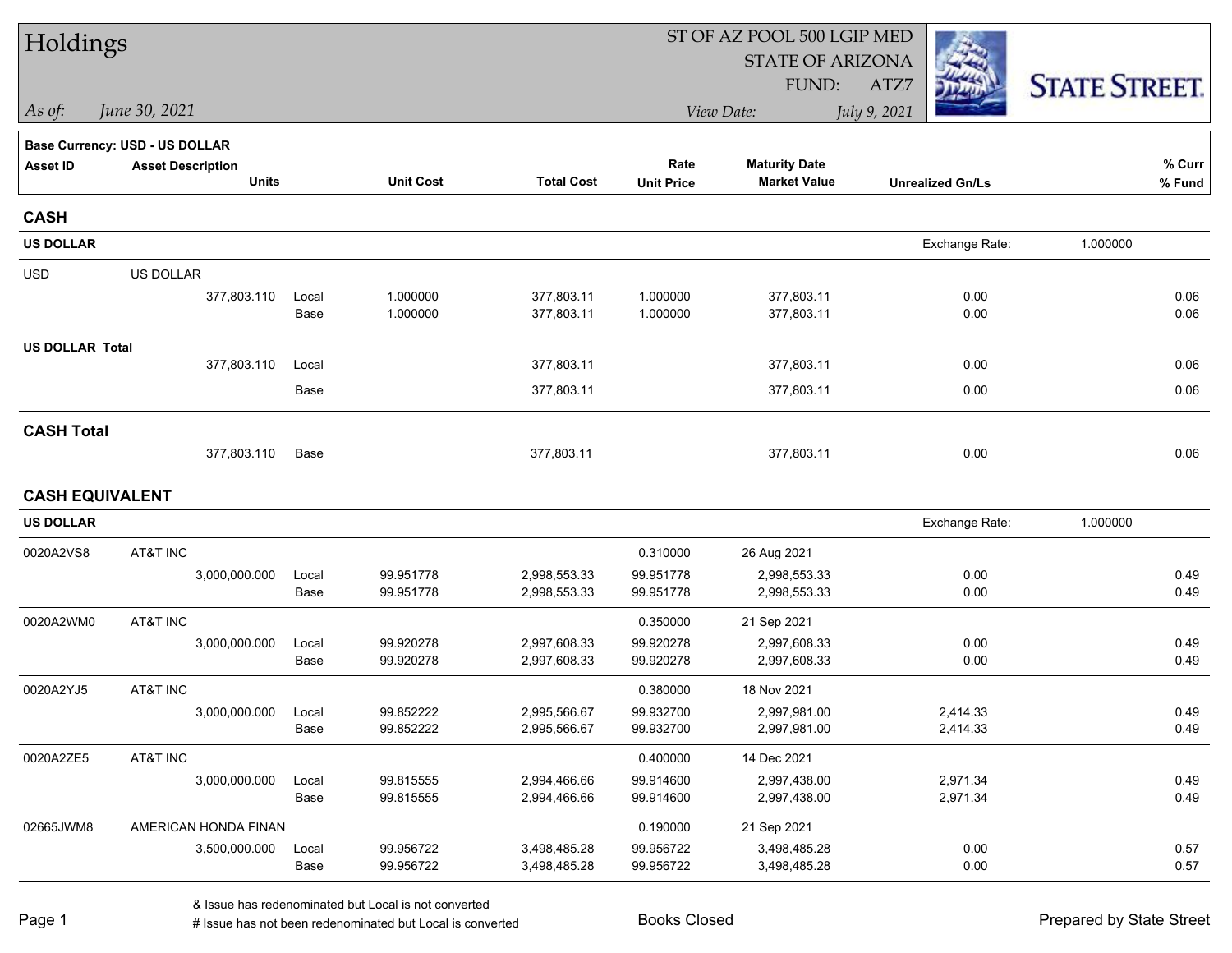| Holdings        |                                                            |       |                  |                   | ST OF AZ POOL 500 LGIP MED |                         |                         |                      |  |  |  |
|-----------------|------------------------------------------------------------|-------|------------------|-------------------|----------------------------|-------------------------|-------------------------|----------------------|--|--|--|
|                 |                                                            |       |                  |                   |                            | <b>STATE OF ARIZONA</b> |                         |                      |  |  |  |
|                 |                                                            |       |                  |                   |                            | <b>FUND:</b>            | ATZ7                    | <b>STATE STREET.</b> |  |  |  |
| $\vert$ As of:  | June 30, 2021                                              |       |                  |                   |                            | View Date:              | July 9, 2021            |                      |  |  |  |
|                 |                                                            |       |                  |                   |                            |                         |                         |                      |  |  |  |
| <b>Asset ID</b> | Base Currency: USD - US DOLLAR<br><b>Asset Description</b> |       |                  |                   | Rate                       | <b>Maturity Date</b>    |                         | % Curr               |  |  |  |
|                 | <b>Units</b>                                               |       | <b>Unit Cost</b> | <b>Total Cost</b> | <b>Unit Price</b>          | <b>Market Value</b>     | <b>Unrealized Gn/Ls</b> | % Fund               |  |  |  |
| 06367BVK2       | <b>BANK OF MONTREAL-</b>                                   |       |                  |                   | 0.230000                   | 22 Sep 2021             |                         |                      |  |  |  |
|                 | 5,000,000.000                                              | Local | 100.000000       | 5,000,000.00      | 100.000000                 | 5,000,000.00            | 0.00                    | 0.82                 |  |  |  |
|                 |                                                            | Base  | 100.000000       | 5,000,000.00      | 100.000000                 | 5,000,000.00            | 0.00                    | 0.82                 |  |  |  |
| 06367CG35       | <b>BANK OF MONTREAL-</b>                                   |       |                  |                   | 0.210000                   | 07 Jul 2022             |                         |                      |  |  |  |
|                 | 5,000,000.000                                              | Local | 100.000000       | 5,000,000.00      | 100.000000                 | 5,000,000.00            | 0.00                    | 0.82                 |  |  |  |
|                 |                                                            | Base  | 100.000000       | 5,000,000.00      | 100.000000                 | 5,000,000.00            | 0.00                    | 0.82                 |  |  |  |
| 06417MPH2       | <b>BANK OF NOVA SCOTIA</b>                                 |       |                  |                   | 0.230000                   | 11 May 2022             |                         |                      |  |  |  |
|                 | 4,000,000.000                                              | Local | 100.008734       | 4,000,349.34      | 100.031000                 | 4,001,240.00            | 890.66                  | 0.65                 |  |  |  |
|                 |                                                            | Base  | 100.008734       | 4,000,349.34      | 100.031000                 | 4,001,240.00            | 890.66                  | 0.65                 |  |  |  |
| 07644BA36       | BEDFORD ROW FDG CORP                                       |       |                  |                   | 0.210000                   | 03 Jan 2022             |                         |                      |  |  |  |
|                 | 5,000,000.000                                              | Local | 99.891500        | 4,994,575.00      | 99.909500                  | 4,995,475.00            | 900.00                  | 0.82                 |  |  |  |
|                 |                                                            | Base  | 99.891500        | 4,994,575.00      | 99.909500                  | 4,995,475.00            | 900.00                  | 0.82                 |  |  |  |
| 136069TY7       | CANADIAN IMPERIAL BANK SR UNSECURED 06/22 2.55             |       |                  |                   | 2.550000                   | 16 Jun 2022             |                         |                      |  |  |  |
|                 | 3,000,000.000                                              | Local | 99.982174        | 2,999,465.21      | 99.982174                  | 2,999,465.21            | 0.00                    | 0.49                 |  |  |  |
|                 |                                                            | Base  | 99.982174        | 2,999,465.21      | 99.982174                  | 2,999,465.21            | 0.00                    | 0.49                 |  |  |  |
| 138994009       | CANTOR FITZGERALD REPO REPO                                |       |                  |                   | 0.200000                   | 01 Jul 2021             |                         |                      |  |  |  |
|                 | 5,000,000.000                                              | Local | 100.000000       | 5,000,000.00      | 100.000000                 | 5,000,000.00            | 0.00                    | 0.82                 |  |  |  |
|                 |                                                            | Base  | 100.000000       | 5,000,000.00      | 100.000000                 | 5,000,000.00            | 0.00                    | 0.82                 |  |  |  |
| 138994009       | CANTOR FITZGERALD REPO REPO                                |       |                  |                   | 0.350000                   | 01 Jul 2021             |                         |                      |  |  |  |
|                 | 5,000,000.000                                              | Local | 100.000000       | 5,000,000.00      | 100.000000                 | 5,000,000.00            | 0.00                    | 0.82                 |  |  |  |
|                 |                                                            | Base  | 100.000000       | 5,000,000.00      | 100.000000                 | 5,000,000.00            | 0.00                    | 0.82                 |  |  |  |
| 138994009       | CANTOR FITZGERALD REPO REPO                                |       |                  |                   | 0.300000                   | 19 Jul 2021             |                         |                      |  |  |  |
|                 | 5,000,000.000                                              | Local | 100.000000       | 5,000,000.00      | 100.000000                 | 5,000,000.00            | 0.00                    | 0.82                 |  |  |  |
|                 |                                                            | Base  | 100.000000       | 5,000,000.00      | 100.000000                 | 5,000,000.00            | 0.00                    | 0.82                 |  |  |  |
| 138994009       | CANTOR FITZGERALD REPO REPO                                |       |                  |                   | 0.300000                   | 02 Aug 2021             |                         |                      |  |  |  |
|                 | 10,000,000.000                                             | Local | 100.000000       | 10,000,000.00     | 100.000000                 | 10,000,000.00           | 0.00                    | 1.63                 |  |  |  |
|                 |                                                            | Base  | 100.000000       | 10,000,000.00     | 100.000000                 | 10,000,000.00           | 0.00                    | 1.63                 |  |  |  |
| 15060XUS9       | CEDAR SPRING CPTL CO                                       |       |                  |                   | 0.200000                   | 26 Jul 2021             |                         |                      |  |  |  |
|                 | 3,000,000.000                                              | Local | 99.986111        | 2,999,583.33      | 99.986111                  | 2,999,583.33            | 0.00                    | 0.49                 |  |  |  |
|                 |                                                            | Base  | 99.986111        | 2,999,583.33      | 99.986111                  | 2,999,583.33            | 0.00                    | 0.49                 |  |  |  |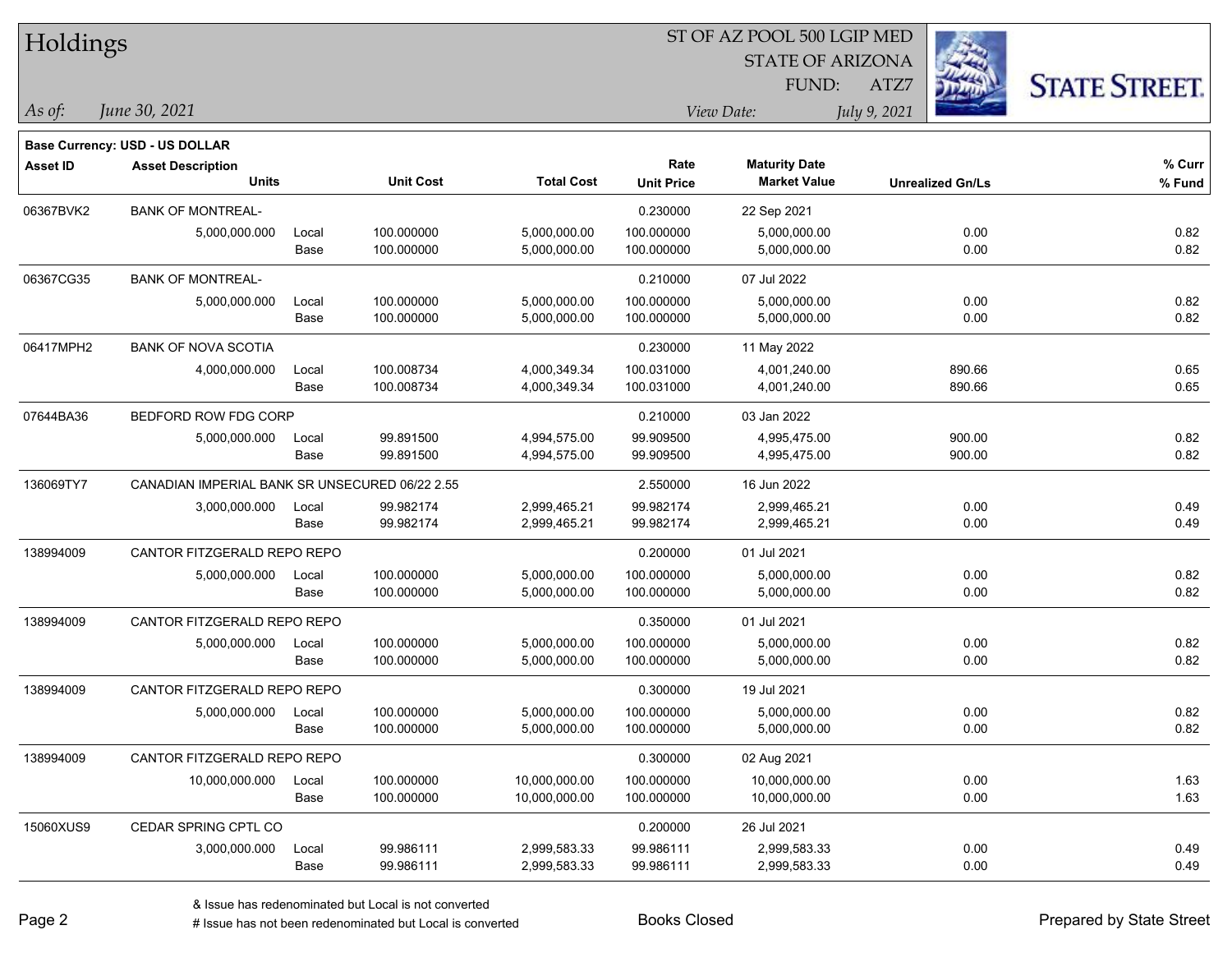| Holdings        |                                          |       |                  | ST OF AZ POOL 500 LGIP MED |                   |                                             |                         |                      |  |  |
|-----------------|------------------------------------------|-------|------------------|----------------------------|-------------------|---------------------------------------------|-------------------------|----------------------|--|--|
|                 |                                          |       |                  |                            |                   |                                             |                         |                      |  |  |
|                 |                                          |       |                  |                            |                   | FUND:                                       | ATZ7                    | <b>STATE STREET.</b> |  |  |
| As of:          | June 30, 2021                            |       |                  |                            | View Date:        |                                             | July 9, 2021            |                      |  |  |
|                 |                                          |       |                  |                            |                   |                                             |                         |                      |  |  |
|                 | Base Currency: USD - US DOLLAR           |       |                  |                            | Rate              |                                             |                         | $%$ Curr             |  |  |
| <b>Asset ID</b> | <b>Asset Description</b><br><b>Units</b> |       | <b>Unit Cost</b> | <b>Total Cost</b>          | <b>Unit Price</b> | <b>Maturity Date</b><br><b>Market Value</b> | <b>Unrealized Gn/Ls</b> | % Fund               |  |  |
| 15963TU15       | <b>CHARIOT FNDG LLC</b>                  |       |                  |                            | 0.150000          | 01 Jul 2021                                 |                         |                      |  |  |
|                 | 1,675,000.000                            | Local | 100.000000       | 1,675,000.00               | 100.000000        | 1,675,000.00                                | 0.00                    | 0.27                 |  |  |
|                 |                                          | Base  | 100.000000       | 1,675,000.00               | 100.000000        | 1,675,000.00                                | 0.00                    | 0.27                 |  |  |
| 16677JXV3       | CHEVRON CORP                             |       |                  |                            | 0.160000          | 29 Oct 2021                                 |                         |                      |  |  |
|                 | 5,000,000.000                            | Local | 99.946667        | 4,997,333.33               | 99.973300         | 4,998,665.00                                | 1,331.67                | 0.82                 |  |  |
|                 |                                          | Base  | 99.946667        | 4,997,333.33               | 99.973300         | 4,998,665.00                                | 1,331.67                | 0.82                 |  |  |
| 17327AW11       | CITIGROUP GLOBAL MKTS INC S              |       |                  |                            | 0.270000          | 01 Sep 2021                                 |                         |                      |  |  |
|                 | 3,000,000.000                            | Local | 99.953500        | 2,998,605.00               | 99.953500         | 2,998,605.00                                | 0.00                    | 0.49                 |  |  |
|                 |                                          | Base  | 99.953500        | 2,998,605.00               | 99.953500         | 2,998,605.00                                | 0.00                    | 0.49                 |  |  |
| 2546R2WF9       | <b>WALT DISNEY CO</b>                    |       |                  |                            | 0.280000          | 15 Sep 2021                                 |                         |                      |  |  |
|                 | 3,000,000.000                            | Local | 99.940889        | 2,998,226.66               | 99.940889         | 2,998,226.66                                | 0.00                    | 0.49                 |  |  |
|                 |                                          | Base  | 99.940889        | 2,998,226.66               | 99.940889         | 2,998,226.66                                | 0.00                    | 0.49                 |  |  |
| 2546R2XV3       | WALT DISNEY CO                           |       |                  |                            | 0.250000          | 29 Oct 2021                                 |                         |                      |  |  |
|                 | 5,000,000.000                            | Local | 99.916667        | 4,995,833.33               | 99.950000         | 4,997,500.00                                | 1,666.67                | 0.82                 |  |  |
|                 |                                          | Base  | 99.916667        | 4,995,833.33               | 99.950000         | 4,997,500.00                                | 1,666.67                | 0.82                 |  |  |
| 2546R2YF7       | WALT DISNEY CO                           |       |                  |                            | 0.260000          | 15 Nov 2021                                 |                         |                      |  |  |
|                 | 3,000,000.000                            | Local | 99.901056        | 2,997,031.67               | 99.938700         | 2,998,161.00                                | 1,129.33                | 0.49                 |  |  |
|                 |                                          | Base  | 99.901056        | 2,997,031.67               | 99.938700         | 2,998,161.00                                | 1,129.33                | 0.49                 |  |  |
| 2546R3DV3       | DISNEY (WALT) CO THE                     |       |                  |                            | 0.270000          | 29 Apr 2022                                 |                         |                      |  |  |
|                 | 3,000,000.000                            | Local | 99.773500        | 2,993,205.00               | 99.809500         | 2,994,285.00                                | 1,080.00                | 0.49                 |  |  |
|                 |                                          | Base  | 99.773500        | 2,993,205.00               | 99.809500         | 2,994,285.00                                | 1,080.00                | 0.49                 |  |  |
| 26244HU76       | <b>DUKE ENERGY CORP</b>                  |       |                  |                            | 0.190000          | 07 Jul 2021                                 |                         |                      |  |  |
|                 | 480,000.000                              | Local | 99.996833        | 479,984.80                 | 99.996833         | 479,984.80                                  | 0.00                    | 0.08                 |  |  |
|                 |                                          | Base  | 99.996833        | 479,984.80                 | 99.996833         | 479,984.80                                  | 0.00                    | 0.08                 |  |  |
| 26244HV34       | DUKE ENERGY CORP                         |       |                  |                            | 0.150000          | 03 Aug 2021                                 |                         |                      |  |  |
|                 | 2,998,000.000                            | Local | 99.986250        | 2,997,587.78               | 99.986250         | 2,997,587.78                                | 0.00                    | 0.49                 |  |  |
|                 |                                          | Base  | 99.986250        | 2,997,587.78               | 99.986250         | 2,997,587.78                                | 0.00                    | 0.49                 |  |  |
| 36955DZ78       | <b>GEN DYNAMICS CORP</b>                 |       |                  |                            | 0.210000          | 07 Dec 2021                                 |                         |                      |  |  |
|                 | 3,000,000.000                            | Local | 99.907250        | 2,997,217.50               | 99.928000         | 2,997,840.00                                | 622.50                  | 0.49                 |  |  |
|                 |                                          | Base  | 99.907250        | 2,997,217.50               | 99.928000         | 2,997,840.00                                | 622.50                  | 0.49                 |  |  |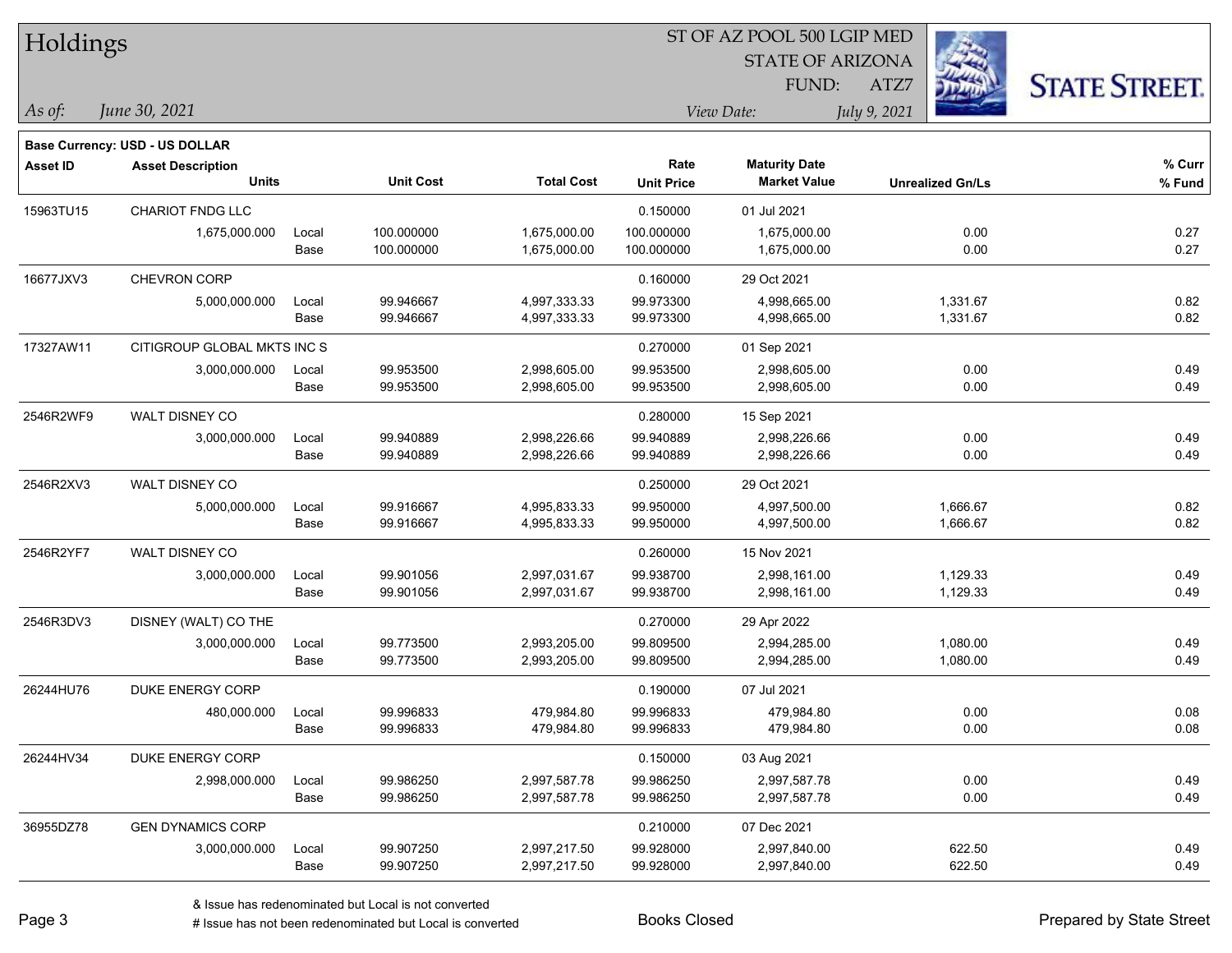| Holdings        |                                       |       |                  | ST OF AZ POOL 500 LGIP MED |                   |                         |              |                         |                      |  |
|-----------------|---------------------------------------|-------|------------------|----------------------------|-------------------|-------------------------|--------------|-------------------------|----------------------|--|
|                 |                                       |       |                  |                            |                   | <b>STATE OF ARIZONA</b> |              |                         |                      |  |
|                 |                                       |       |                  |                            |                   | FUND:                   | ATZ7         |                         | <b>STATE STREET.</b> |  |
| As of:          | June 30, 2021                         |       |                  |                            |                   | View Date:              | July 9, 2021 |                         |                      |  |
|                 | <b>Base Currency: USD - US DOLLAR</b> |       |                  |                            |                   |                         |              |                         |                      |  |
| <b>Asset ID</b> | <b>Asset Description</b>              |       |                  |                            | Rate              | <b>Maturity Date</b>    |              |                         | % Curr               |  |
|                 | <b>Units</b>                          |       | <b>Unit Cost</b> | <b>Total Cost</b>          | <b>Unit Price</b> | <b>Market Value</b>     |              | <b>Unrealized Gn/Ls</b> | % Fund               |  |
| 40588LX12       | HALKIN FINANCE LLC USC                |       |                  |                            | 0.210000          | 01 Oct 2021             |              |                         |                      |  |
|                 | 5,000,000.000                         | Local | 99.946333        | 4,997,316.67               | 99.969000         | 4,998,450.00            |              | 1,133.33                | 0.82                 |  |
|                 |                                       | Base  | 99.946333        | 4,997,316.67               | 99.969000         | 4,998,450.00            |              | 1,133.33                | 0.82                 |  |
| 56274LYW8       | MANHATTAN ASSET FDG.                  |       |                  |                            | 0.200000          | 30 Nov 2021             |              |                         |                      |  |
|                 | 5,000,000.000                         | Local | 99.915556        | 4,995,777.78               | 99.940400         | 4,997,020.00            |              | 1,242.22                | 0.82                 |  |
|                 |                                       | Base  | 99.915556        | 4,995,777.78               | 99.940400         | 4,997,020.00            |              | 1,242.22                | 0.82                 |  |
| 59157TU19       | METLIFE SHORT TERM FDG                |       |                  |                            | 0.210000          | 01 Jul 2021             |              |                         |                      |  |
|                 | 1,992,000.000                         | Local | 100.000000       | 1,992,000.00               | 100.000000        | 1,992,000.00            |              | 0.00                    | 0.33                 |  |
|                 |                                       | Base  | 100.000000       | 1,992,000.00               | 100.000000        | 1,992,000.00            |              | 0.00                    | 0.33                 |  |
| 8225X2W18       | SHELL INTNL FNC B.V                   |       |                  |                            | 0.260000          | 01 Sep 2021             |              |                         |                      |  |
|                 | 3,000,000.000                         | Local | 99.955222        | 2,998,656.67               | 99.955222         | 2,998,656.67            |              | 0.00                    | 0.49                 |  |
|                 |                                       | Base  | 99.955222        | 2,998,656.67               | 99.955222         | 2,998,656.67            |              | 0.00                    | 0.49                 |  |
| 8225X2X17       | SHELL INTNL FNC B.V                   |       |                  |                            | 0.150000          | 01 Oct 2021             |              |                         |                      |  |
|                 | 3,000,000.000                         | Local | 99.961667        | 2,998,850.00               | 99.969300         | 2,999,079.00            |              | 229.00                  | 0.49                 |  |
|                 |                                       | Base  | 99.961667        | 2,998,850.00               | 99.969300         | 2,999,079.00            |              | 229.00                  | 0.49                 |  |
| 86564GUY5       | SUMITOMO MITSUI TRUST NY              |       |                  |                            | 0.170000          | 30 Jul 2021             |              |                         |                      |  |
|                 | 5,000,000.000                         | Local | 99.999992        | 4,999,999.59               | 99.999992         | 4,999,999.59            |              | 0.00                    | 0.82                 |  |
|                 |                                       | Base  | 99.999992        | 4,999,999.59               | 99.999992         | 4,999,999.59            |              | 0.00                    | 0.82                 |  |
| 89114NPM1       | TORONTO-DOMINION                      |       |                  |                            | 0.260000          | 22 Jul 2021             |              |                         |                      |  |
|                 | 760,000.000                           | Local | 99.997659        | 759,982.21                 | 99.997659         | 759,982.21              |              | 0.00                    | 0.12                 |  |
|                 |                                       | Base  | 99.997659        | 759,982.21                 | 99.997659         | 759,982.21              |              | 0.00                    | 0.12                 |  |
| 89116EVC4       | TORONTO DOMIN HOLDING                 |       |                  |                            | 0.280000          | 12 Aug 2021             |              |                         |                      |  |
|                 | 1,774,000.000                         | Local | 99.967333        | 1,773,420.49               | 99.967333         | 1,773,420.49            |              | 0.00                    | 0.29                 |  |
|                 |                                       | Base  | 99.967333        | 1,773,420.49               | 99.967333         | 1,773,420.49            |              | 0.00                    | 0.29                 |  |
| 89119AUS5       | <b>TORONTO DOMINION BANK</b>          |       |                  |                            | 0.260000          | 26 Jul 2021             |              |                         |                      |  |
|                 | 3,000,000.000                         | Local | 99.981944        | 2,999,458.33               | 99.981944         | 2,999,458.33            |              | 0.00                    | 0.49                 |  |
|                 |                                       | Base  | 99.981944        | 2,999,458.33               | 99.981944         | 2,999,458.33            |              | 0.00                    | 0.49                 |  |
| 91842JVP1       | VW CR INC                             |       |                  |                            | 0.180000          | 23 Aug 2021             |              |                         |                      |  |
|                 | 3,000,000.000                         | Local | 99.973500        | 2,999,205.00               | 99.973500         | 2,999,205.00            |              | 0.00                    | 0.49                 |  |
|                 |                                       | Base  | 99.973500        | 2,999,205.00               | 99.973500         | 2,999,205.00            |              | 0.00                    | 0.49                 |  |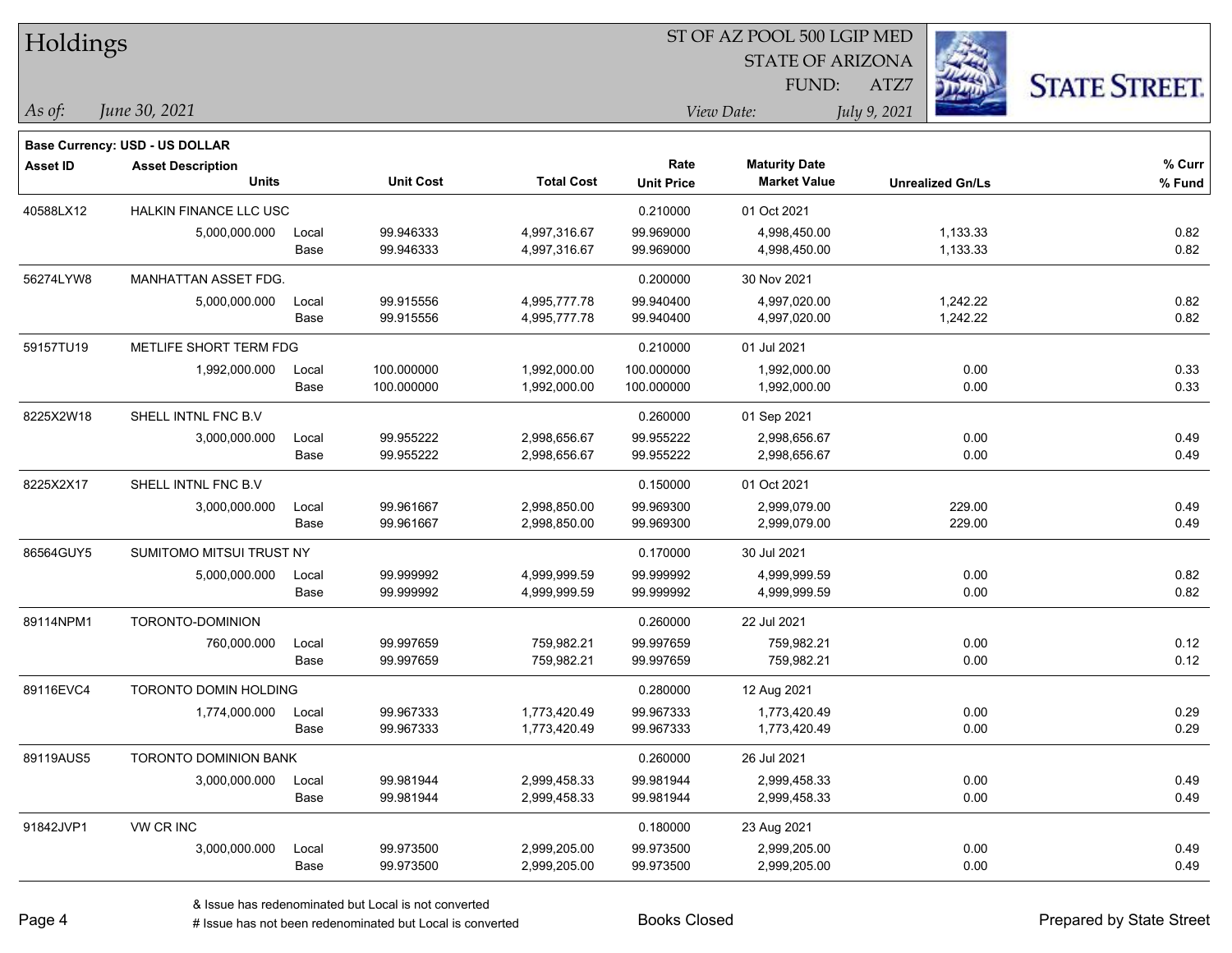| Holdings        |                                       |       |                  |                   |                   | ST OF AZ POOL 500 LGIP MED |                         |                      |
|-----------------|---------------------------------------|-------|------------------|-------------------|-------------------|----------------------------|-------------------------|----------------------|
|                 |                                       |       |                  |                   |                   | <b>STATE OF ARIZONA</b>    |                         |                      |
|                 |                                       |       |                  |                   |                   | FUND:                      | ATZ7                    | <b>STATE STREET.</b> |
| As of:          | June 30, 2021                         |       |                  |                   |                   | View Date:                 | July 9, 2021            |                      |
|                 | <b>Base Currency: USD - US DOLLAR</b> |       |                  |                   |                   |                            |                         |                      |
| <b>Asset ID</b> | <b>Asset Description</b>              |       |                  |                   | Rate              | <b>Maturity Date</b>       |                         | % Curr               |
|                 | <b>Units</b>                          |       | <b>Unit Cost</b> | <b>Total Cost</b> | <b>Unit Price</b> | <b>Market Value</b>        | <b>Unrealized Gn/Ls</b> | % Fund               |
| 91842KAA4       | VW CR INC                             |       |                  |                   | 0.320000          | 10 Jan 2022                |                         |                      |
|                 | 4,830,000.000                         | Local | 99.828445        | 4,821,713.87      | 99.860600         | 4,823,266.98               | 1,553.11                | 0.79                 |
|                 |                                       | Base  | 99.828445        | 4,821,713.87      | 99.860600         | 4,823,266.98               | 1,553.11                | 0.79                 |
| 91842KC87       | VW CR INC                             |       |                  |                   | 0.250000          | 08 Mar 2022                |                         |                      |
|                 | 3,000,000.000                         | Local | 99.826389        | 2,994,791.67      | 99.810400         | 2,994,312.00               | -479.67                 | 0.49                 |
|                 |                                       | Base  | 99.826389        | 2,994,791.67      | 99.810400         | 2,994,312.00               | $-479.67$               | 0.49                 |
| 91842KCJ3       | VW CR INC                             |       |                  |                   | 0.300000          | 18 Mar 2022                |                         |                      |
|                 | 360,000.000                           | Local | 99.783333        | 359,220.00        | 99.783333         | 359,220.00                 | 0.00                    | 0.06                 |
|                 |                                       | Base  | 99.783333        | 359,220.00        | 99.783333         | 359,220.00                 | 0.00                    | 0.06                 |
| 92646KU18       | <b>VICTORY RECEIVABLES</b>            |       |                  |                   | 0.150000          | 01 Jul 2021                |                         |                      |
|                 | 5,000,000.000                         | Local | 100.000000       | 5,000,000.00      | 100.000000        | 5,000,000.00               | 0.00                    | 0.82                 |
|                 |                                       | Base  | 100.000000       | 5,000,000.00      | 100.000000        | 5,000,000.00               | 0.00                    | 0.82                 |
| 92930VU19       | WEC ENERGY GROUP INC                  |       |                  |                   | 0.130000          | 01 Jul 2021                |                         |                      |
|                 | 1,200,000.000                         | Local | 100.000000       | 1,200,000.00      | 100.000000        | 1,200,000.00               | 0.00                    | 0.20                 |
|                 |                                       | Base  | 100.000000       | 1,200,000.00      | 100.000000        | 1,200,000.00               | 0.00                    | 0.20                 |
| 93142WUE1       | <b>WALGREENS BOOTS</b>                |       |                  |                   | 0.270000          | 14 Jul 2021                |                         |                      |
|                 | 5,000,000.000                         | Local | 99.990250        | 4,999,512.50      | 99.990250         | 4,999,512.50               | 0.00                    | 0.82                 |
|                 |                                       | Base  | 99.990250        | 4,999,512.50      | 99.990250         | 4,999,512.50               | 0.00                    | 0.82                 |
| 93142WUP6       | <b>WALGREENS BOOTS</b>                |       |                  |                   | 0.280000          | 23 Jul 2021                |                         |                      |
|                 | 5,750,000.000                         | Local | 99.982889        | 5,749,016.11      | 99.982889         | 5,749,016.11               | 0.00                    | 0.94                 |
|                 |                                       | Base  | 99.982889        | 5,749,016.11      | 99.982889         | 5,749,016.11               | 0.00                    | 0.94                 |
| 94107MWA0       | <b>WASTE MANAGEMENT INC</b>           |       |                  |                   | 0.240000          | 10 Sep 2021                |                         |                      |
|                 | 4,050,000.000                         | Local | 99.952667        | 4,048,083.00      | 99.952667         | 4,048,083.00               | 0.00                    | 0.66                 |
|                 |                                       | Base  | 99.952667        | 4,048,083.00      | 99.952667         | 4,048,083.00               | 0.00                    | 0.66                 |
| 94107PAA7       | WASTE MANAGEMENT INC                  |       |                  |                   | 0.340000          | 28 Apr 2022                |                         |                      |
|                 | 5,000,000.000                         | Local | 99.715722        | 4,985,786.11      | 99.650500         | 4,982,525.00               | $-3,261.11$             | 0.81                 |
|                 |                                       | Base  | 99.715722        | 4,985,786.11      | 99.650500         | 4,982,525.00               | $-3,261.11$             | 0.81                 |
| 9612C0Z10       | <b>WESTPAC BANKING CORP.</b>          |       |                  |                   | 0.180000          | 01 Dec 2021                |                         |                      |
|                 | 5,000,000.000                         | Local | 99.923500        | 4,996,175.00      | 99.961700         | 4,998,085.00               | 1,910.00                | 0.82                 |
|                 |                                       | Base  | 99.923500        | 4,996,175.00      | 99.961700         | 4,998,085.00               | 1,910.00                | 0.82                 |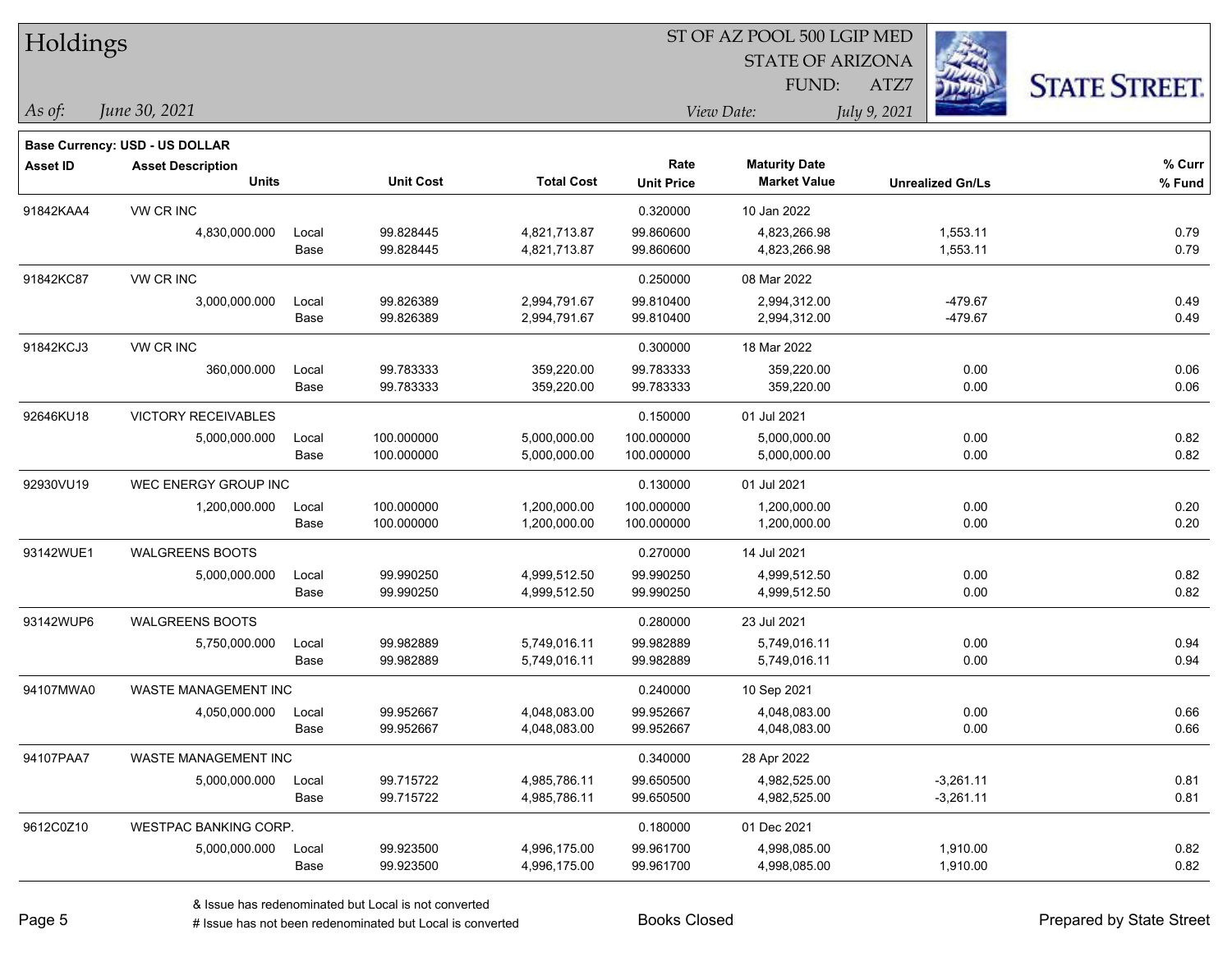| Holdings               |                                        |       |                  |                   | ST OF AZ POOL 500 LGIP MED |                         |                         |                      |
|------------------------|----------------------------------------|-------|------------------|-------------------|----------------------------|-------------------------|-------------------------|----------------------|
|                        |                                        |       |                  |                   |                            | <b>STATE OF ARIZONA</b> |                         |                      |
|                        |                                        |       |                  |                   |                            | <b>FUND:</b>            | ATZ7                    | <b>STATE STREET.</b> |
| $\vert$ As of:         | June 30, 2021                          |       |                  |                   |                            | View Date:              | July 9, 2021            |                      |
|                        | Base Currency: USD - US DOLLAR         |       |                  |                   |                            |                         |                         |                      |
| <b>Asset ID</b>        | <b>Asset Description</b>               |       |                  |                   | Rate                       | <b>Maturity Date</b>    |                         | % Curr               |
|                        | <b>Units</b>                           |       | <b>Unit Cost</b> | <b>Total Cost</b> | <b>Unit Price</b>          | <b>Market Value</b>     | <b>Unrealized Gn/Ls</b> | % Fund               |
| 96130AJN9              | <b>WESTPAC BKING CORP N</b>            |       |                  |                   | 0.240000                   | 30 Mar 2022             |                         |                      |
|                        | 2,050,000.000                          | Local | 99.999999        | 2,049,999.98      | 100.055700                 | 2,051,141.85            | 1,141.87                | 0.33                 |
|                        |                                        | Base  | 99.999999        | 2,049,999.98      | 100.055700                 | 2,051,141.85            | 1,141.87                | 0.33                 |
| 979QHR003              | SOUTH STREET REPO                      |       |                  |                   | 0.040000                   | 01 Jul 2021             |                         |                      |
|                        | 7,000,000.000                          | Local | 100.000000       | 7,000,000.00      | 100.000000                 | 7,000,000.00            | 0.00                    | 1.14                 |
|                        |                                        | Base  | 100.000000       | 7,000,000.00      | 100.000000                 | 7,000,000.00            | 0.00                    | 1.14                 |
| <b>US DOLLAR Total</b> |                                        |       |                  |                   |                            |                         |                         |                      |
|                        | 175,419,000.000                        | Local |                  | 175,327,643.20    |                            | 175,344,118.45          | 16,475.25               | 28.64                |
|                        |                                        | Base  |                  | 175,327,643.20    |                            | 175,344,118.45          | 16,475.25               | 28.64                |
|                        | <b>CASH EQUIVALENT Total</b>           |       |                  |                   |                            |                         |                         |                      |
|                        | 175,419,000.000                        | Base  |                  | 175,327,643.20    |                            | 175,344,118.45          | 16,475.25               | 28.64                |
| <b>FIXED INCOME</b>    |                                        |       |                  |                   |                            |                         |                         |                      |
| <b>US DOLLAR</b>       |                                        |       |                  |                   |                            |                         | Exchange Rate:          | 1.000000             |
| 001055BK7              | AFLAC INC SR UNSECURED 03/26 1.125     |       |                  |                   | 1.125000                   | 15 Mar 2026             |                         |                      |
|                        | 2,500,000.000                          | Local | 99.909180        | 2,497,729.50      | 100.210496                 | 2,505,262.40            | 7,532.90                | 0.41                 |
|                        |                                        | Base  | 99.909180        | 2,497,729.50      | 100.210496                 | 2,505,262.40            | 7,532.90                | 0.41                 |
| 00206RMJ8              | AT+T INC SR UNSECURED 03/24 0.9        |       |                  |                   | 0.900000                   | 25 Mar 2024             |                         |                      |
|                        | 3,000,000.000                          | Local | 99.930886        | 2,997,926.57      | 100.219950                 | 3,006,598.50            | 8,671.93                | 0.49                 |
|                        |                                        | Base  | 99.930886        | 2,997,926.57      | 100.219950                 | 3,006,598.50            | 8,671.93                | 0.49                 |
| 00206RML3              | AT+T INC SR UNSECURED 03/26 1.7        |       |                  |                   | 1.700000                   | 25 Mar 2026             |                         |                      |
|                        | 3,000,000.000                          | Local | 99.855814        | 2,995,674.43      | 101.073224                 | 3,032,196.72            | 36,522.29               | 0.50                 |
|                        |                                        | Base  | 99.855814        | 2,995,674.43      | 101.073224                 | 3,032,196.72            | 36,522.29               | $0.50\,$             |
| 02079KAH0              | ALPHABET INC SR UNSECURED 08/25 0.45   |       |                  |                   | 0.450000                   | 15 Aug 2025             |                         |                      |
|                        | 3,000,000.000                          | Local | 99.919100        | 2,997,572.99      | 99.057149                  | 2,971,714.47            | $-25,858.52$            | 0.49                 |
|                        |                                        | Base  | 99.919100        | 2,997,572.99      | 99.057149                  | 2,971,714.47            | $-25,858.52$            | 0.49                 |
| 023135BW5              | AMAZON.COM INC SR UNSECURED 05/24 0.45 |       |                  |                   | 0.450000                   | 12 May 2024             |                         |                      |
|                        | 4,000,000.000                          | Local | 99.860661        | 3,994,426.42      | 99.813000                  | 3,992,520.00            | $-1,906.42$             | 0.65                 |
|                        |                                        | Base  | 99.860661        | 3,994,426.42      | 99.813000                  | 3,992,520.00            | $-1,906.42$             | 0.65                 |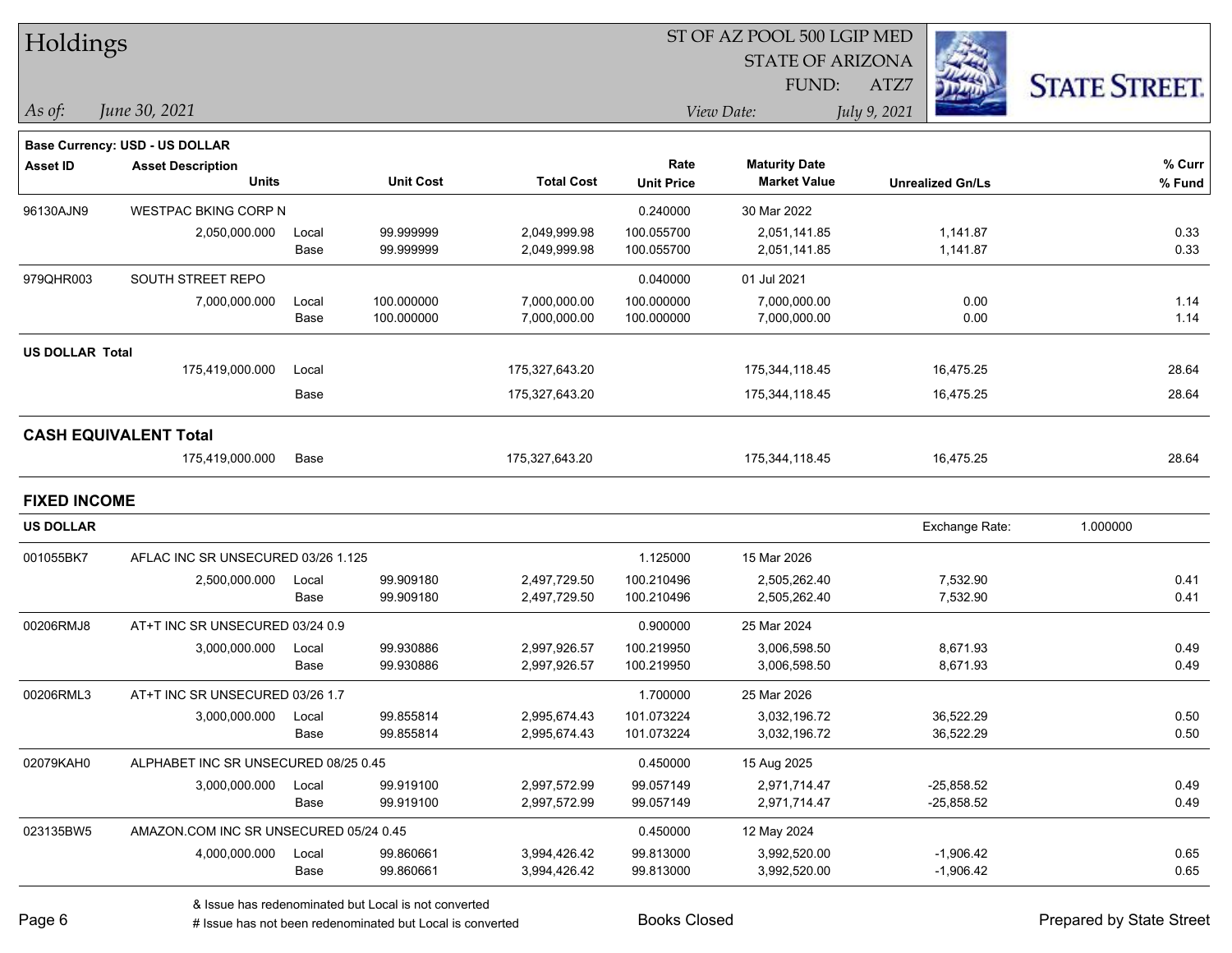| Holdings       |                                               |       |                  |                   | ST OF AZ POOL 500 LGIP MED |                                             |                         |                      |  |  |
|----------------|-----------------------------------------------|-------|------------------|-------------------|----------------------------|---------------------------------------------|-------------------------|----------------------|--|--|
|                |                                               |       |                  |                   |                            | <b>STATE OF ARIZONA</b>                     |                         |                      |  |  |
|                |                                               |       |                  |                   |                            | FUND:                                       | ATZ7                    | <b>STATE STREET.</b> |  |  |
| As of:         | June 30, 2021                                 |       |                  |                   |                            | View Date:                                  | July 9, 2021            |                      |  |  |
|                |                                               |       |                  |                   |                            |                                             |                         |                      |  |  |
|                | <b>Base Currency: USD - US DOLLAR</b>         |       |                  |                   |                            |                                             |                         |                      |  |  |
| Asset ID       | <b>Asset Description</b><br><b>Units</b>      |       | <b>Unit Cost</b> | <b>Total Cost</b> | Rate                       | <b>Maturity Date</b><br><b>Market Value</b> |                         | % Curr               |  |  |
|                |                                               |       |                  |                   | <b>Unit Price</b>          |                                             | <b>Unrealized Gn/Ls</b> | % Fund               |  |  |
| 025816CD9      | AMERICAN EXPRESS CO SR UNSECURED 05/22 2.75   |       |                  |                   | 2.750000                   | 20 May 2022                                 |                         |                      |  |  |
|                | 4,000,000.000                                 | Local | 99.964635        | 3,998,585.40      | 101.970512                 | 4,078,820.48                                | 80,235.08               | 0.67                 |  |  |
|                |                                               | Base  | 99.964635        | 3,998,585.40      | 101.970512                 | 4,078,820.48                                | 80,235.08               | 0.67                 |  |  |
| 025816CG2      | AMERICAN EXPRESS CO SR UNSECURED 07/24 2.5    |       |                  |                   | 2.500000                   | 30 Jul 2024                                 |                         |                      |  |  |
|                | 5,000,000.000                                 | Local | 99.801724        | 4,990,086.21      | 105.405277                 | 5,270,263.85                                | 280, 177.64             | 0.86                 |  |  |
|                |                                               | Base  | 99.801724        | 4,990,086.21      | 105.405277                 | 5,270,263.85                                | 280,177.64              | 0.86                 |  |  |
| 02582JHS2      | AMERICAN EXPRESS CREDIT ACCOUN AMXCA 2018 3 A |       |                  |                   | 0.392880                   | 15 Oct 2025                                 |                         |                      |  |  |
|                | 4,000,000.000                                 | Local | 100.000000       | 4,000,000.00      | 100.506470                 | 4,020,258.80                                | 20,258.80               | 0.66                 |  |  |
| Original Face: | 4,000,000.000                                 | Base  | 100.000000       | 4,000,000.00      | 100.506470                 | 4,020,258.80                                | 20,258.80               | 0.66                 |  |  |
| 02665WDP3      | AMERICAN HONDA FINANCE SR UNSECURED 09/23 VAR |       |                  |                   | 0.548250                   | 08 Sep 2023                                 |                         |                      |  |  |
|                | 5,000,000.000                                 | Local | 100.000000       | 5,000,000.00      | 100.463000                 | 5,023,150.00                                | 23,150.00               | 0.82                 |  |  |
|                |                                               | Base  | 100.000000       | 5,000,000.00      | 100.463000                 | 5,023,150.00                                | 23,150.00               | 0.82                 |  |  |
| 037833CP3      | APPLE INC SR UNSECURED 05/22 VAR              |       |                  | 0.509880          | 11 May 2022                |                                             |                         |                      |  |  |
|                | 7,000,000.000                                 | Local | 100.000000       | 7,000,000.00      | 100.268786                 | 7,018,815.02                                | 18,815.02               | 1.15                 |  |  |
|                |                                               | Base  | 100.000000       | 7,000,000.00      | 100.268786                 | 7,018,815.02                                | 18,815.02               | 1.15                 |  |  |
| 037833DM9      | APPLE INC SR UNSECURED 09/24 1.8              |       |                  |                   | 1.800000                   | 11 Sep 2024                                 |                         |                      |  |  |
|                | 2,000,000.000                                 | Local | 99.855659        | 1,997,113.18      | 104.088720                 | 2,081,774.40                                | 84,661.22               | 0.34                 |  |  |
|                |                                               | Base  | 99.855659        | 1,997,113.18      | 104.088720                 | 2,081,774.40                                | 84,661.22               | 0.34                 |  |  |
| 037833DT4      | APPLE INC SR UNSECURED 05/25 1.125            |       |                  |                   | 1.125000                   | 11 May 2025                                 |                         |                      |  |  |
|                | 5,000,000.000                                 | Local | 99.862461        | 4,993,123.05      | 101.197448                 | 5,059,872.40                                | 66,749.35               | 0.83                 |  |  |
|                |                                               | Base  | 99.862461        | 4,993,123.05      | 101.197448                 | 5,059,872.40                                | 66,749.35               | 0.83                 |  |  |
| 037833EB2      | APPLE INC SR UNSECURED 02/26 0.7              |       |                  |                   | 0.700000                   | 08 Feb 2026                                 |                         |                      |  |  |
|                | 5,000,000.000                                 | Local | 99.792925        | 4.989.646.24      | 98.896174                  | 4,944,808.70                                | -44,837.54              | 0.81                 |  |  |
|                |                                               | Base  | 99.792925        | 4,989,646.24      | 98.896174                  | 4,944,808.70                                | -44,837.54              | 0.81                 |  |  |
| 05531GAA9      | TRUIST FINANCIAL CORP SUBORDINATED 03/22 3.95 |       |                  |                   | 3.950000                   | 22 Mar 2022                                 |                         |                      |  |  |
|                | 3,000,000.000                                 | Local | 102.225733       | 3,066,771.98      | 102.337646                 | 3,070,129.38                                | 3,357.40                | 0.50                 |  |  |
|                |                                               | Base  | 102.225733       | 3,066,771.98      | 102.337646                 | 3,070,129.38                                | 3,357.40                | 0.50                 |  |  |
| 06048WK66      | BANK OF AMERICA CORP SR UNSECURED 12/25 VAR   |       |                  |                   | 0.650000                   | 23 Dec 2025                                 |                         |                      |  |  |
|                | 3,000,000.000                                 | Local | 99.707857        | 2,991,235.71      | 98.378430                  | 2,951,352.90                                | $-39,882.81$            | 0.48                 |  |  |
|                |                                               | Base  | 99.707857        | 2,991,235.71      | 98.378430                  | 2,951,352.90                                | $-39,882.81$            | 0.48                 |  |  |
|                |                                               |       |                  |                   |                            |                                             |                         |                      |  |  |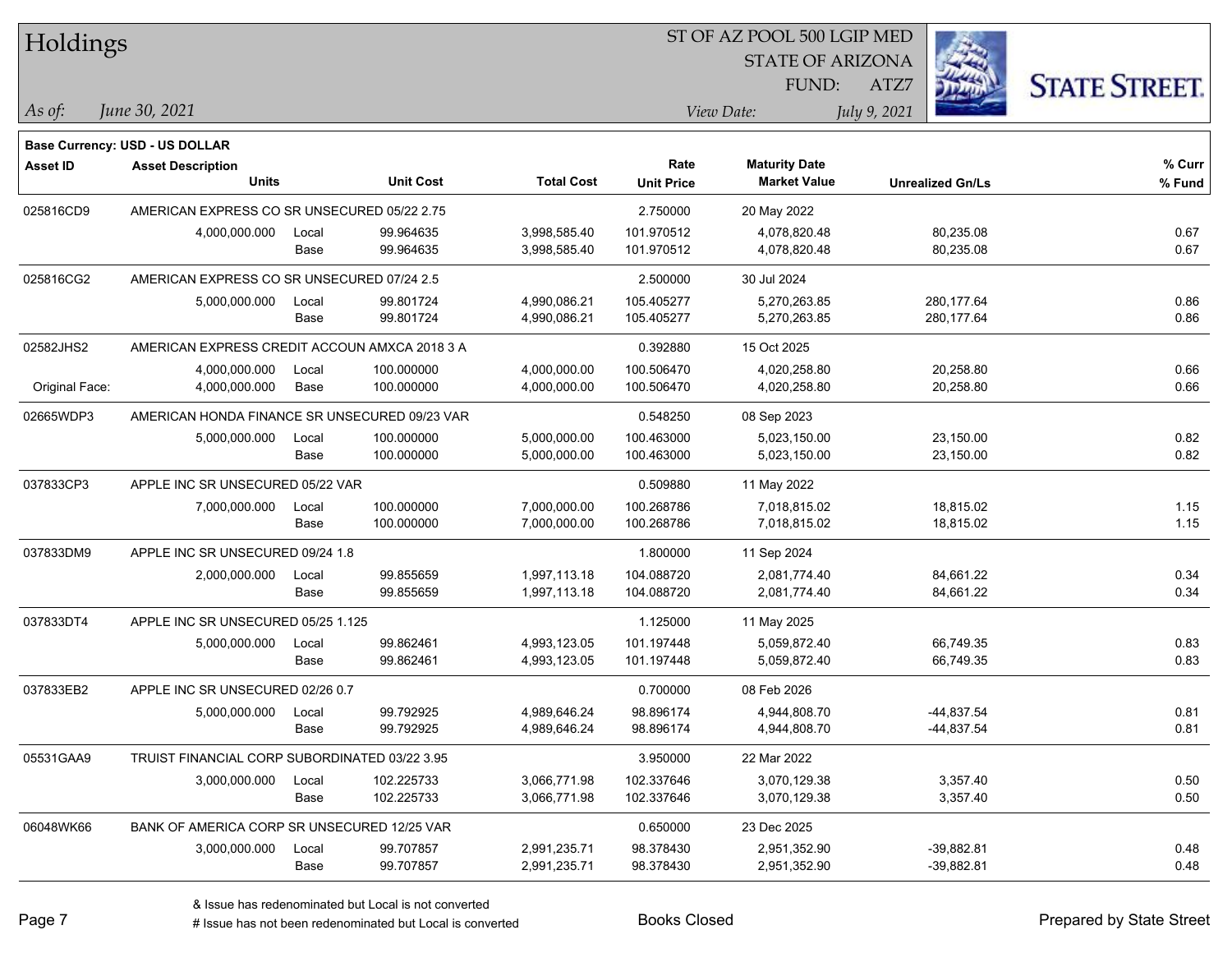| Holdings        |                                                |       |                  |                   | ST OF AZ POOL 500 LGIP MED |                         |                         |                      |
|-----------------|------------------------------------------------|-------|------------------|-------------------|----------------------------|-------------------------|-------------------------|----------------------|
|                 |                                                |       |                  |                   |                            | <b>STATE OF ARIZONA</b> |                         |                      |
|                 |                                                |       |                  |                   |                            | FUND:                   | ATZ7                    | <b>STATE STREET.</b> |
| As of:          | June 30, 2021                                  |       |                  |                   |                            | View Date:              | July 9, 2021            |                      |
|                 | <b>Base Currency: USD - US DOLLAR</b>          |       |                  |                   |                            |                         |                         |                      |
| <b>Asset ID</b> | <b>Asset Description</b>                       |       |                  |                   | Rate                       | <b>Maturity Date</b>    |                         | % Curr               |
|                 | Units                                          |       | <b>Unit Cost</b> | <b>Total Cost</b> | <b>Unit Price</b>          | <b>Market Value</b>     | <b>Unrealized Gn/Ls</b> | % Fund               |
| 06048WK82       | BANK OF AMERICA CORP SR UNSECURED 01/26 VAR    |       |                  |                   | 0.600000                   | 26 Jan 2026             |                         |                      |
|                 | 3,000,000.000                                  | Local | 96.660473        | 2,899,814.20      | 98.286914                  | 2,948,607.42            | 48,793.22               | 0.48                 |
|                 |                                                | Base  | 96.660473        | 2,899,814.20      | 98.286914                  | 2,948,607.42            | 48,793.22               | 0.48                 |
| 06048WXT2       | BANK OF AMERICA CORP SR UNSECURED 09/21 VAR    |       |                  |                   | 2.000000                   | 26 Sep 2021             |                         |                      |
|                 | 2,000,000.000                                  | Local | 100.000000       | 2,000,000.00      | 100.233730                 | 2,004,674.60            | 4,674.60                | 0.33                 |
|                 |                                                | Base  | 100.000000       | 2,000,000.00      | 100.233730                 | 2,004,674.60            | 4,674.60                | 0.33                 |
| 06051GHF9       | BANK OF AMERICA CORP SR UNSECURED 03/24 VAR    |       |                  |                   | 3.550000                   | 05 Mar 2024             |                         |                      |
|                 | 3,564,000.000                                  | Local | 102.041093       | 3,636,744.57      | 105.061227                 | 3,744,382.13            | 107,637.56              | 0.61                 |
|                 |                                                | Base  | 102.041093       | 3,636,744.57      | 105.061227                 | 3,744,382.13            | 107,637.56              | 0.61                 |
| 06051GJG5       | BANK OF AMERICA CORP SR UNSECURED 09/25 VAR    |       |                  |                   | 0.981000                   | 25 Sep 2025             |                         |                      |
|                 | 4,000,000.000                                  | Local | 100.000000       | 4,000,000.00      | 99.931473                  | 3,997,258.92            | $-2,741.08$             | 0.65                 |
|                 |                                                | Base  | 100.000000       | 4,000,000.00      | 99.931473                  | 3,997,258.92            | $-2,741.08$             | 0.65                 |
| 06367WF99       | BANK OF MONTREAL SR UNSECURED 05/23 VAR        |       |                  |                   | 1.100000                   | 12 May 2023             |                         |                      |
|                 | 3,000,000.000                                  | Local | 100.000000       | 3,000,000.00      | 101.272000                 | 3,038,160.00            | 38,160.00               | 0.50                 |
|                 |                                                | Base  | 100.000000       | 3,000,000.00      | 101.272000                 | 3,038,160.00            | 38,160.00               | 0.50                 |
| 06367WX81       | BANK OF MONTREAL SR UNSECURED 07/25 VAR        |       |                  |                   | 1.000000                   | 30 Jul 2025             |                         |                      |
|                 | 4,229,000.000                                  | Local | 100.000000       | 4,229,000.00      | 98.885301                  | 4,181,859.38            | $-47,140.62$            | 0.68                 |
|                 |                                                | Base  | 100.000000       | 4,229,000.00      | 98.885301                  | 4,181,859.38            | -47,140.62              | 0.68                 |
| 06406RAL1       | BANK OF NY MELLON CORP SR UNSECURED 10/24 2.1  |       |                  |                   | 2.100000                   | 24 Oct 2024             |                         |                      |
|                 | 3,000,000.000                                  | Local | 99.884004        | 2,996,520.11      | 104.933463                 | 3,148,003.89            | 151,483.78              | 0.51                 |
|                 |                                                | Base  | 99.884004        | 2,996,520.11      | 104.933463                 | 3,148,003.89            | 151,483.78              | 0.51                 |
| 06406RAP2       | BANK OF NY MELLON CORP SR UNSECURED 12/23 0.35 |       |                  |                   | 0.350000                   | 07 Dec 2023             |                         |                      |
|                 | 2,000,000.000                                  | Local | 99.913697        | 1,998,273.93      | 99.860000                  | 1,997,200.00            | $-1,073.93$             | 0.33                 |
|                 |                                                | Base  | 99.913697        | 1,998,273.93      | 99.860000                  | 1,997,200.00            | $-1,073.93$             | 0.33                 |
| 06406RAS6       | BANK OF NY MELLON CORP SR UNSECURED 04/24 0.5  |       |                  |                   | 0.500000                   | 26 Apr 2024             |                         |                      |
|                 | 3,000,000.000                                  | Local | 99.899631        | 2,996,988.93      | 99.902486                  | 2,997,074.58            | 85.65                   | 0.49                 |
|                 |                                                | Base  | 99.899631        | 2,996,988.93      | 99.902486                  | 2,997,074.58            | 85.65                   | 0.49                 |
| 064159F84       | BANK OF NOVA SCOTIA SR UNSECURED 12/25 0.8     |       |                  |                   | 0.800000                   | 30 Dec 2025             |                         |                      |
|                 | 2,420,000.000                                  | Local | 98.871479        | 2,392,689.80      | 97.157737                  | 2,351,217.24            | $-41,472.56$            | 0.38                 |
|                 |                                                | Base  | 98.871479        | 2,392,689.80      | 97.157737                  | 2,351,217.24            | -41,472.56              | 0.38                 |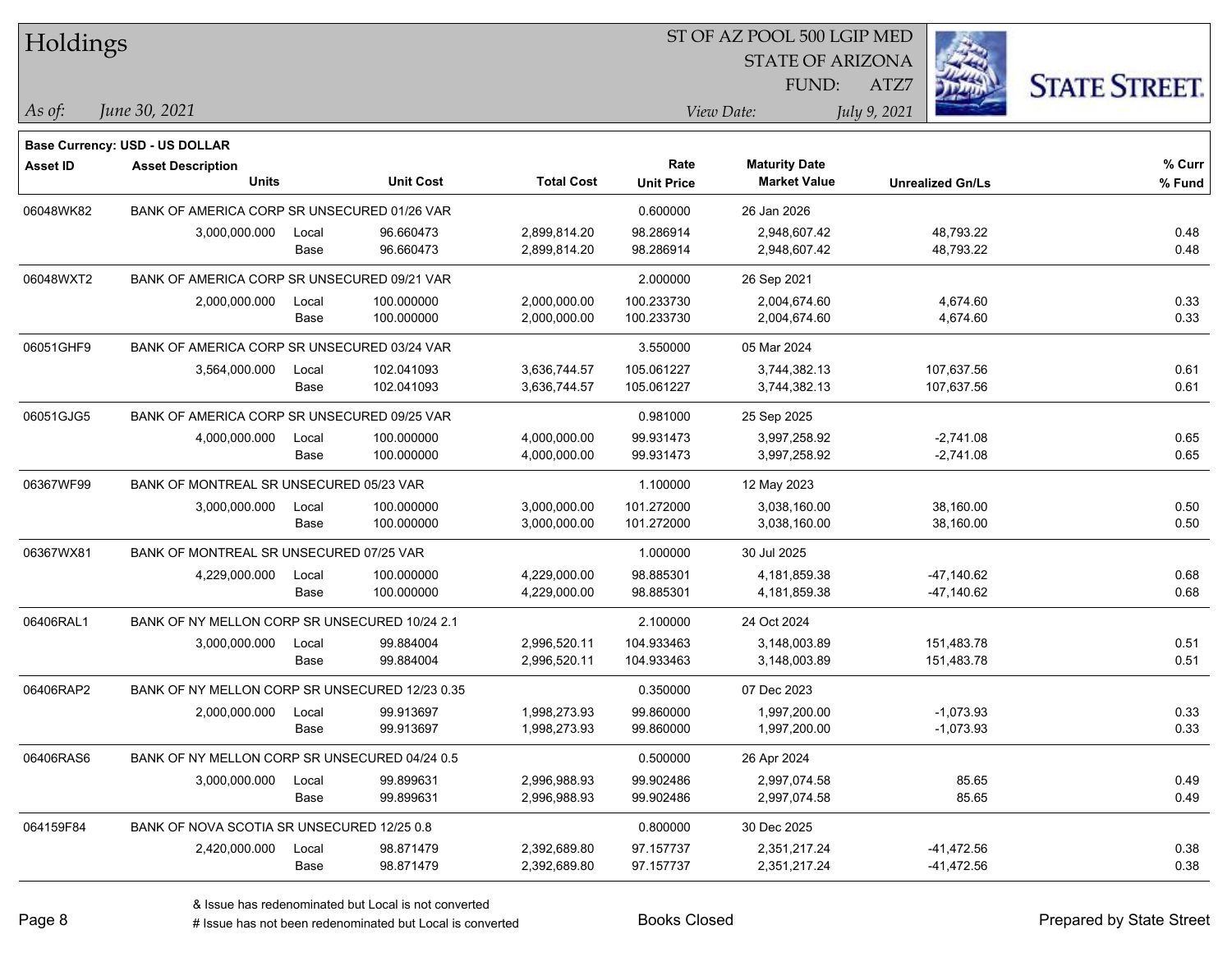| Holdings        |                                               |       |                  |                   | ST OF AZ POOL 500 LGIP MED |                                             |                         |                      |  |  |
|-----------------|-----------------------------------------------|-------|------------------|-------------------|----------------------------|---------------------------------------------|-------------------------|----------------------|--|--|
|                 |                                               |       |                  |                   |                            | <b>STATE OF ARIZONA</b>                     |                         |                      |  |  |
|                 |                                               |       |                  |                   |                            | FUND:                                       | ATZ7                    | <b>STATE STREET.</b> |  |  |
| $ $ As of:      | June 30, 2021                                 |       |                  |                   |                            | View Date:                                  | July 9, 2021            |                      |  |  |
|                 |                                               |       |                  |                   |                            |                                             |                         |                      |  |  |
|                 | Base Currency: USD - US DOLLAR                |       |                  |                   |                            |                                             |                         |                      |  |  |
| <b>Asset ID</b> | <b>Asset Description</b><br><b>Units</b>      |       | <b>Unit Cost</b> | <b>Total Cost</b> | Rate<br><b>Unit Price</b>  | <b>Maturity Date</b><br><b>Market Value</b> | <b>Unrealized Gn/Ls</b> | % Curr<br>% Fund     |  |  |
|                 |                                               |       |                  |                   |                            |                                             |                         |                      |  |  |
| 064159SH0       | BANK OF NOVA SCOTIA SR UNSECURED 11/22 2      |       |                  |                   | 2.000000                   | 15 Nov 2022                                 |                         |                      |  |  |
|                 | 3,000,000.000                                 | Local | 99.986191        | 2,999,585.74      | 102.256510                 | 3,067,695.30                                | 68,109.56               | 0.50                 |  |  |
|                 |                                               | Base  | 99.986191        | 2,999,585.74      | 102.256510                 | 3,067,695.30                                | 68,109.56               | 0.50                 |  |  |
| 07330NAT2       | TRUIST BANK SR UNSECURED 12/24 2.15           |       |                  |                   | 2.150000                   | 06 Dec 2024                                 |                         |                      |  |  |
|                 | 5,000,000.000                                 | Local | 99.884237        | 4,994,211.85      | 104.633649                 | 5,231,682.45                                | 237,470.60              | 0.85                 |  |  |
|                 |                                               | Base  | 99.884237        | 4,994,211.85      | 104.633649                 | 5,231,682.45                                | 237,470.60              | 0.85                 |  |  |
| 097023CZ6       | BOEING CO SR UNSECURED 02/24 1.95             |       |                  |                   | 1.950000                   | 01 Feb 2024                                 |                         |                      |  |  |
|                 | 3,000,000.000                                 | Local | 99.891636        | 2,996,749.07      | 102.403291                 | 3,072,098.73                                | 75,349.66               | 0.50                 |  |  |
|                 |                                               | Base  | 99.891636        | 2,996,749.07      | 102.403291                 | 3,072,098.73                                | 75,349.66               | 0.50                 |  |  |
| 097023DD4       | BOEING CO SR UNSECURED 02/23 1.167            |       |                  |                   | 1.167000                   | 04 Feb 2023                                 |                         |                      |  |  |
|                 | 2,000,000.000                                 | Local | 100.000000       | 2,000,000.00      | 100.462733                 | 2,009,254.66                                | 9,254.66                | 0.33                 |  |  |
|                 |                                               | Base  | 100.000000       | 2,000,000.00      | 100.462733                 | 2,009,254.66                                | 9,254.66                | 0.33                 |  |  |
| 12598AAB6       | CNH EQUIPMENT TRUST CNH 2021 A A2             |       |                  |                   | 0.230000                   | 15 Mar 2024                                 |                         |                      |  |  |
|                 | 2,250,000.000                                 | Local | 99.996538        | 2,249,922.11      | 100.025250                 | 2,250,568.13                                | 646.02                  | 0.37                 |  |  |
| Original Face:  | 2,250,000.000                                 | Base  | 99.996538        | 2,249,922.11      | 100.025250                 | 2,250,568.13                                | 646.02                  | 0.37                 |  |  |
| 13605W2F7       | CANADIAN IMPERIAL BANK SR UNSECURED 03/26 VAR |       |                  |                   | 1.200000                   | 23 Mar 2026                                 |                         |                      |  |  |
|                 | 2,000,000.000                                 | Local | 100.000000       | 2,000,000.00      | 98.457000                  | 1,969,140.00                                | $-30,860.00$            | 0.32                 |  |  |
|                 |                                               | Base  | 100.000000       | 2,000,000.00      | 98.457000                  | 1,969,140.00                                | $-30,860.00$            | 0.32                 |  |  |
| 13605W3A7       | CANADIAN IMPERIAL BANK SR UNSECURED 04/26 VAR |       |                  |                   | 1.400000                   | 14 Apr 2026                                 |                         |                      |  |  |
|                 | 3,000,000.000                                 | Local | 100.000000       | 3,000,000.00      | 99.835000                  | 2,995,050.00                                | $-4,950.00$             | 0.49                 |  |  |
|                 |                                               | Base  | 100.000000       | 3,000,000.00      | 99.835000                  | 2,995,050.00                                | $-4,950.00$             | 0.49                 |  |  |
| 136069TZ4       | CANADIAN IMPERIAL BANK SR UNSECURED 06/22 VAR |       |                  |                   | 0.838000                   | 16 Jun 2022                                 |                         |                      |  |  |
|                 | 3,000,000.000                                 | Local | 100.000000       | 3,000,000.00      | 100.663281                 | 3,019,898.43                                | 19,898.43               | 0.49                 |  |  |
|                 |                                               | Base  | 100.000000       | 3,000,000.00      | 100.663281                 | 3,019,898.43                                | 19,898.43               | 0.49                 |  |  |
| 141781BP8       | CARGILL INC SR UNSECURED 144A 02/24 0.4       |       |                  |                   | 0.400000                   | 02 Feb 2024                                 |                         |                      |  |  |
|                 | 2,000,000.000                                 | Local | 99.907984        | 1,998,159.68      | 99.425450                  | 1,988,509.00                                | $-9,650.68$             | 0.32                 |  |  |
|                 |                                               | Base  | 99.907984        | 1,998,159.68      | 99.425450                  | 1,988,509.00                                | $-9,650.68$             | 0.32                 |  |  |
| 14316HAA0       | CARMAX AUTO OWNER TRUST CARMX 2020 4 A1       |       |                  |                   | 0.241980                   | 15 Oct 2021                                 |                         |                      |  |  |
|                 | 0.040                                         | Local | 100.000000       | 0.04              | 100.000000                 | 0.04                                        | 0.00                    | 0.00                 |  |  |
| Original Face:  | 2,500,000.000                                 | Base  | 100.000000       | 0.04              | 100.000000                 | 0.04                                        | 0.00                    | 0.00                 |  |  |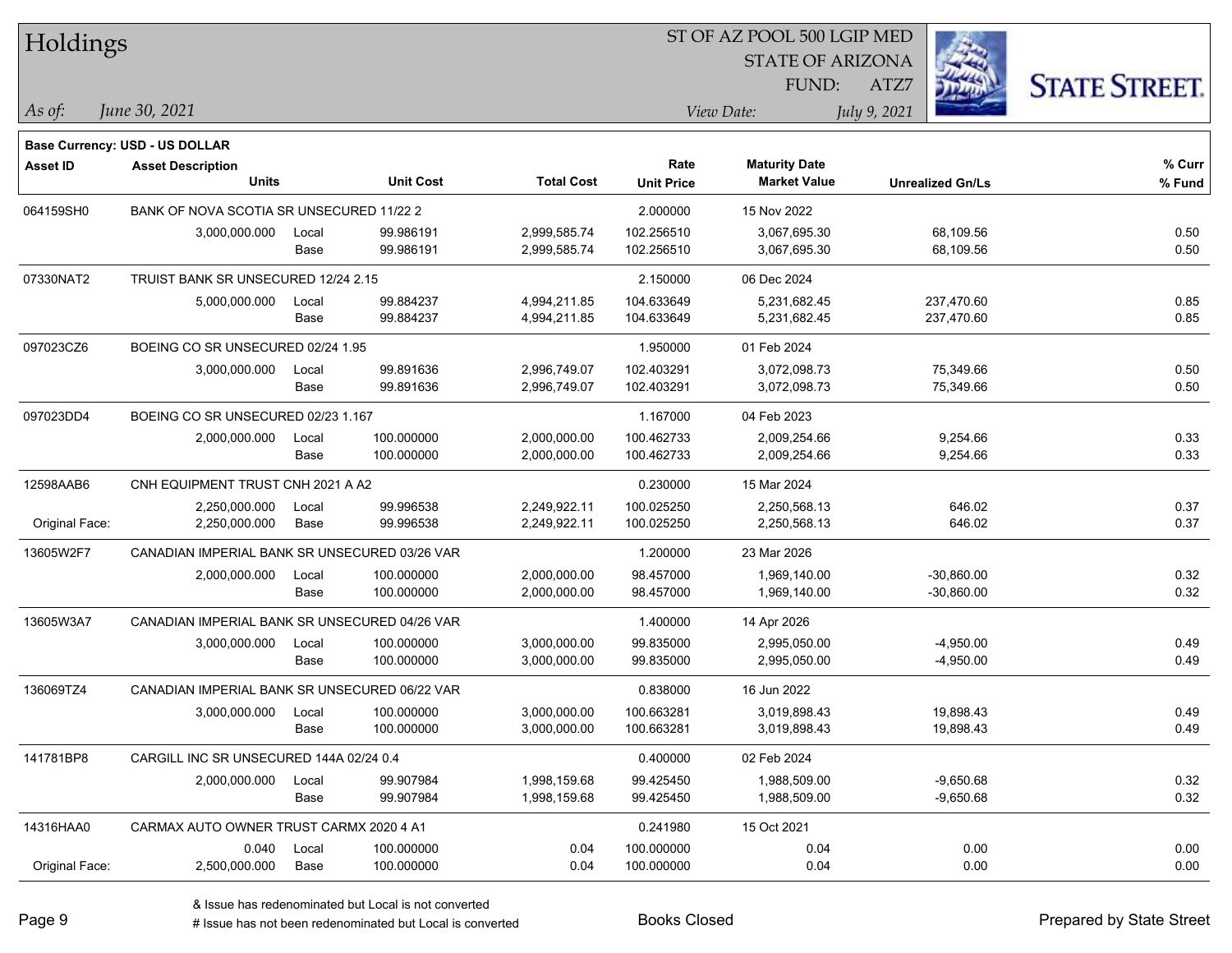| Holdings       |                                                  |       |                                                    |                   | ST OF AZ POOL 500 LGIP MED |                         |              |                         |                      |  |
|----------------|--------------------------------------------------|-------|----------------------------------------------------|-------------------|----------------------------|-------------------------|--------------|-------------------------|----------------------|--|
|                |                                                  |       |                                                    |                   |                            | <b>STATE OF ARIZONA</b> |              |                         |                      |  |
|                |                                                  |       |                                                    |                   |                            | FUND:                   | ATZ7         |                         | <b>STATE STREET.</b> |  |
|                | June 30, 2021                                    |       |                                                    |                   |                            | View Date:              |              |                         |                      |  |
| As of:         |                                                  |       |                                                    |                   |                            |                         | July 9, 2021 |                         |                      |  |
|                | <b>Base Currency: USD - US DOLLAR</b>            |       |                                                    |                   |                            |                         |              |                         |                      |  |
| Asset ID       | <b>Asset Description</b>                         |       |                                                    |                   | Rate                       | <b>Maturity Date</b>    |              |                         | % Curr               |  |
|                | <b>Units</b>                                     |       | <b>Unit Cost</b>                                   | <b>Total Cost</b> | <b>Unit Price</b>          | <b>Market Value</b>     |              | <b>Unrealized Gn/Ls</b> | % Fund               |  |
| 166756AE6      | CHEVRON USA INC COMPANY GUAR 08/25 0.687         |       |                                                    |                   | 0.687000                   | 12 Aug 2025             |              |                         |                      |  |
|                | 5,000,000.000                                    | Local | 100.000000                                         | 5,000,000.00      | 99.208127                  | 4,960,406.35            |              | $-39,593.65$            | 0.81                 |  |
|                |                                                  | Base  | 100.000000                                         | 5,000,000.00      | 99.208127                  | 4,960,406.35            |              | $-39,593.65$            | 0.81                 |  |
| 17298CM39      | CITIGROUP INC SR UNSECURED 05/26 1.375           |       |                                                    |                   | 1.375000                   | 20 May 2026             |              |                         |                      |  |
|                | 3,000,000.000                                    | Local | 100.000000                                         | 3,000,000.00      | 99.564401                  | 2,986,932.03            |              | -13,067.97              | 0.49                 |  |
|                |                                                  | Base  | 100.000000                                         | 3,000,000.00      | 99.564401                  | 2,986,932.03            |              | -13,067.97              | 0.49                 |  |
| 17328W4G0      | CITIGROUP GLOBAL MARKETS COMPANY GUAR 07/25 VAR  |       |                                                    |                   | 1.100000                   | 31 Jul 2025             |              |                         |                      |  |
|                | 5,000,000.000                                    | Local | 100.000000                                         | 5,000,000.00      | 97.532726                  | 4,876,636.30            |              | $-123,363.70$           | 0.80                 |  |
|                |                                                  | Base  | 100.000000                                         | 5,000,000.00      | 97.532726                  | 4,876,636.30            |              | $-123,363.70$           | 0.80                 |  |
| 17329FWZ3      | CITIGROUP GLOBAL COMPANY GUAR 09/23 0.5          |       |                                                    |                   | 0.500000                   | 25 Sep 2023             |              |                         |                      |  |
|                | 3,000,000.000                                    | Local | 100.000000                                         | 3,000,000.00      | 99.983357                  | 2,999,500.71            |              | $-499.29$               | 0.49                 |  |
|                |                                                  | Base  | 100.000000                                         | 3,000,000.00      | 99.983357                  | 2,999,500.71            |              | $-499.29$               | 0.49                 |  |
| 24422EVN6      | JOHN DEERE CAPITAL CORP SR UNSECURED 01/24 0.45  |       |                                                    |                   | 0.450000                   | 17 Jan 2024             |              |                         |                      |  |
|                | 3,000,000.000                                    | Local | 99.937054                                          | 2,998,111.63      | 99.897408                  | 2,996,922.24            |              | $-1,189.39$             | 0.49                 |  |
|                |                                                  | Base  | 99.937054                                          | 2,998,111.63      | 99.897408                  | 2,996,922.24            |              | $-1,189.39$             | 0.49                 |  |
| 254687FK7      | WALT DISNEY COMPANY/THE COMPANY GUAR 08/24 1.75  |       |                                                    |                   | 1.750000                   | 30 Aug 2024             |              |                         |                      |  |
|                | 5,000,000.000                                    | Local | 99.743432                                          | 4,987,171.60      | 103.405951                 | 5,170,297.55            |              | 183,125.95              | 0.84                 |  |
|                |                                                  | Base  | 99.743432                                          | 4,987,171.60      | 103.405951                 | 5,170,297.55            |              | 183,125.95              | 0.84                 |  |
| 26441CBD6      | DUKE ENERGY CORP SR UNSECURED 03/22 VAR          |       |                                                    |                   | 0.774750                   | 11 Mar 2022             |              |                         |                      |  |
|                | 3,000,000.000                                    | Local | 100.332479                                         | 3,009,974.36      | 100.371825                 | 3,011,154.75            |              | 1,180.39                | 0.49                 |  |
|                |                                                  | Base  | 100.332479                                         | 3,009,974.36      | 100.371825                 | 3,011,154.75            |              | 1,180.39                | 0.49                 |  |
| 278642AX1      | EBAY INC SR UNSECURED 05/26 1.4                  |       |                                                    |                   | 1.400000                   | 10 May 2026             |              |                         |                      |  |
|                | 2,000,000.000                                    | Local | 99.873764                                          | 1,997,475.28      | 100.300854                 | 2,006,017.08            |              | 8,541.80                | 0.33                 |  |
|                |                                                  | Base  | 99.873764                                          | 1,997,475.28      | 100.300854                 | 2,006,017.08            |              | 8,541.80                | 0.33                 |  |
| 30231GBC5      | EXXON MOBIL CORPORATION SR UNSECURED 08/24 2.019 |       |                                                    |                   | 2.019000                   | 16 Aug 2024             |              |                         |                      |  |
|                | 5,000,000.000                                    | Local | 100.000000                                         | 5,000,000.00      | 104.182484                 | 5,209,124.20            |              | 209,124.20              | 0.85                 |  |
|                |                                                  | Base  | 100.000000                                         | 5,000,000.00      | 104.182484                 | 5,209,124.20            |              | 209,124.20              | 0.85                 |  |
| 30303KAA4      |                                                  |       | FRESB MULTIFAMILY MORTGAGE PAS FRESB 2017 SB35 A5F |                   | 2.250000                   | 25 Jun 2022             |              |                         |                      |  |
|                | 2,548,924.300                                    | Local | 100.000000                                         | 2,548,924.30      | 101.450190                 | 2,585,888.55            |              | 36,964.25               | 0.42                 |  |
| Original Face: | 5,126,000.000                                    | Base  | 100.000000                                         | 2,548,924.30      | 101.450190                 | 2,585,888.55            |              | 36,964.25               | 0.42                 |  |
|                |                                                  |       |                                                    |                   |                            |                         |              |                         |                      |  |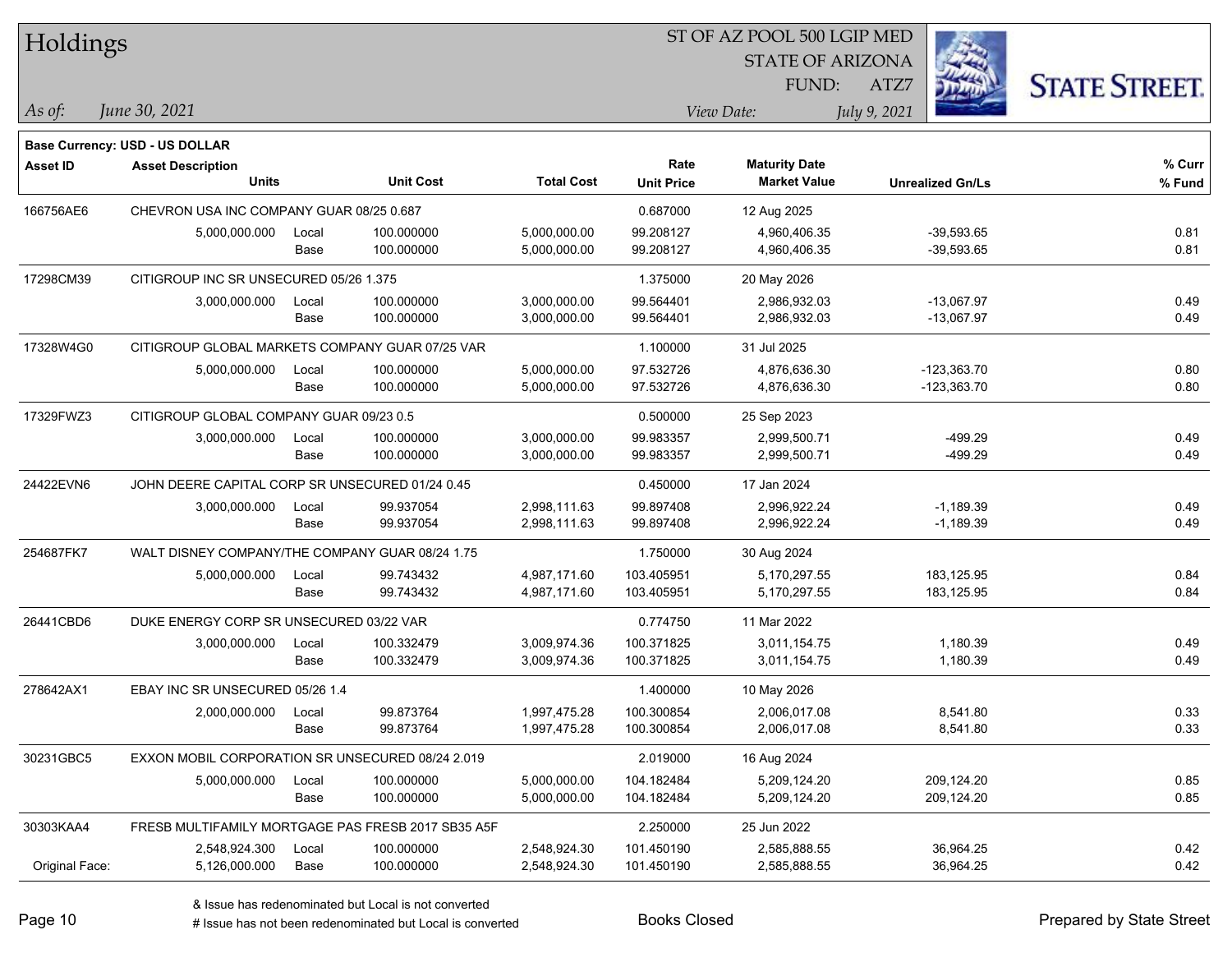| Holdings        |                                             |       |                  |                   | 51 OF AZ POOL 500 LGIP MED |                         |                         |                      |  |  |  |
|-----------------|---------------------------------------------|-------|------------------|-------------------|----------------------------|-------------------------|-------------------------|----------------------|--|--|--|
|                 |                                             |       |                  |                   |                            | <b>STATE OF ARIZONA</b> |                         |                      |  |  |  |
|                 |                                             |       |                  |                   |                            | FUND:                   | ATZ7                    | <b>STATE STREET.</b> |  |  |  |
| As of:          | June 30, 2021                               |       |                  |                   |                            | View Date:              | July 9, 2021            |                      |  |  |  |
|                 | <b>Base Currency: USD - US DOLLAR</b>       |       |                  |                   |                            |                         |                         |                      |  |  |  |
| <b>Asset ID</b> | <b>Asset Description</b>                    |       |                  |                   | Rate                       | <b>Maturity Date</b>    |                         | $%$ Curr             |  |  |  |
|                 | <b>Units</b>                                |       | <b>Unit Cost</b> | <b>Total Cost</b> | <b>Unit Price</b>          | <b>Market Value</b>     | <b>Unrealized Gn/Ls</b> | % Fund               |  |  |  |
| 3128M8RU0       | FED HM LN PC POOL G06499 FG 03/41 FIXED 4   |       |                  |                   | 4.000000                   | 01 Mar 2041             |                         |                      |  |  |  |
|                 | 429,528.110                                 | Local | 103.120564       | 442,931.81        | 110.524962                 | 474,735.78              | 31,803.97               | 0.08                 |  |  |  |
| Original Face:  | 2,090,000.000                               | Base  | 103.120564       | 442,931.81        | 110.524962                 | 474,735.78              | 31,803.97               | 0.08                 |  |  |  |
| 3128MMHX4       | FED HM LN PC POOL G18245 FG 03/23 FIXED 4.5 |       |                  |                   | 4.500000                   | 01 Mar 2023             |                         |                      |  |  |  |
|                 | 804.590                                     | Local | 100.371618       | 807.58            | 104.767379                 | 842.95                  | 35.37                   | 0.00                 |  |  |  |
| Original Face:  | 250,000.000                                 | Base  | 100.371618       | 807.58            | 104.767379                 | 842.95                  | 35.37                   | 0.00                 |  |  |  |
| 3128MMK36       | FED HM LN PC POOL G18313 FG 06/24 FIXED 4.5 |       |                  |                   | 4.500000                   | 01 Jun 2024             |                         |                      |  |  |  |
|                 | 13,567.700                                  | Local | 100.055278       | 13,575.20         | 104.921253                 | 14,235.40               | 660.20                  | 0.00                 |  |  |  |
| Original Face:  | 1,000,000.000                               | Base  | 100.055278       | 13,575.20         | 104.921253                 | 14,235.40               | 660.20                  | 0.00                 |  |  |  |
| 3128MMKJ1       | FED HM LN PC POOL G18296 FG 02/24 FIXED 4.5 |       |                  |                   | 4.500000                   | 01 Feb 2024             |                         |                      |  |  |  |
|                 | 14,038.270                                  | Local | 100.310152       | 14,081.81         | 104.885403                 | 14,724.10               | 642.29                  | 0.00                 |  |  |  |
| Original Face:  | 2,206,300.000                               | Base  | 100.310152       | 14,081.81         | 104.885403                 | 14,724.10               | 642.29                  | 0.00                 |  |  |  |
| 3128MMN33       | FED HM LN PC POOL G18409 FG 11/26 FIXED 3   |       |                  |                   | 3.000000                   | 01 Nov 2026             |                         |                      |  |  |  |
|                 | 345,463.350                                 | Local | 100.960064       | 348,780.02        | 105.281266                 | 363,708.19              | 14,928.17               | 0.06                 |  |  |  |
| Original Face:  | 5,000,000.000                               | Base  | 100.960064       | 348,780.02        | 105.281266                 | 363,708.19              | 14,928.17               | 0.06                 |  |  |  |
| 3128MMQT3       | FED HM LN PC POOL G18465 FG 05/28 FIXED 2.5 |       |                  |                   | 2.500000                   | 01 May 2028             |                         |                      |  |  |  |
|                 | 1,033,684.900                               | Local | 101.500552       | 1,049,195.88      | 104.797960                 | 1,083,280.69            | 34,084.81               | 0.18                 |  |  |  |
| Original Face:  | 5,000,000.000                               | Base  | 101.500552       | 1,049,195.88      | 104.797960                 | 1,083,280.69            | 34,084.81               | 0.18                 |  |  |  |
| 3128PMY87       | FED HM LN PC POOL J09735 FG 06/24 FIXED 4.5 |       |                  |                   | 4.500000                   | 01 Jun 2024             |                         |                      |  |  |  |
|                 | 13,059.790                                  | Local | 100.562107       | 13,133.20         | 104.865599                 | 13,695.23               | 562.03                  | 0.00                 |  |  |  |
| Original Face:  | 1,000,000.000                               | Base  | 100.562107       | 13,133.20         | 104.865599                 | 13,695.23               | 562.03                  | 0.00                 |  |  |  |
| 3128PR3M9       | FED HM LN PC POOL J12604 FG 07/25 FIXED 4   |       |                  |                   | 4.000000                   | 01 Jul 2025             |                         |                      |  |  |  |
|                 | 161,691.720                                 | Local | 100.788204       | 162,966.18        | 106.324185                 | 171,917.40              | 8,951.22                | 0.03                 |  |  |  |
| Original Face:  | 6,000,000.000                               | Base  | 100.788204       | 162,966.18        | 106.324185                 | 171,917.40              | 8,951.22                | 0.03                 |  |  |  |
| 3128PSKA4       | FED HM LN PC POOL J12989 FG 09/25 FIXED 3.5 |       |                  |                   | 3.500000                   | 01 Sep 2025             |                         |                      |  |  |  |
|                 | 156,525.200                                 | Local | 101.050604       | 158,169.66        | 106.839952                 | 167,231.45              | 9,061.79                | 0.03                 |  |  |  |
| Original Face:  | 5,000,000.000                               | Base  | 101.050604       | 158,169.66        | 106.839952                 | 167,231.45              | 9,061.79                | 0.03                 |  |  |  |
| 31292LFA8       | FED HM LN PC POOL C03761 FG 02/42 FIXED 3.5 |       |                  |                   | 3.500000                   | 01 Feb 2042             |                         |                      |  |  |  |
|                 | 875,055.350                                 | Local | 103.459569       | 905,328.49        | 107.828042                 | 943,555.05              | 38,226.56               | 0.15                 |  |  |  |
| Original Face:  | 5,000,000.000                               | Base  | 103.459569       | 905,328.49        | 107.828042                 | 943,555.05              | 38,226.56               | 0.15                 |  |  |  |

 $\overline{\text{SP } \overline{\text{SP } \text{O}}$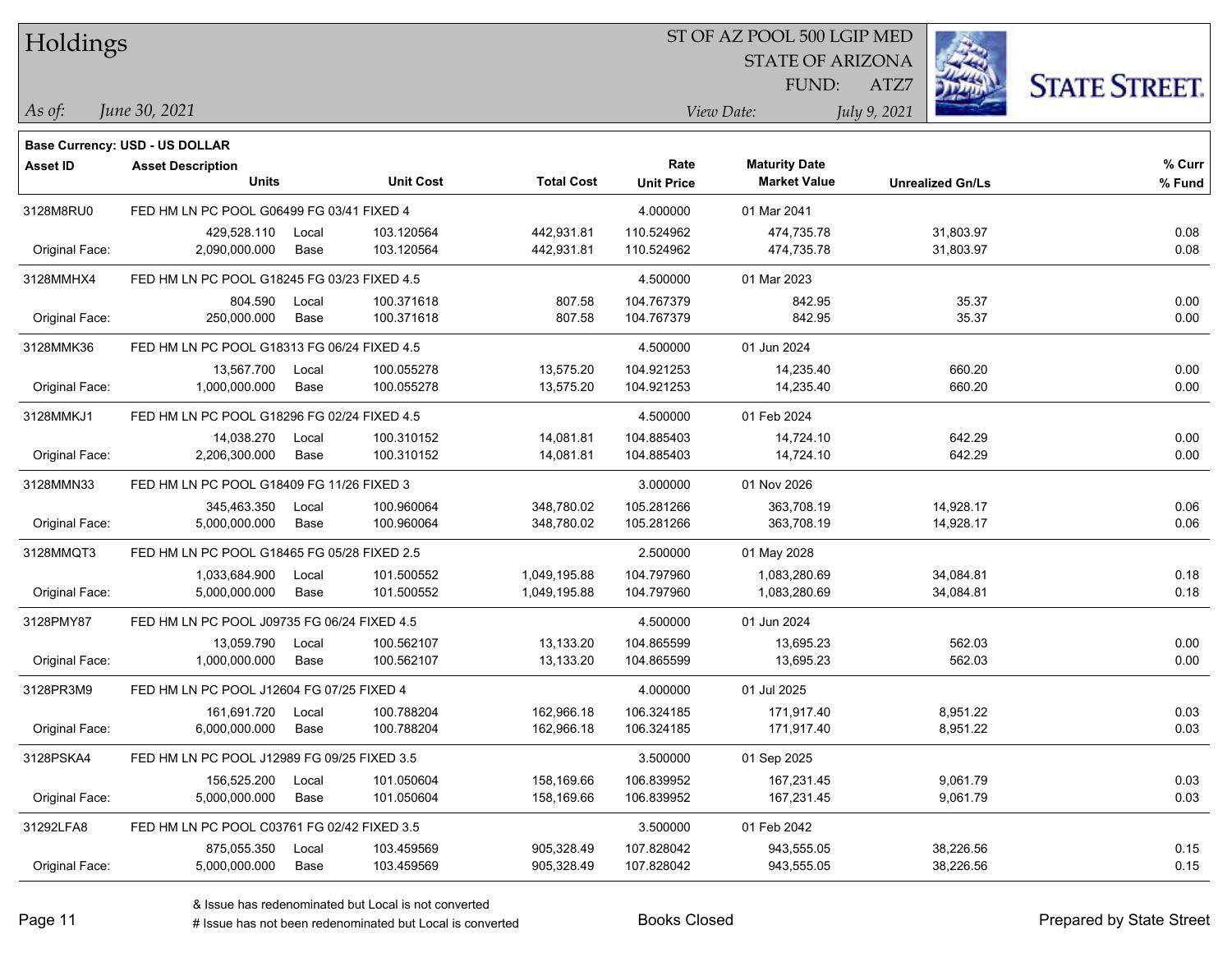| Holdings        |                                             |       |                  |                   |                   | 51 OF AZ POOL 500 LGIP MED |                         |                     |
|-----------------|---------------------------------------------|-------|------------------|-------------------|-------------------|----------------------------|-------------------------|---------------------|
|                 |                                             |       |                  |                   |                   | <b>STATE OF ARIZONA</b>    | Ź.                      |                     |
|                 |                                             |       |                  |                   |                   | FUND:                      | ATZ7                    | <b>STATE STREET</b> |
|                 | June 30, 2021                               |       |                  |                   |                   | View Date:                 |                         |                     |
| $As$ of:        |                                             |       |                  |                   |                   |                            | July 9, 2021            |                     |
|                 | Base Currency: USD - US DOLLAR              |       |                  |                   |                   |                            |                         |                     |
| <b>Asset ID</b> | <b>Asset Description</b>                    |       |                  |                   | Rate              | <b>Maturity Date</b>       |                         | % Curr              |
|                 | <b>Units</b>                                |       | <b>Unit Cost</b> | <b>Total Cost</b> | <b>Unit Price</b> | <b>Market Value</b>        | <b>Unrealized Gn/Ls</b> | % Fund              |
| 312936EV5       | FED HM LN PC POOL A89148 FG 10/39 FIXED 4   |       |                  |                   | 4.000000          | 01 Oct 2039                |                         |                     |
|                 | 728,296.410                                 | Local | 103.326780       | 752,525.23        | 110.034418        | 801,376.72                 | 48,851.49               | 0.13                |
| Original Face:  | 5,700,000.000                               | Base  | 103.326780       | 752,525.23        | 110.034418        | 801,376.72                 | 48,851.49               | 0.13                |
| 312944H79       | FED HM LN PC POOL A95654 FG 12/40 FIXED 4   |       |                  |                   | 4.000000          | 01 Dec 2040                |                         |                     |
|                 | 330,757.740                                 | Local | 103.106588       | 341,033.02        | 110.515372        | 365,538.15                 | 24,505.13               | 0.06                |
| Original Face:  | 2,000,000.000                               | Base  | 103.106588       | 341,033.02        | 110.515372        | 365,538.15                 | 24,505.13               | 0.06                |
| 3130AKXZ4       | FEDERAL HOME LOAN BANK BONDS 02/26 0.62     |       |                  |                   | 0.620000          | 26 Feb 2026                |                         |                     |
|                 | 3,000,000.000                               | Local | 100.000000       | 3,000,000.00      | 98.803677         | 2,964,110.31               | $-35,889.69$            | 0.48                |
|                 |                                             | Base  | 100.000000       | 3,000,000.00      | 98.803677         | 2,964,110.31               | $-35,889.69$            | 0.48                |
| 3130ALGJ7       | FEDERAL HOME LOAN BANK BONDS 03/26 1        |       |                  |                   | 1.000000          | 23 Mar 2026                |                         |                     |
|                 | 2,925,000.000                               | Local | 100.000000       | 2,925,000.00      | 100.000095        | 2,925,002.78               | 2.78                    | 0.48                |
|                 |                                             | Base  | 100.000000       | 2,925,000.00      | 100.000095        | 2,925,002.78               | 2.78                    | 0.48                |
| 3130ALK29       | FEDERAL HOME LOAN BANK BONDS 03/26 1        |       |                  |                   | 1.000000          | 17 Mar 2026                |                         |                     |
|                 | 5,000,000.000                               | Local | 100.000000       | 5,000,000.00      | 100.001202        | 5,000,060.10               | 60.10                   | 0.82                |
|                 |                                             | Base  | 100.000000       | 5,000,000.00      | 100.001202        | 5,000,060.10               | 60.10                   | 0.82                |
| 3133EL4W1       | FEDERAL FARM CREDIT BANK BONDS 08/25 0.61   |       |                  |                   | 0.610000          | 25 Aug 2025                |                         |                     |
|                 | 3,000,000.000                               | Local | 100.000000       | 3,000,000.00      | 98.306330         | 2,949,189.90               | $-50,810.10$            | 0.48                |
|                 |                                             | Base  | 100.000000       | 3,000,000.00      | 98.306330         | 2,949,189.90               | $-50,810.10$            | 0.48                |
| 3133ELX33       | FEDERAL FARM CREDIT BANK BONDS 07/25 0.69   |       |                  |                   | 0.690000          | 22 Jul 2025                |                         |                     |
|                 | 3,000,000.000                               | Local | 99.997115        | 2,999,913.46      | 99.830168         | 2,994,905.04               | $-5,008.42$             | 0.49                |
|                 |                                             | Base  | 99.997115        | 2,999,913.46      | 99.830168         | 2,994,905.04               | $-5,008.42$             | 0.49                |
| 3133L8CR4       | FED HM LN PC POOL RC1880 FR 03/36 FIXED 1.5 |       |                  |                   | 1.500000          | 01 Mar 2036                |                         |                     |
|                 | 1,933,685.440                               | Local | 102.313172       | 1,978,414.91      | 101.493844        | 1,962,571.68               | $-15,843.23$            | 0.32                |
| Original Face:  | 2,000,000.000                               | Base  | 102.313172       | 1,978,414.91      | 101.493844        | 1,962,571.68               | $-15,843.23$            | 0.32                |
| 3134GVB31       | FREDDIE MAC NOTES 05/25 0.75                |       |                  |                   | 0.750000          | 28 May 2025                |                         |                     |
|                 | 3,000,000.000                               | Local | 100.000000       | 3,000,000.00      | 99.666446         | 2,989,993.38               | $-10,006.62$            | 0.49                |
|                 |                                             | Base  | 100.000000       | 3,000,000.00      | 99.666446         | 2,989,993.38               | $-10,006.62$            | 0.49                |
| 3134GWZV1       | FREDDIE MAC NOTES 10/25 0.65                |       |                  |                   | 0.650000          | 22 Oct 2025                |                         |                     |
|                 | 5,000,000.000                               | Local | 100.000000       | 5,000,000.00      | 99.225704         | 4,961,285.20               | $-38,714.80$            | 0.81                |
|                 |                                             | Base  | 100.000000       | 5,000,000.00      | 99.225704         | 4,961,285.20               | $-38,714.80$            | 0.81                |

 $STOT$   $BT A Z DOQI$  500 LGIP MED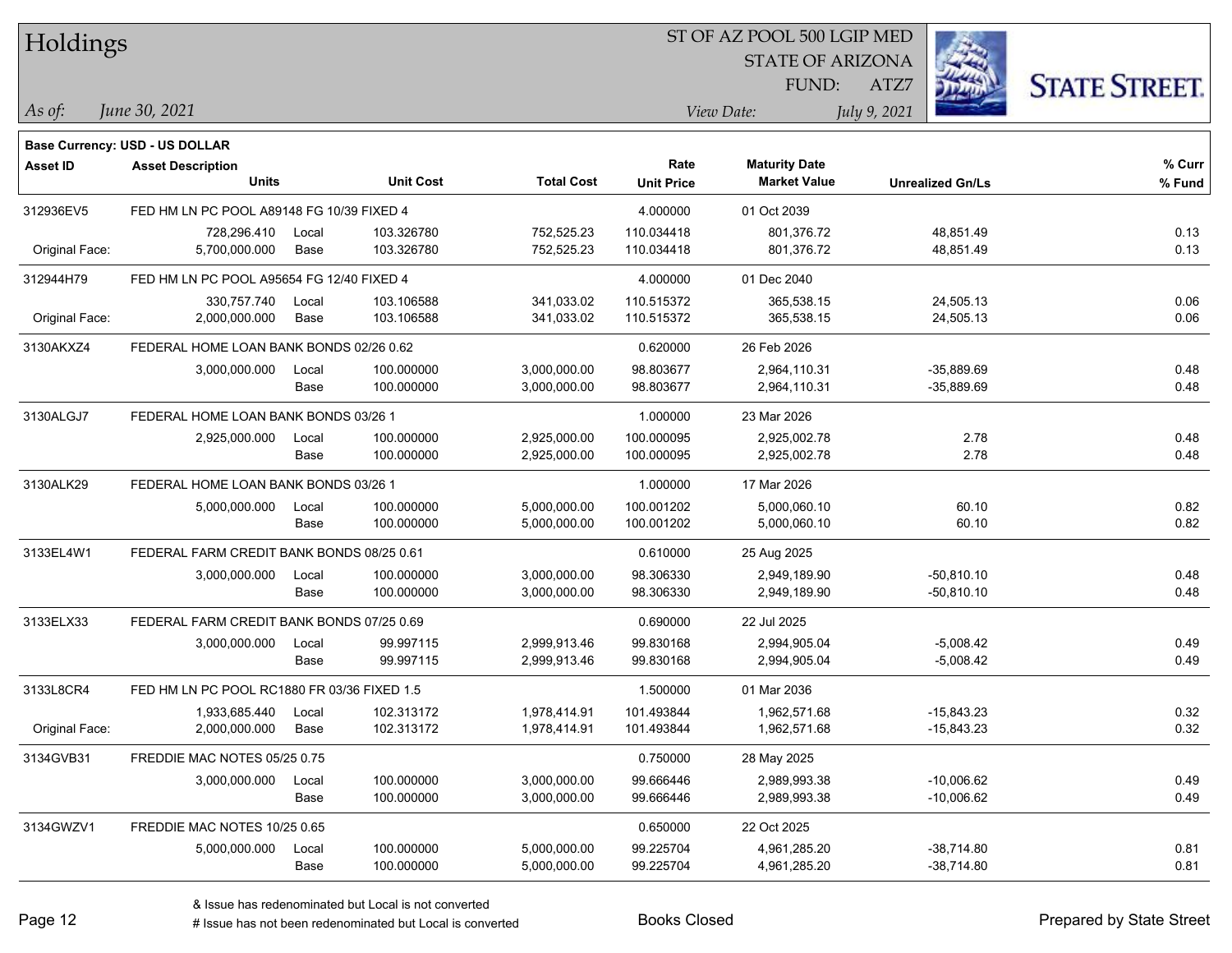| Holdings        |                                          |       |                  | ST OF AZ POOL 500 LGIP MED |                   |                                             |                         |                      |  |  |
|-----------------|------------------------------------------|-------|------------------|----------------------------|-------------------|---------------------------------------------|-------------------------|----------------------|--|--|
|                 |                                          |       |                  |                            |                   | <b>STATE OF ARIZONA</b>                     |                         |                      |  |  |
|                 |                                          |       |                  |                            |                   | FUND:                                       | ATZ7                    | <b>STATE STREET.</b> |  |  |
| As of:          | June 30, 2021                            |       |                  |                            |                   | View Date:                                  | July 9, 2021            |                      |  |  |
|                 |                                          |       |                  |                            |                   |                                             |                         |                      |  |  |
|                 | Base Currency: USD - US DOLLAR           |       |                  |                            |                   |                                             |                         |                      |  |  |
| <b>Asset ID</b> | <b>Asset Description</b><br><b>Units</b> |       | <b>Unit Cost</b> | <b>Total Cost</b>          | Rate              | <b>Maturity Date</b><br><b>Market Value</b> |                         | % Curr               |  |  |
|                 |                                          |       |                  |                            | <b>Unit Price</b> |                                             | <b>Unrealized Gn/Ls</b> | % Fund               |  |  |
| 3134GXHD9       | FREDDIE MAC NOTES 12/25 0.7              |       |                  |                            | 0.700000          | 23 Dec 2025                                 |                         |                      |  |  |
|                 | 3,000,000.000                            | Local | 100.000000       | 3,000,000.00               | 99.181103         | 2,975,433.09                                | $-24,566.91$            | 0.49                 |  |  |
|                 |                                          | Base  | 100.000000       | 3,000,000.00               | 99.181103         | 2,975,433.09                                | $-24,566.91$            | 0.49                 |  |  |
| 3135G0U92       | <b>FANNIE MAE NOTES 01/22 2.625</b>      |       |                  |                            | 2.625000          | 11 Jan 2022                                 |                         |                      |  |  |
|                 | 2,000,000.000                            | Local | 99.987255        | 1,999,745.10               | 101.344675        | 2,026,893.50                                | 27,148.40               | 0.33                 |  |  |
|                 |                                          | Base  | 99.987255        | 1,999,745.10               | 101.344675        | 2,026,893.50                                | 27,148.40               | 0.33                 |  |  |
| 3136ALSW2       | FANNIE MAE FNR 2014 68 MA                |       |                  |                            | 3.000000          | 25 Nov 2040                                 |                         |                      |  |  |
|                 | 518.961.340                              | Local | 101.807015       | 528,339.05                 | 101.178280        | 525,076.16                                  | $-3,262.89$             | 0.09                 |  |  |
| Original Face:  | 5,300,000.000                            | Base  | 101.807015       | 528,339.05                 | 101.178280        | 525,076.16                                  | $-3,262.89$             | 0.09                 |  |  |
| 3136B7L41       | FANNIE MAE FNR 2019 77 LV                |       |                  |                            | 3.000000          | 25 May 2031                                 |                         |                      |  |  |
|                 | 2,657,638.830                            | Local | 102.613883       | 2,727,106.41               | 101.439960        | 2,695,907.77                                | $-31,198.64$            | 0.44                 |  |  |
| Original Face:  | 3,000,000.000                            | Base  | 102.613883       | 2,727,106.41               | 101.439960        | 2,695,907.77                                | $-31,198.64$            | 0.44                 |  |  |
| 3136BBHC9       | FANNIE MAE FNR 2020 54 GY                |       |                  |                            | 2.000000          | 25 Jun 2044                                 |                         |                      |  |  |
|                 | 2,358,252.040                            | Local | 102.584372       | 2,419,198.05               | 102.802520        | 2,424,342.53                                | 5,144.48                | 0.40                 |  |  |
| Original Face:  | 3,000,000.000                            | Base  | 102.584372       | 2,419,198.05               | 102.802520        | 2,424,342.53                                | 5,144.48                | 0.40                 |  |  |
| 3136G4D75       | FANNIE MAE NOTES 07/25 0.6               |       |                  |                            | 0.600000          | 29 Jul 2025                                 |                         |                      |  |  |
|                 | 3,000,000.000                            | Local | 100.000000       | 3,000,000.00               | 98.546575         | 2,956,397.25                                | $-43,602.75$            | 0.48                 |  |  |
|                 |                                          | Base  | 100.000000       | 3,000,000.00               | 98.546575         | 2,956,397.25                                | $-43,602.75$            | 0.48                 |  |  |
| 3137BDYM2       | FREDDIE MAC FHR 4387 E                   |       |                  |                            | 2.000000          | 15 Nov 2028                                 |                         |                      |  |  |
|                 | 1,825,678.440                            | Local | 99.832141        | 1,822,613.88               | 102.691850        | 1,874,822.97                                | 52,209.09               | 0.31                 |  |  |
| Original Face:  | 8,190,000.000                            | Base  | 99.832141        | 1,822,613.88               | 102.691850        | 1,874,822.97                                | 52,209.09               | 0.31                 |  |  |
| 3137BG5C9       | FREDDIE MAC FHR 4425 VL                  |       |                  |                            | 4.000000          | 15 Mar 2026                                 |                         |                      |  |  |
|                 | 581,727.850                              | Local | 103.771918       | 603.670.15                 | 101.748320        | 591,898.31                                  | -11,771.84              | 0.10                 |  |  |
| Original Face:  | 1,212,000.000                            | Base  | 103.771918       | 603,670.15                 | 101.748320        | 591,898.31                                  | $-11,771.84$            | 0.10                 |  |  |
| 3137EAEC9       | FREDDIE MAC NOTES 08/21 1.125            |       |                  |                            | 1.125000          | 12 Aug 2021                                 |                         |                      |  |  |
|                 | 2,000,000.000                            | Local | 99.988315        | 1,999,766.30               | 100.121274        | 2,002,425.48                                | 2,659.18                | 0.33                 |  |  |
|                 |                                          | Base  | 99.988315        | 1,999,766.30               | 100.121274        | 2,002,425.48                                | 2,659.18                | 0.33                 |  |  |
| 3137F8AW3       | FREDDIE MAC FHR 5058 BD                  |       |                  |                            | 3.000000          | 25 Dec 2035                                 |                         |                      |  |  |
|                 | 1,689,417.920                            | Local | 102.548556       | 1,732,473.68               | 101.993320        | 1,723,093.43                                | $-9,380.25$             | 0.28                 |  |  |
| Original Face:  | 2,000,000.000                            | Base  | 102.548556       | 1,732,473.68               | 101.993320        | 1,723,093.43                                | $-9,380.25$             | 0.28                 |  |  |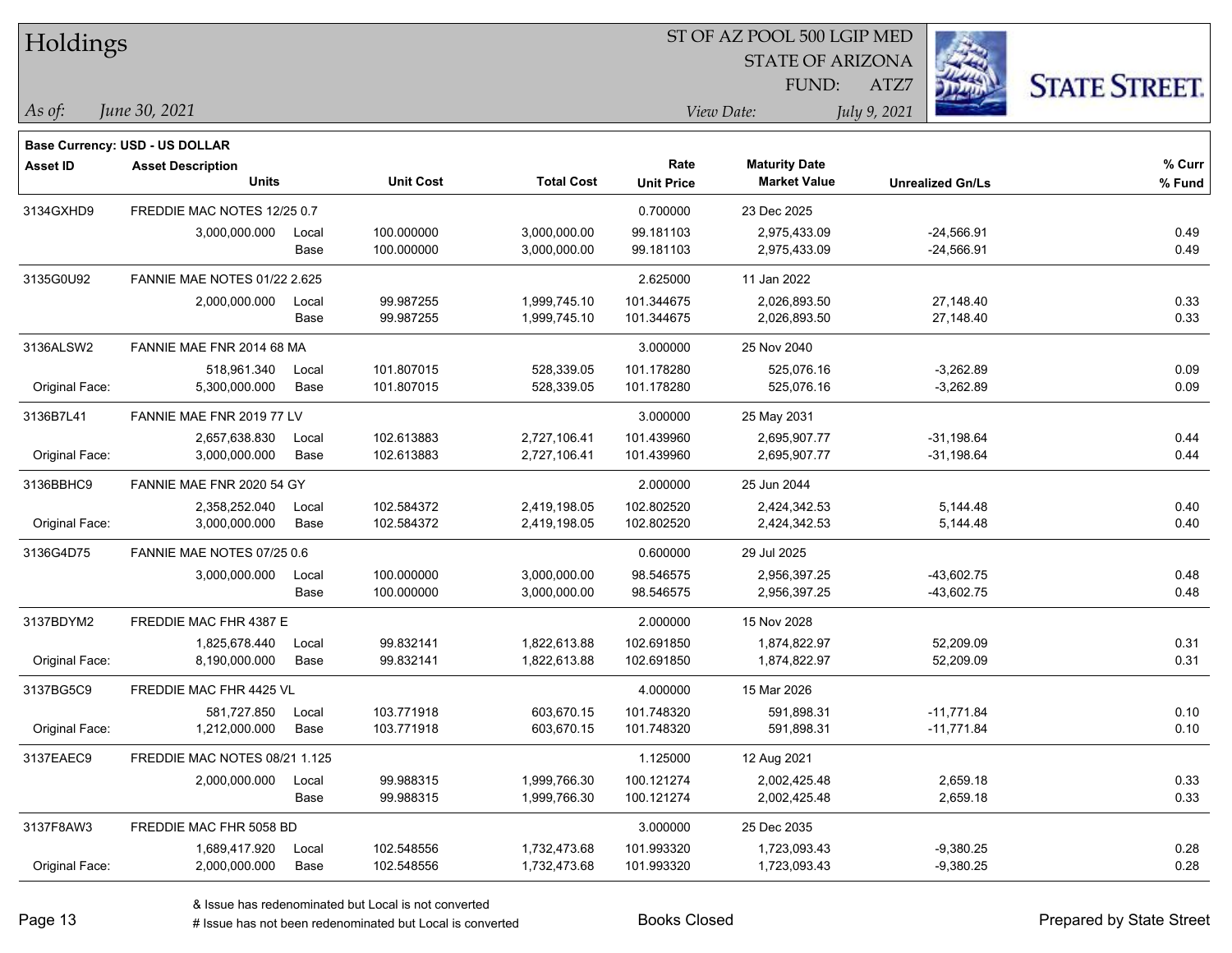| Holdings        |                                                                   |       |                  |                   |                   | ST OF AZ POOL 500 LGIP MED |                         |                      |
|-----------------|-------------------------------------------------------------------|-------|------------------|-------------------|-------------------|----------------------------|-------------------------|----------------------|
|                 |                                                                   |       |                  |                   |                   | <b>STATE OF ARIZONA</b>    |                         |                      |
|                 |                                                                   |       |                  |                   |                   | FUND:                      | ATZ7                    | <b>STATE STREET.</b> |
| As of:          | June 30, 2021                                                     |       |                  |                   |                   | View Date:                 | July 9, 2021            |                      |
|                 |                                                                   |       |                  |                   |                   |                            |                         |                      |
| <b>Asset ID</b> | <b>Base Currency: USD - US DOLLAR</b><br><b>Asset Description</b> |       |                  |                   | Rate              | <b>Maturity Date</b>       |                         | % Curr               |
|                 | <b>Units</b>                                                      |       | <b>Unit Cost</b> | <b>Total Cost</b> | <b>Unit Price</b> | <b>Market Value</b>        | <b>Unrealized Gn/Ls</b> | % Fund               |
| 3137FVUG5       | FREDDIE MAC FHR 5016 BA                                           |       |                  |                   | 2.000000          | 25 Sep 2044                |                         |                      |
|                 | 2,153,327.880                                                     | Local | 102.632275       | 2,210,009.40      | 102.690160        | 2,211,255.85               | 1,246.45                | 0.36                 |
| Original Face:  | 3,000,000.000                                                     | Base  | 102.632275       | 2,210,009.40      | 102.690160        | 2,211,255.85               | 1,246.45                | 0.36                 |
| 3138MFUC9       | FNMA POOL AQ0578 FN 11/27 FIXED 2.5                               |       |                  |                   | 2.500000          | 01 Nov 2027                |                         |                      |
|                 | 285,286.440                                                       | Local | 100.966075       | 288,042.52        | 104.904011        | 299,276.92                 | 11,234.40               | 0.05                 |
| Original Face:  | 1,500,000.000                                                     | Base  | 100.966075       | 288,042.52        | 104.904011        | 299,276.92                 | 11,234.40               | 0.05                 |
| 31412QBF5       | FNMA POOL 931638 FN 07/39 FIXED 4.5                               |       |                  |                   | 4.500000          | 01 Jul 2039                |                         |                      |
|                 | 37,384.350                                                        | Local | 101.352946       | 37,890.14         | 111.381008        | 41,639.07                  | 3,748.93                | 0.01                 |
| Original Face:  | 983,845.000                                                       | Base  | 101.352946       | 37,890.14         | 111.381008        | 41,639.07                  | 3,748.93                | 0.01                 |
| 31413MFY8       | FNMA POOL 949383 FN 08/22 FIXED 6                                 |       |                  |                   | 6.000000          | 01 Aug 2022                |                         |                      |
|                 | 7,791.770                                                         | Local | 100.151827       | 7,803.60          | 101.848825        | 7,935.83                   | 132.23                  | 0.00                 |
| Original Face:  | 1,800,000.000                                                     | Base  | 100.151827       | 7,803.60          | 101.848825        | 7,935.83                   | 132.23                  | 0.00                 |
| 31416XE97       | FNMA POOL AB1959 FN 12/40 FIXED 4                                 |       |                  |                   | 4.000000          | 01 Dec 2040                |                         |                      |
|                 | 836,122.560                                                       | Local | 103.428934       | 864,792.65        | 109.984582        | 919,605.90                 | 54,813.25               | 0.15                 |
| Original Face:  | 5,200,000.000                                                     | Base  | 103.428934       | 864,792.65        | 109.984582        | 919,605.90                 | 54,813.25               | 0.15                 |
| 31417AU98       | FNMA POOL AB4207 FN 01/27 FIXED 2.5                               |       |                  |                   | 2.500000          | 01 Jan 2027                |                         |                      |
|                 | 322,083.770                                                       | Local | 101.050308       | 325,466.64        | 104.945707        | 338,013.09                 | 12,546.45               | 0.06                 |
| Original Face:  | 2,680,283.000                                                     | Base  | 101.050308       | 325,466.64        | 104.945707        | 338,013.09                 | 12,546.45               | 0.06                 |
| 31417CUR4       | FNMA POOL AB5991 FN 08/27 FIXED 2.5                               |       |                  |                   | 2.500000          | 01 Aug 2027                |                         |                      |
|                 | 2,519,753.100                                                     | Local | 101.606998       | 2,560,245.47      | 104.772197        | 2,640,000.68               | 79,755.21               | 0.43                 |
| Original Face:  | 15,000,000.000                                                    | Base  | 101.606998       | 2,560,245.47      | 104.772197        | 2,640,000.68               | 79,755.21               | 0.43                 |
| 31417GSE7       | FNMA POOL AB9516 FN 05/28 FIXED 2.5                               |       |                  |                   | 2.500000          | 01 May 2028                |                         |                      |
|                 | 919,460.470 Local                                                 |       | 100.913833       | 927,862.80        | 104.763472        | 963,258.71                 | 35,395.91               | 0.16                 |
| Original Face:  | 4,200,000.000                                                     | Base  | 100.913833       | 927,862.80        | 104.763472        | 963,258.71                 | 35,395.91               | 0.16                 |
| 31417SXR6       | FNMA POOL AC6087 FN 11/24 FIXED 5                                 |       |                  |                   | 5.000000          | 01 Nov 2024                |                         |                      |
|                 | 54,933.650                                                        | Local | 101.193640       | 55,589.36         | 104.266831        | 57,277.58                  | 1,688.22                | 0.01                 |
| Original Face:  | 1,500,000.000                                                     | Base  | 101.193640       | 55,589.36         | 104.266831        | 57,277.58                  | 1,688.22                | 0.01                 |
| 31417VTG8       | FNMA POOL AC8650 FN 01/25 FIXED 4                                 |       |                  |                   | 4.000000          | 01 Jan 2025                |                         |                      |
|                 | 74,546.620                                                        | Local | 100.744849       | 75,101.88         | 106.247868        | 79,204.19                  | 4,102.31                | 0.01                 |
| Original Face:  | 3,200,000.000                                                     | Base  | 100.744849       | 75,101.88         | 106.247868        | 79,204.19                  | 4,102.31                | 0.01                 |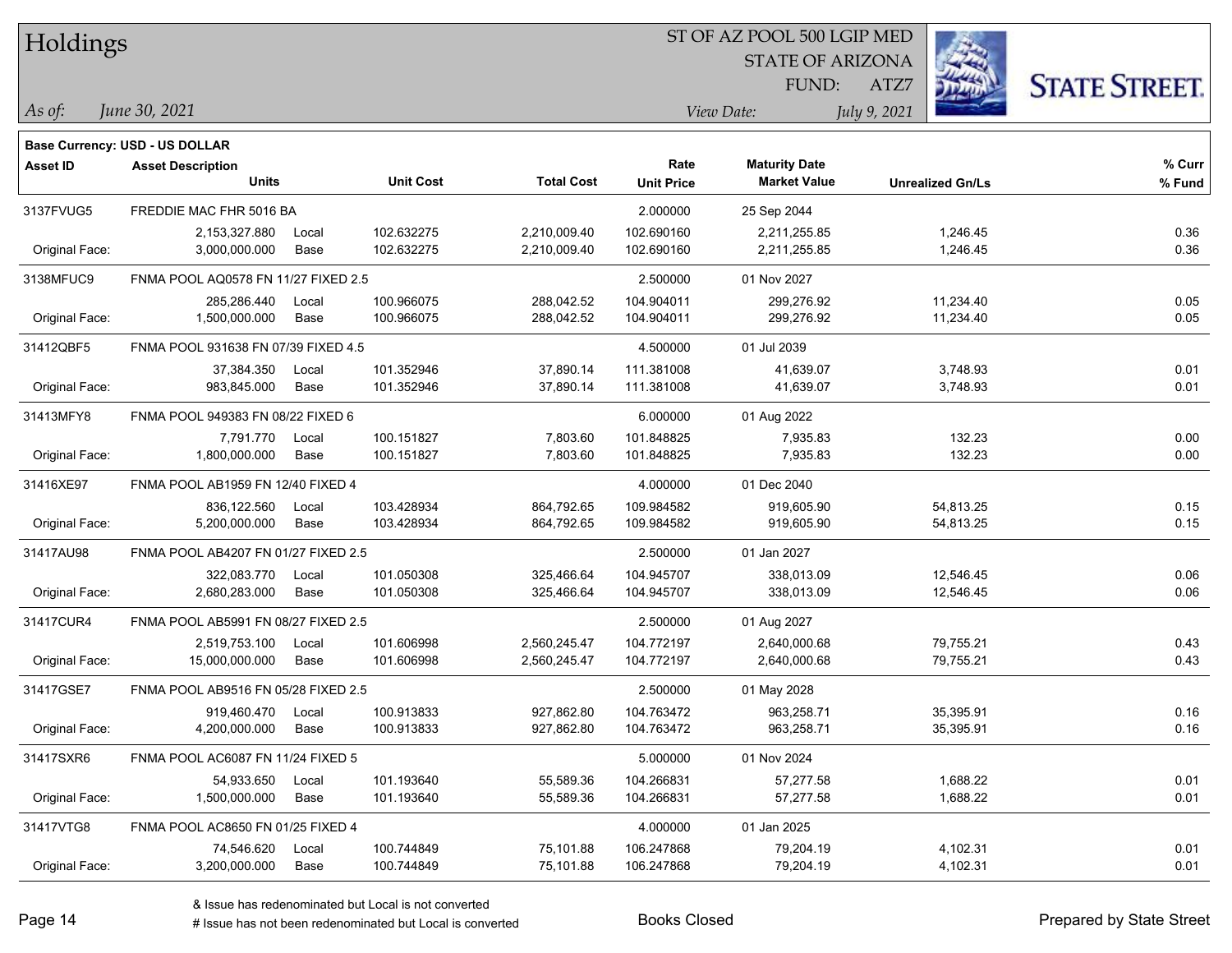| Holdings        |                                                            |       |                  |                   |                   | ST OF AZ POOL 500 LGIP MED |                         |             |                      |
|-----------------|------------------------------------------------------------|-------|------------------|-------------------|-------------------|----------------------------|-------------------------|-------------|----------------------|
|                 |                                                            |       |                  |                   |                   | <b>STATE OF ARIZONA</b>    |                         |             |                      |
|                 |                                                            |       |                  |                   |                   | FUND:                      | ATZ7                    |             | <b>STATE STREET.</b> |
| As of:          | June 30, 2021                                              |       |                  |                   |                   | View Date:                 | July 9, 2021            |             |                      |
|                 |                                                            |       |                  |                   |                   |                            |                         |             |                      |
| <b>Asset ID</b> | Base Currency: USD - US DOLLAR<br><b>Asset Description</b> |       |                  |                   | Rate              | <b>Maturity Date</b>       |                         |             | % Curr               |
|                 | <b>Units</b>                                               |       | <b>Unit Cost</b> | <b>Total Cost</b> | <b>Unit Price</b> | <b>Market Value</b>        | <b>Unrealized Gn/Ls</b> |             | % Fund               |
| 31418ACU0       | FNMA POOL MA0982 FN 02/27 FIXED 3.5                        |       |                  |                   | 3.500000          | 01 Feb 2027                |                         |             |                      |
|                 | 71,979.790                                                 | Local | 102.050367       | 73,455.64         | 106.859367        | 76,917.15                  |                         | 3,461.51    | 0.01                 |
| Original Face:  | 765,534.000                                                | Base  | 102.050367       | 73,455.64         | 106.859367        | 76,917.15                  |                         | 3,461.51    | 0.01                 |
| 31418AHW1       | FNMA POOL MA1144 FN 08/27 FIXED 2.5                        |       |                  |                   | 2.500000          | 01 Aug 2027                |                         |             |                      |
|                 | 666,833.030                                                | Local | 101.604061       | 677,529.44        | 104.767203        | 698,622.31                 |                         | 21,092.87   | 0.11                 |
| Original Face:  | 5,157,070.000                                              | Base  | 101.604061       | 677,529.44        | 104.767203        | 698,622.31                 |                         | 21,092.87   | 0.11                 |
| 31418RFS5       | FNMA POOL AD3776 FN 03/25 FIXED 4.5                        |       |                  |                   | 4.500000          | 01 Mar 2025                |                         |             |                      |
|                 | 81,645.600                                                 | Local | 100.896913       | 82,377.89         | 105.462093        | 86,105.16                  |                         | 3,727.27    | 0.01                 |
| Original Face:  | 5,000,000.000                                              | Base  | 100.896913       | 82,377.89         | 105.462093        | 86,105.16                  |                         | 3,727.27    | 0.01                 |
| 31419AJM0       | FNMA POOL AE0267 FN 08/25 FIXED VAR                        |       |                  |                   | 4.000000          | 01 Aug 2025                |                         |             |                      |
|                 | 157, 155.950                                               | Local | 101.290712       | 159,184.38        | 106.330991        | 167,105.48                 |                         | 7,921.10    | 0.03                 |
| Original Face:  | 5,000,000.000                                              | Base  | 101.290712       | 159,184.38        | 106.330991        | 167,105.48                 |                         | 7,921.10    | 0.03                 |
| 31419BBT1       | FNMA POOL AE0949 FN 02/41 FIXED VAR                        |       |                  |                   | 4.000000          | 01 Feb 2041                |                         |             |                      |
|                 | 210,340.560                                                | Local | 103.233870       | 217,142.70        | 109.236831        | 229,769.36                 |                         | 12,626.66   | 0.04                 |
| Original Face:  | 2,000,000.000                                              | Base  | 103.233870       | 217,142.70        | 109.236831        | 229,769.36                 |                         | 12,626.66   | 0.04                 |
| 31419CZL0       | FNMA POOL AE2546 FN 09/40 FIXED 4.5                        |       |                  |                   | 4.500000          | 01 Sep 2040                |                         |             |                      |
|                 | 124,489.100                                                | Local | 103.072229       | 128,313.69        | 111.582725        | 138,908.33                 |                         | 10,594.64   | 0.02                 |
| Original Face:  | 5,000,000.000                                              | Base  | 103.072229       | 128,313.69        | 111.582725        | 138,908.33                 |                         | 10,594.64   | 0.02                 |
| 31419JM47       | FNMA POOL AE7578 FN 11/40 FIXED 4.5                        |       |                  |                   | 4.500000          | 01 Nov 2040                |                         |             |                      |
|                 | 1,338,702.630                                              | Local | 106.085115       | 1,420,164.23      | 111.629997        | 1,494,393.71               |                         | 74,229.48   | 0.24                 |
| Original Face:  | 14,750,000.000                                             | Base  | 106.085115       | 1,420,164.23      | 111.629997        | 1,494,393.71               |                         | 74,229.48   | 0.24                 |
| 31419KU78       | FNMA POOL AE8705 FN 11/25 FIXED 3                          |       |                  |                   | 3.000000          | 01 Nov 2025                |                         |             |                      |
|                 | 98,023.800                                                 | Local | 100.745248       | 98,754.32         | 105.150316        | 103,072.34                 |                         | 4,318.02    | 0.02                 |
| Original Face:  | 2,000,000.000                                              | Base  | 100.745248       | 98,754.32         | 105.150316        | 103,072.34                 |                         | 4,318.02    | 0.02                 |
| 341081GD3       | FLORIDA POWER + LIGHT CO SR UNSECURED 05/23 VAR            |       |                  |                   | 0.300000          | 10 May 2023                |                         |             |                      |
|                 | 3,000,000.000                                              | Local | 100.000000       | 3,000,000.00      | 99.943100         | 2,998,293.00               |                         | $-1,707.00$ | 0.49                 |
|                 |                                                            | Base  | 100.000000       | 3,000,000.00      | 99.943100         | 2,998,293.00               |                         | $-1,707.00$ | 0.49                 |
| 375558BU6       | GILEAD SCIENCES INC SR UNSECURED 09/21 VAR                 |       |                  |                   | 0.274750          | 17 Sep 2021                |                         |             |                      |
|                 | 5,000,000.000                                              | Local | 100.000000       | 5,000,000.00      | 100.015581        | 5,000,779.05               |                         | 779.05      | 0.82                 |
|                 |                                                            | Base  | 100.000000       | 5,000,000.00      | 100.015581        | 5,000,779.05               |                         | 779.05      | 0.82                 |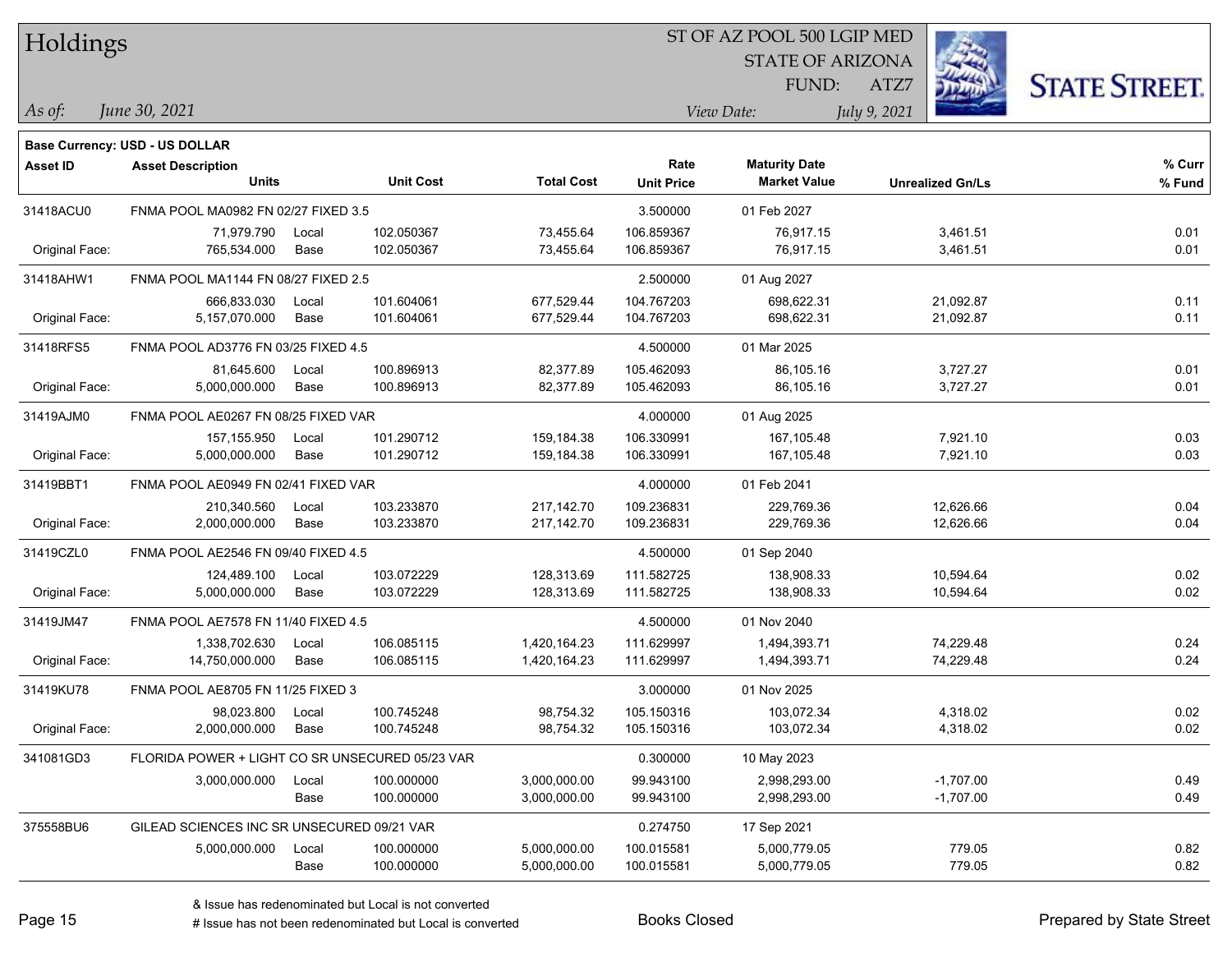| Holdings        |                                                |       |                  |                   | ST OF AZ POOL 500 LGIP MED |                         |              |                         |                      |
|-----------------|------------------------------------------------|-------|------------------|-------------------|----------------------------|-------------------------|--------------|-------------------------|----------------------|
|                 |                                                |       |                  |                   |                            | <b>STATE OF ARIZONA</b> |              |                         |                      |
|                 |                                                |       |                  |                   |                            | FUND:                   | ATZ7         |                         | <b>STATE STREET.</b> |
| As of:          | June 30, 2021                                  |       |                  |                   |                            | View Date:              | July 9, 2021 |                         |                      |
|                 | Base Currency: USD - US DOLLAR                 |       |                  |                   |                            |                         |              |                         |                      |
| <b>Asset ID</b> | <b>Asset Description</b>                       |       |                  |                   | Rate                       | <b>Maturity Date</b>    |              |                         | % Curr               |
|                 | <b>Units</b>                                   |       | <b>Unit Cost</b> | <b>Total Cost</b> | <b>Unit Price</b>          | <b>Market Value</b>     |              | <b>Unrealized Gn/Ls</b> | % Fund               |
| 38141GXZ2       | GOLDMAN SACHS GROUP INC SR UNSECURED 03/24 VAR |       |                  |                   | 0.673000                   | 08 Mar 2024             |              |                         |                      |
|                 | 3,000,000.000                                  | Local | 100.000000       | 3,000,000.00      | 100.168808                 | 3,005,064.24            |              | 5,064.24                | 0.49                 |
|                 |                                                | Base  | 100.000000       | 3,000,000.00      | 100.168808                 | 3,005,064.24            |              | 5,064.24                | 0.49                 |
| 38150AEH4       | GOLDMAN SACHS GROUP INC SR UNSECURED 11/25 VAR |       |                  |                   | 0.800000                   | 24 Nov 2025             |              |                         |                      |
|                 | 3,000,000.000                                  | Local | 100.000000       | 3,000,000.00      | 98.391723                  | 2,951,751.69            |              | $-48,248.31$            | 0.48                 |
|                 |                                                | Base  | 100.000000       | 3,000,000.00      | 98.391723                  | 2,951,751.69            |              | -48,248.31              | 0.48                 |
| 38150AFG5       | GOLDMAN SACHS GROUP INC SR UNSECURED 04/26 VAR |       |                  |                   | 1.350000                   | 30 Apr 2026             |              |                         |                      |
|                 | 3,000,000.000                                  | Local | 100.000000       | 3,000,000.00      | 99.601880                  | 2,988,056.40            |              | $-11,943.60$            | 0.49                 |
|                 |                                                | Base  | 100.000000       | 3,000,000.00      | 99.601880                  | 2,988,056.40            |              | $-11,943.60$            | 0.49                 |
| 38150AG82       | GOLDMAN SACHS GROUP INC SR UNSECURED 06/26 1.4 |       |                  |                   | 1.400000                   | 16 Jun 2026             |              |                         |                      |
|                 | 3,000,000.000                                  | Local | 100.000000       | 3,000,000.00      | 99.568666                  | 2,987,059.98            |              | $-12,940.02$            | 0.49                 |
|                 |                                                | Base  | 100.000000       | 3,000,000.00      | 99.568666                  | 2,987,059.98            |              | $-12,940.02$            | 0.49                 |
| 38378KBF5       | GOVERNMENT NATIONAL MORTGAGE A GNR 2013 30 A   |       |                  |                   | 1.500000                   | 16 May 2042             |              |                         |                      |
|                 | 999,318.090                                    | Local | 98.946454        | 988,789.81        | 100.601260                 | 1,005,326.59            |              | 16,536.78               | 0.16                 |
| Original Face:  | 4,000,000.000                                  | Base  | 98.946454        | 988,789.81        | 100.601260                 | 1,005,326.59            |              | 16,536.78               | 0.16                 |
| 38378KDJ5       | GOVERNMENT NATIONAL MORTGAGE A GNR 2013 46 AB  |       |                  |                   | 1.723000                   | 16 Aug 2042             |              |                         |                      |
|                 | 197,365.970                                    | Local | 99.203049        | 195,793.06        | 100.686980                 | 198,721.83              |              | 2,928.77                | 0.03                 |
| Original Face:  | 1,900,000.000                                  | Base  | 99.203049        | 195,793.06        | 100.686980                 | 198,721.83              |              | 2,928.77                | 0.03                 |
| 38379KTC2       | GOVERNMENT NATIONAL MORTGAGE A GNR 2015 85 AF  |       |                  |                   | 2.400000                   | 16 May 2044             |              |                         |                      |
|                 | 717,362.810                                    | Local | 99.593607        | 714,447.50        | 101.222090                 | 726,129.63              |              | 11,682.13               | 0.12                 |
| Original Face:  | 3,050,000.000                                  | Base  | 99.593607        | 714,447.50        | 101.222090                 | 726,129.63              |              | 11,682.13               | 0.12                 |
| 38379U5P7       | GOVERNMENT NATIONAL MORTGAGE A GNR 2017 20 AG  |       |                  |                   | 2.000000                   | 16 Aug 2048             |              |                         |                      |
|                 | 1,533,126.070                                  | Local | 99.352983        | 1,523,206.48      | 101.557590                 | 1,557,005.89            |              | 33,799.41               | 0.25                 |
| Original Face:  | 3,000,000.000                                  | Base  | 99.352983        | 1,523,206.48      | 101.557590                 | 1,557,005.89            |              | 33,799.41               | 0.25                 |
| 38380LD26       | GOVERNMENT NATIONAL MORTGAGE A GNR 2019 H15 GA |       |                  |                   | 2.250000                   | 20 Aug 2069             |              |                         |                      |
|                 | 1,299,617.930                                  | Local | 102.852146       | 1,336,684.93      | 103.504012                 | 1,345,156.70            |              | 8,471.77                | 0.22                 |
| Original Face:  | 3,000,000.000                                  | Base  | 102.852146       | 1,336,684.93      | 103.504012                 | 1,345,156.70            |              | 8,471.77                | 0.22                 |
| 38380LN25       | GOVERNMENT NATIONAL MORTGAGE A GNR 2019 H18 KA |       |                  |                   | 2.200000                   | 20 Nov 2069             |              |                         |                      |
|                 | 618,262.550                                    | Local | 100.408538       | 620,788.39        | 102.902189                 | 636,205.70              |              | 15,417.31               | 0.10                 |
| Original Face:  | 1,000,000.000                                  | Base  | 100.408538       | 620,788.39        | 102.902189                 | 636,205.70              |              | 15,417.31               | 0.10                 |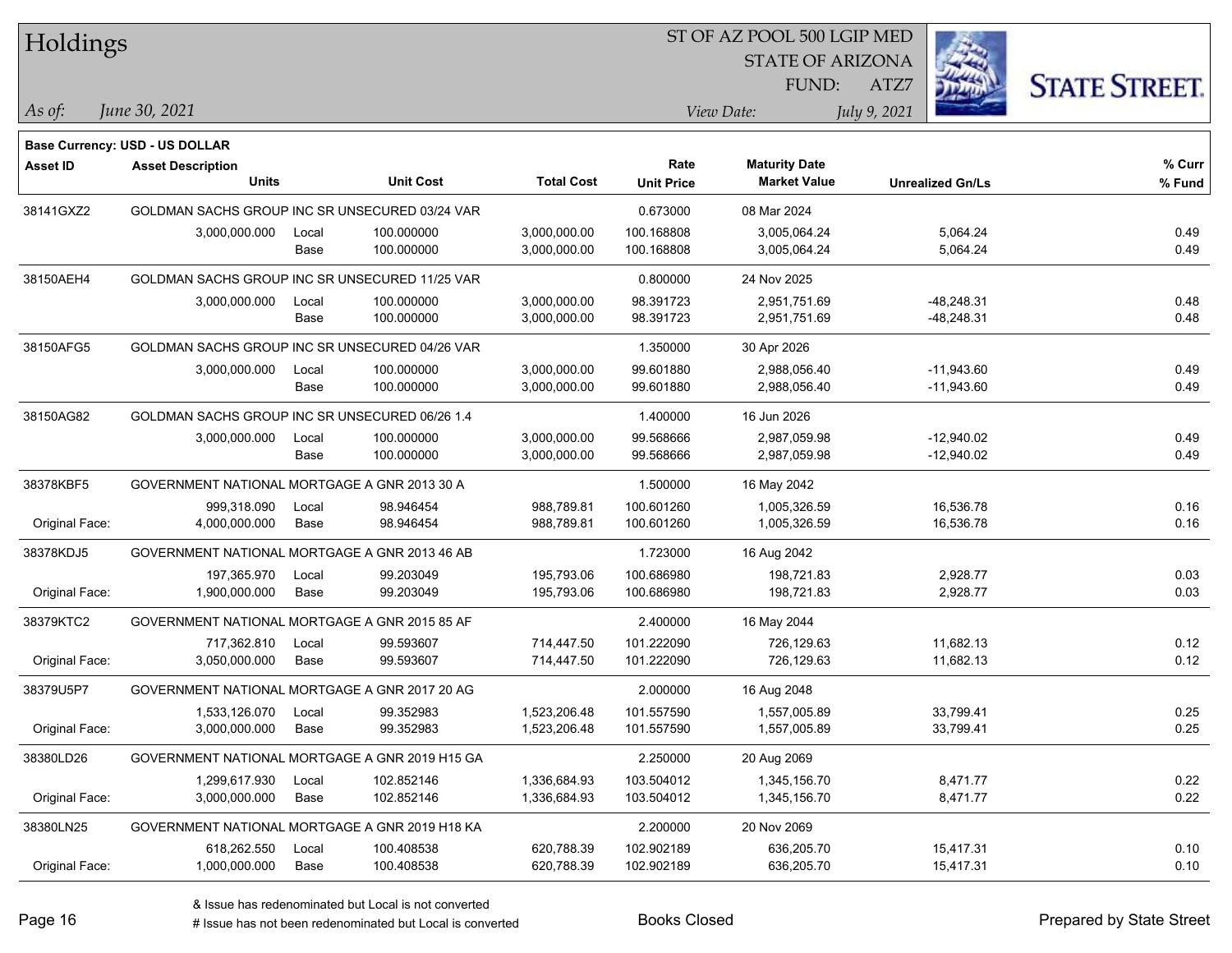| Holdings        |                                                 |       |                  |                   |                   |                         |                         |                      |
|-----------------|-------------------------------------------------|-------|------------------|-------------------|-------------------|-------------------------|-------------------------|----------------------|
|                 |                                                 |       |                  |                   |                   | <b>STATE OF ARIZONA</b> |                         |                      |
|                 |                                                 |       |                  |                   |                   | FUND:                   | ATZ7                    | <b>STATE STREET.</b> |
| As of:          | June 30, 2021                                   |       |                  |                   |                   | View Date:              | July 9, 2021            |                      |
|                 | <b>Base Currency: USD - US DOLLAR</b>           |       |                  |                   |                   |                         |                         |                      |
| <b>Asset ID</b> | <b>Asset Description</b>                        |       |                  |                   | Rate              | <b>Maturity Date</b>    |                         | % Curr               |
|                 | <b>Units</b>                                    |       | <b>Unit Cost</b> | <b>Total Cost</b> | <b>Unit Price</b> | <b>Market Value</b>     | <b>Unrealized Gn/Ls</b> | % Fund               |
| 41284NAB6       | HARLEY DAVIDSON MOTORCYCLE TRU HDMOT 2021 A A2  |       |                  |                   | 0.220000          | 15 Apr 2024             |                         |                      |
|                 | 2,557,329.120                                   | Local | 99.991199        | 2,557,104.05      | 100.022090        | 2,557,894.03            | 789.98                  | 0.42                 |
| Original Face:  | 2,750,000.000                                   | Base  | 99.991199        | 2,557,104.05      | 100.022090        | 2,557,894.03            | 789.98                  | 0.42                 |
| 438516CD6       | HONEYWELL INTERNATIONAL SR UNSECURED 08/22 VAR  |       |                  |                   | 0.379630          | 19 Aug 2022             |                         |                      |
|                 | 3,000,000.000                                   | Local | 100.000000       | 3,000,000.00      | 100.032160        | 3,000,964.80            | 964.80                  | 0.49                 |
|                 |                                                 | Base  | 100.000000       | 3,000,000.00      | 100.032160        | 3,000,964.80            | 964.80                  | 0.49                 |
| 45818WCL8       | INTER AMERICAN DEVEL BK SR UNSECURED 07/23 2.53 |       |                  |                   | 2.530000          | 06 Jul 2023             |                         |                      |
|                 | 2,000,000.000                                   | Local | 100.000000       | 2,000,000.00      | 100.034675        | 2,000,693.50            | 693.50                  | 0.33                 |
|                 |                                                 | Base  | 100.000000       | 2,000,000.00      | 100.034675        | 2,000,693.50            | 693.50                  | 0.33                 |
| 459058HC0       | INTL BK RECON + DEVELOP SR UNSECURED 08/24 VAR  |       |                  |                   | 0.350000          | 06 Aug 2024             |                         |                      |
|                 | 3,000,000.000                                   | Local | 100.060235       | 3,001,807.05      | 100.535000        | 3,016,050.00            | 14,242.95               | 0.49                 |
|                 |                                                 | Base  | 100.060235       | 3,001,807.05      | 100.535000        | 3,016,050.00            | 14,242.95               | 0.49                 |
| 45905U5V2       | INTL BK RECON + DEVELOP SR UNSECURED 01/25 1.7  |       |                  |                   | 1.700000          | 31 Jan 2025             |                         |                      |
|                 | 5,000,000.000                                   | Local | 100.000000       | 5,000,000.00      | 100.405255        | 5,020,262.75            | 20,262.75               | 0.82                 |
|                 |                                                 | Base  | 100.000000       | 5,000,000.00      | 100.405255        | 5,020,262.75            | 20,262.75               | 0.82                 |
| 46625HRL6       | JPMORGAN CHASE + CO SR UNSECURED 05/23 2.7      |       |                  |                   | 2.700000          | 18 May 2023             |                         |                      |
|                 | 3,000,000.000                                   | Local | 99.274516        | 2,978,235.49      | 103.962234        | 3,118,867.02            | 140,631.53              | 0.51                 |
|                 |                                                 | Base  | 99.274516        | 2,978,235.49      | 103.962234        | 3,118,867.02            | 140,631.53              | 0.51                 |
| 478160CN2       | JOHNSON + JOHNSON SR UNSECURED 09/25 0.55       |       |                  |                   | 0.550000          | 01 Sep 2025             |                         |                      |
|                 | 2,000,000.000                                   | Local | 99.909752        | 1,998,195.03      | 99.100151         | 1,982,003.02            | $-16, 192.01$           | 0.32                 |
|                 |                                                 | Base  | 99.909752        | 1,998,195.03      | 99.100151         | 1,982,003.02            | $-16, 192.01$           | 0.32                 |
| 48128GG79       | JPMORGAN CHASE + CO SR UNSECURED 08/24 2.25     |       |                  |                   | 2.250000          | 30 Aug 2024             |                         |                      |
|                 | 5,000,000.000                                   | Local | 100.000000       | 5,000,000.00      | 100.144381        | 5,007,219.05            | 7,219.05                | 0.82                 |
|                 |                                                 | Base  | 100.000000       | 5,000,000.00      | 100.144381        | 5,007,219.05            | 7,219.05                | 0.82                 |
| 48128GM49       | JPMORGAN CHASE + CO SR UNSECURED 11/24 VAR      |       |                  |                   | 2.300000          | 27 Nov 2024             |                         |                      |
|                 | 3,000,000.000                                   | Local | 100.000000       | 3,000,000.00      | 99.782329         | 2,993,469.87            | $-6,530.13$             | 0.49                 |
|                 |                                                 | Base  | 100.000000       | 3,000,000.00      | 99.782329         | 2,993,469.87            | $-6,530.13$             | 0.49                 |
| 48128GV56       | JPMORGAN CHASE + CO SR UNSECURED 08/25 0.8      |       |                  |                   | 0.800000          | 18 Aug 2025             |                         |                      |
|                 | 2,000,000.000                                   | Local | 100.000000       | 2,000,000.00      | 97.194237         | 1,943,884.74            | $-56, 115.26$           | 0.32                 |
|                 |                                                 | Base  | 100.000000       | 2,000,000.00      | 97.194237         | 1,943,884.74            | $-56, 115.26$           | 0.32                 |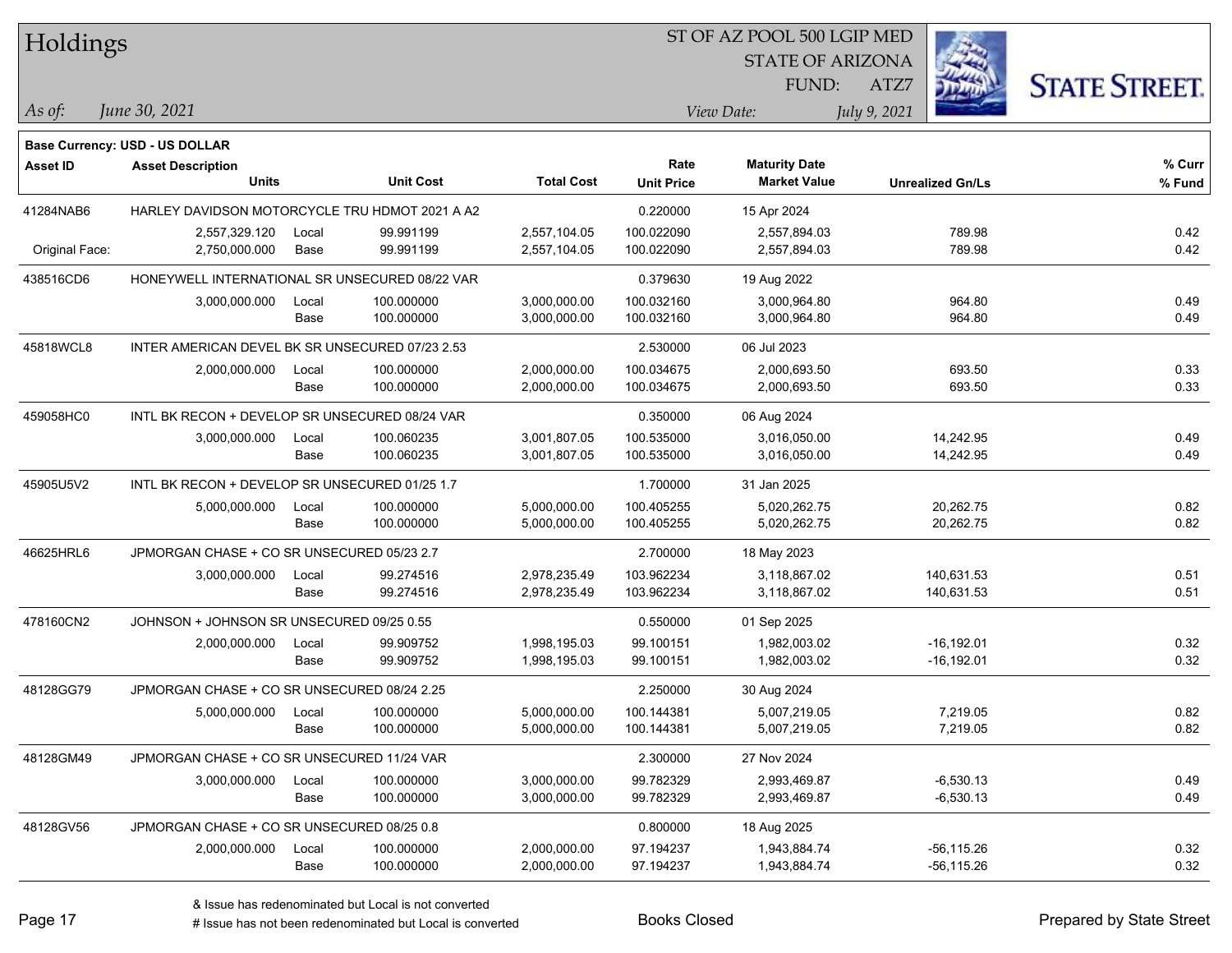| Holdings        |                                                    |               |                        |                              |                           |                                             |              |                         |                      |
|-----------------|----------------------------------------------------|---------------|------------------------|------------------------------|---------------------------|---------------------------------------------|--------------|-------------------------|----------------------|
|                 |                                                    |               |                        |                              |                           | <b>STATE OF ARIZONA</b>                     |              |                         |                      |
|                 |                                                    |               |                        |                              |                           | FUND:                                       | ATZ7         |                         | <b>STATE STREET.</b> |
| As of:          | June 30, 2021                                      |               |                        |                              |                           | View Date:                                  | July 9, 2021 |                         |                      |
|                 |                                                    |               |                        |                              |                           |                                             |              |                         |                      |
|                 | Base Currency: USD - US DOLLAR                     |               |                        |                              |                           |                                             |              |                         |                      |
| <b>Asset ID</b> | <b>Asset Description</b><br><b>Units</b>           |               | <b>Unit Cost</b>       | <b>Total Cost</b>            | Rate<br><b>Unit Price</b> | <b>Maturity Date</b><br><b>Market Value</b> |              | <b>Unrealized Gn/Ls</b> | % Curr<br>% Fund     |
|                 |                                                    |               |                        |                              |                           |                                             |              |                         |                      |
| 49327M2Z6       | KEY BANK NA SR UNSECURED 03/23 1.25                |               |                        |                              | 1.250000                  | 10 Mar 2023                                 |              |                         |                      |
|                 | 3,000,000.000                                      | Local<br>Base | 99.974831<br>99.974831 | 2,999,244.94<br>2,999,244.94 | 101.460639<br>101.460639  | 3,043,819.17<br>3,043,819.17                |              | 44,574.23<br>44,574.23  | 0.50<br>0.50         |
|                 |                                                    |               |                        |                              |                           |                                             |              |                         |                      |
| 59217GEE5       | MET LIFE GLOB FUNDING I SECURED 144A 01/23 1.95    |               |                        |                              | 1.950000                  | 13 Jan 2023                                 |              |                         |                      |
|                 | 3,000,000.000                                      | Local         | 99.977990              | 2,999,339.70                 | 102.388543                | 3,071,656.29                                |              | 72,316.59               | 0.50                 |
|                 |                                                    | Base          | 99.977990              | 2,999,339.70                 | 102.388543                | 3,071,656.29                                |              | 72,316.59               | 0.50                 |
| 59217GEK1       | MET LIFE GLOB FUNDING I SECURED 144A 09/23 0.45    |               |                        |                              | 0.450000                  | 01 Sep 2023                                 |              |                         |                      |
|                 | 2,335,000.000                                      | Local         | 99.989440              | 2,334,753.42                 | 99.912180                 | 2,332,949.40                                |              | $-1,804.02$             | 0.38                 |
|                 |                                                    | Base          | 99.989440              | 2,334,753.42                 | 99.912180                 | 2,332,949.40                                |              | $-1,804.02$             | 0.38                 |
| 63743HEU2       | NATIONAL RURAL UTIL COOP SR UNSECURED 02/24 0.35   |               |                        |                              | 0.350000                  | 08 Feb 2024                                 |              |                         |                      |
|                 | 5,000,000.000                                      | Local         | 99.940011              | 4,997,000.55                 | 99.623864                 | 4,981,193.20                                |              | $-15,807.35$            | 0.81                 |
|                 |                                                    | Base          | 99.940011              | 4,997,000.55                 | 99.623864                 | 4,981,193.20                                |              | $-15,807.35$            | 0.81                 |
| 637639AB1       | NATIONAL SECS CLEARING SR UNSECURED 144A 04/25 1.5 |               |                        |                              | 1.500000                  | 23 Apr 2025                                 |              |                         |                      |
|                 | 3,000,000.000                                      | Local         | 99.850631              | 2,995,518.93                 | 102.018441                | 3,060,553.23                                |              | 65,034.30               | 0.50                 |
|                 |                                                    | Base          | 99.850631              | 2,995,518.93                 | 102.018441                | 3,060,553.23                                |              | 65,034.30               | 0.50                 |
| 637639AC9       | NATIONAL SECS CLEARING SR UNSECURED 144A 12/23 0.4 |               |                        |                              | 0.400000                  | 07 Dec 2023                                 |              |                         |                      |
|                 | 2,000,000.000                                      | Local         | 99.899179              | 1,997,983.57                 | 100.088823                | 2,001,776.46                                |              | 3,792.89                | 0.33                 |
|                 |                                                    | Base          | 99.899179              | 1,997,983.57                 | 100.088823                | 2,001,776.46                                |              | 3,792.89                | 0.33                 |
| 641062AQ7       | NESTLE HOLDINGS INC COMPANY GUAR 144A 01/24 0.375  |               |                        |                              | 0.375000                  | 15 Jan 2024                                 |              |                         |                      |
|                 | 5,000,000.000                                      | Local         | 99.816230              | 4,990,811.50                 | 99.520572                 | 4,976,028.60                                |              | $-14,782.90$            | 0.81                 |
|                 |                                                    | Base          | 99.816230              | 4,990,811.50                 | 99.520572                 | 4,976,028.60                                |              | $-14,782.90$            | 0.81                 |
| 64952WDL4       | NEW YORK LIFE GLOBAL FDG SECURED 144A 01/25 2      |               |                        |                              | 2.000000                  | 22 Jan 2025                                 |              |                         |                      |
|                 | 5,000,000.000                                      | Local         | 99.744357              | 4,987,217.87                 | 103.693045                | 5, 184, 652. 25                             |              | 197,434.38              | 0.85                 |
|                 |                                                    | Base          | 99.744357              | 4,987,217.87                 | 103.693045                | 5,184,652.25                                |              | 197,434.38              | 0.85                 |
| 65339KAS9       | NEXTERA ENERGY CAPITAL COMPANY GUAR 09/21 2.403    |               |                        |                              | 2.403000                  | 01 Sep 2021                                 |              |                         |                      |
|                 | 5,000,000.000                                      | Local         | 100.355343             | 5,017,767.17                 | 100.361954                | 5,018,097.70                                |              | 330.53                  | 0.82                 |
|                 |                                                    | Base          | 100.355343             | 5,017,767.17                 | 100.361954                | 5,018,097.70                                |              | 330.53                  | 0.82                 |
| 65339KBU3       | NEXTERA ENERGY CAPITAL COMPANY GUAR 03/23 0.65     |               |                        |                              | 0.650000                  | 01 Mar 2023                                 |              |                         |                      |
|                 | 4,000,000.000                                      | Local         | 99.991485              | 3,999,659.38                 | 100.398318                | 4,015,932.72                                |              | 16,273.34               | 0.66                 |
|                 |                                                    | Base          | 99.991485              | 3,999,659.38                 | 100.398318                | 4,015,932.72                                |              | 16,273.34               | 0.66                 |
|                 |                                                    |               |                        |                              |                           |                                             |              |                         |                      |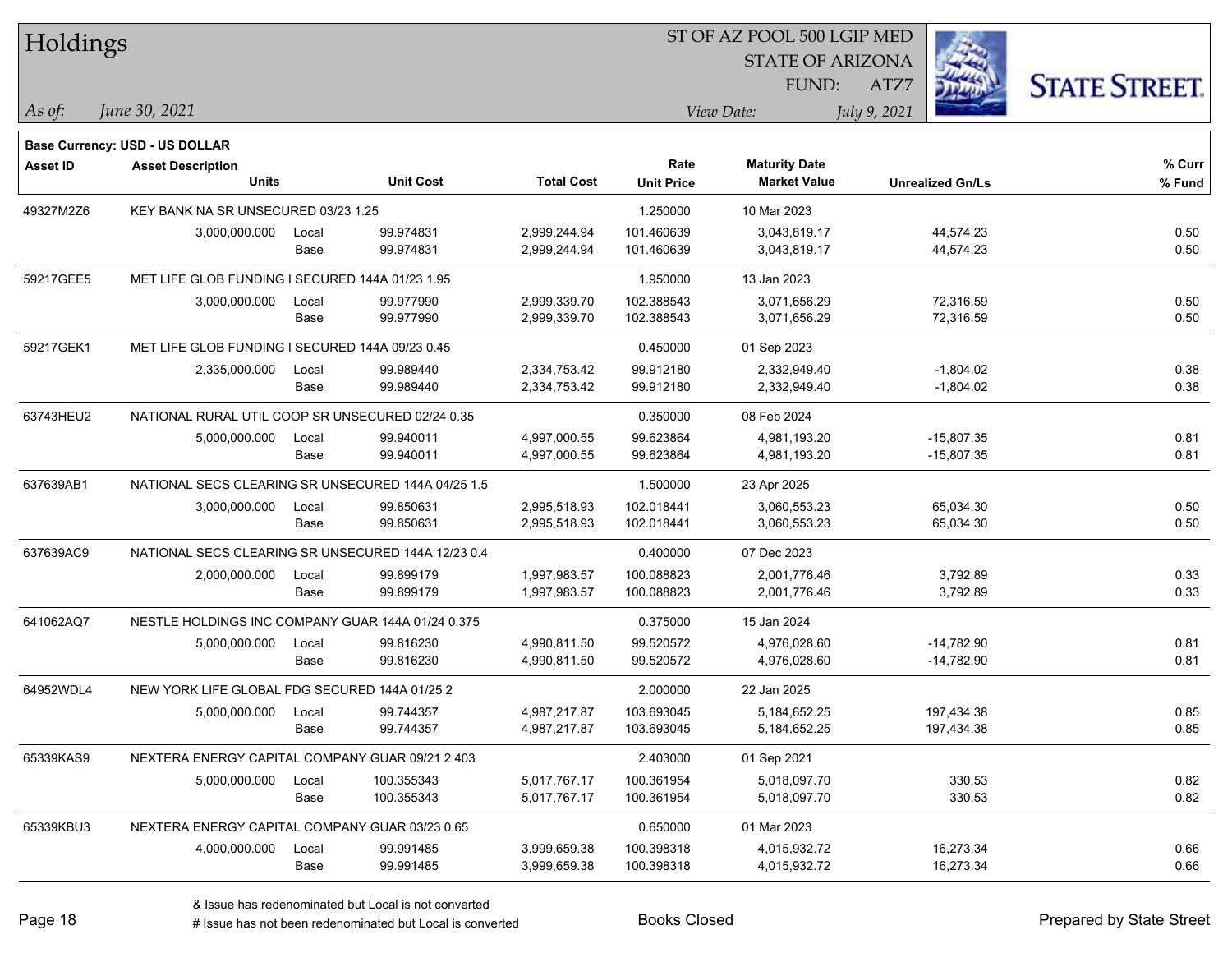| Holdings        |                                                 |       |                  | ST OF AZ POOL 500 LGIP MED |                   |                         |              |                         |                      |
|-----------------|-------------------------------------------------|-------|------------------|----------------------------|-------------------|-------------------------|--------------|-------------------------|----------------------|
|                 |                                                 |       |                  |                            |                   | <b>STATE OF ARIZONA</b> |              |                         |                      |
|                 |                                                 |       |                  |                            |                   | FUND:                   | ATZ7         |                         | <b>STATE STREET.</b> |
| As of:          | June 30, 2021                                   |       |                  |                            |                   | View Date:              | July 9, 2021 |                         |                      |
|                 | <b>Base Currency: USD - US DOLLAR</b>           |       |                  |                            |                   |                         |              |                         |                      |
| <b>Asset ID</b> | <b>Asset Description</b>                        |       |                  |                            | Rate              | <b>Maturity Date</b>    |              |                         | % Curr               |
|                 | <b>Units</b>                                    |       | <b>Unit Cost</b> | <b>Total Cost</b>          | <b>Unit Price</b> | <b>Market Value</b>     |              | <b>Unrealized Gn/Ls</b> | % Fund               |
| 67066GAK0       | NVIDIA CORP SR UNSECURED 06/23 0.309            |       |                  |                            | 0.309000          | 15 Jun 2023             |              |                         |                      |
|                 | 5,000,000.000                                   | Local | 100.000000       | 5,000,000.00               | 100.057797        | 5,002,889.85            |              | 2,889.85                | 0.82                 |
|                 |                                                 | Base  | 100.000000       | 5,000,000.00               | 100.057797        | 5,002,889.85            |              | 2,889.85                | 0.82                 |
| 68389XBB0       | ORACLE CORP SR UNSECURED 05/22 2.5              |       |                  |                            | 2.500000          | 15 May 2022             |              |                         |                      |
|                 | 2,000,000.000                                   | Local | 101.581581       | 2,031,631.62               | 101.544672        | 2,030,893.44            |              | $-738.18$               | 0.33                 |
|                 |                                                 | Base  | 101.581581       | 2,031,631.62               | 101.544672        | 2,030,893.44            |              | $-738.18$               | 0.33                 |
| 68389XCC7       | ORACLE CORP SR UNSECURED 03/26 1.65             |       |                  |                            | 1.650000          | 25 Mar 2026             |              |                         |                      |
|                 | 2,000,000.000                                   | Local | 99.954642        | 1,999,092.83               | 101.438139        | 2,028,762.78            |              | 29,669.95               | 0.33                 |
|                 |                                                 | Base  | 99.954642        | 1,999,092.83               | 101.438139        | 2,028,762.78            |              | 29,669.95               | 0.33                 |
| 713448FB9       | PEPSICO INC SR UNSECURED 10/23 0.4              |       |                  |                            | 0.400000          | 07 Oct 2023             |              |                         |                      |
|                 | 2,000,000.000                                   | Local | 99.956899        | 1,999,137.97               | 100.084247        | 2,001,684.94            |              | 2,546.97                | 0.33                 |
|                 |                                                 | Base  | 99.956899        | 1,999,137.97               | 100.084247        | 2,001,684.94            |              | 2,546.97                | 0.33                 |
| 723484AH4       | PINNACLE WEST CAPITAL SR UNSECURED 06/25 1.3    |       |                  |                            | 1.300000          | 15 Jun 2025             |              |                         |                      |
|                 | 3,000,000.000                                   | Local | 99.992114        | 2,999,763.41               | 100.623005        | 3,018,690.15            |              | 18,926.74               | 0.49                 |
|                 |                                                 | Base  | 99.992114        | 2,999,763.41               | 100.623005        | 3,018,690.15            |              | 18,926.74               | 0.49                 |
| 74256LEM7       | PRINCIPAL LFE GLB FND II SECURED 144A 04/24 VAR |       |                  |                            | 0.500000          | 12 Apr 2024             |              |                         |                      |
|                 | 2,500,000.000                                   | Local | 100.000000       | 2,500,000.00               | 100.168970        | 2,504,224.25            |              | 4,224.25                | 0.41                 |
|                 |                                                 | Base  | 100.000000       | 2,500,000.00               | 100.168970        | 2,504,224.25            |              | 4,224.25                | 0.41                 |
| 742718FP9       | PROCTER + GAMBLE CO/THE SR UNSECURED 04/26 1    |       |                  |                            | 1.000000          | 23 Apr 2026             |              |                         |                      |
|                 | 2,000,000.000                                   | Local | 99.962474        | 1,999,249.47               | 100.806866        | 2,016,137.32            |              | 16,887.85               | 0.33                 |
|                 |                                                 | Base  | 99.962474        | 1,999,249.47               | 100.806866        | 2,016,137.32            |              | 16,887.85               | 0.33                 |
| 771196BR2       | ROCHE HOLDINGS INC COMPANY GUAR 144A 03/24 VAR  |       |                  |                            | 0.290000          | 05 Mar 2024             |              |                         |                      |
|                 | 3,000,000.000 Local                             |       | 100.000000       | 3,000,000.00               | 100.108942        | 3,003,268.26            |              | 3,268.26                | 0.49                 |
|                 |                                                 | Base  | 100.000000       | 3,000,000.00               | 100.108942        | 3,003,268.26            |              | 3,268.26                | 0.49                 |
| 78013XGQ5       | ROYAL BANK OF CANADA SR UNSECURED 03/23 VAR     |       |                  |                            | 0.530750          | 06 Mar 2023             |              |                         |                      |
|                 | 5,000,000.000                                   | Local | 100.000000       | 5,000,000.00               | 100.088915        | 5,004,445.75            |              | 4,445.75                | 0.82                 |
|                 |                                                 | Base  | 100.000000       | 5,000,000.00               | 100.088915        | 5,004,445.75            |              | 4,445.75                | 0.82                 |
| 78014RAQ3       | ROYAL BANK OF CANADA SR UNSECURED 10/21 VAR     |       |                  |                            | 3.000000          | 22 Oct 2021             |              |                         |                      |
|                 | 2,000,000.000                                   | Local | 100.000000       | 2,000,000.00               | 100.778659        | 2,015,573.18            |              | 15,573.18               | 0.33                 |
|                 |                                                 | Base  | 100.000000       | 2,000,000.00               | 100.778659        | 2,015,573.18            |              | 15,573.18               | 0.33                 |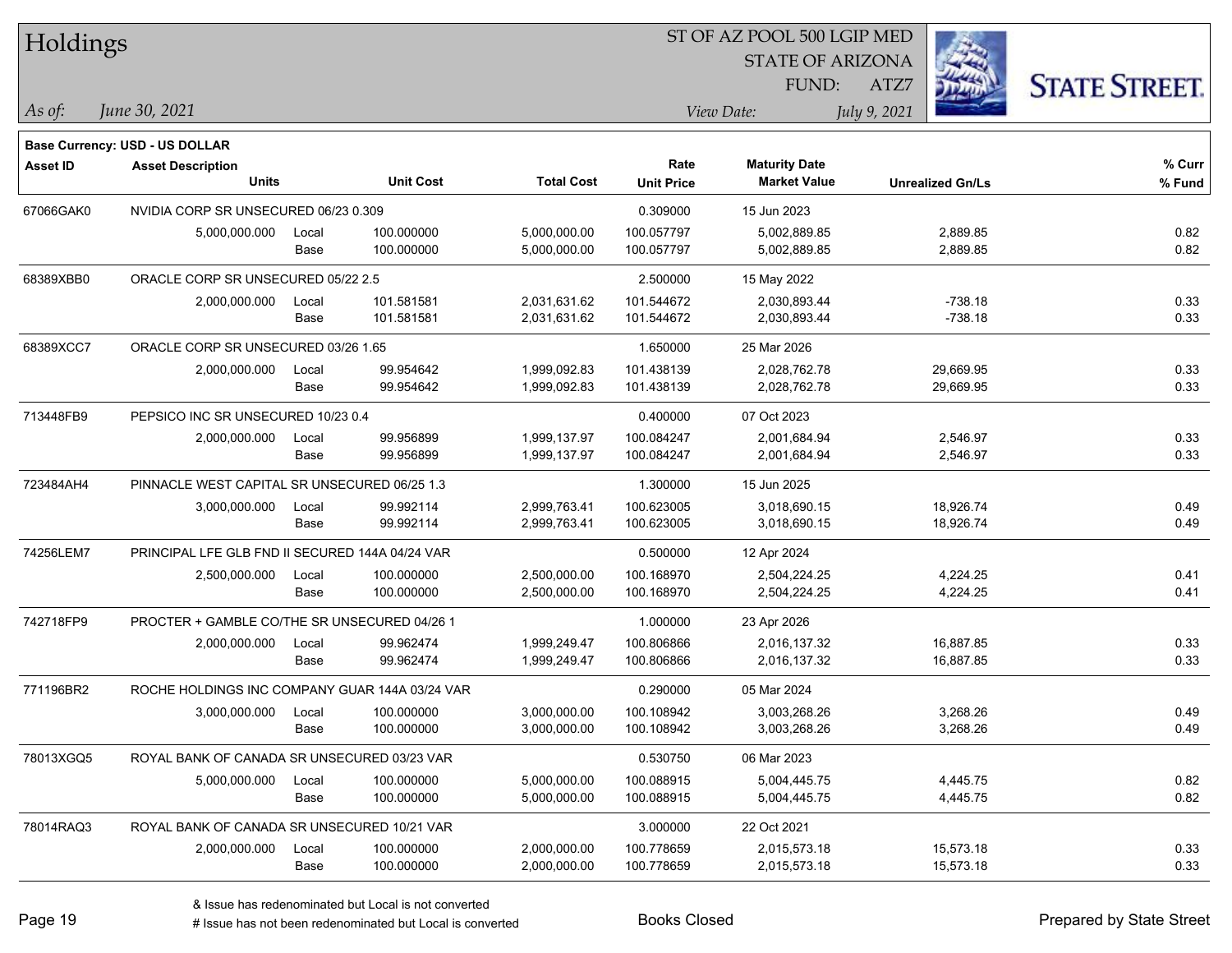| Holdings        |                                                |       |                  |                   |                   | 51 OF AZ POOL 500 LGIP MED |                         |                      |
|-----------------|------------------------------------------------|-------|------------------|-------------------|-------------------|----------------------------|-------------------------|----------------------|
|                 |                                                |       |                  |                   |                   | <b>STATE OF ARIZONA</b>    |                         |                      |
|                 |                                                |       |                  |                   |                   | FUND:                      | ATZ7                    | <b>STATE STREET.</b> |
| $As$ of:        | June 30, 2021                                  |       |                  |                   |                   | View Date:                 | July 9, 2021            |                      |
|                 | <b>Base Currency: USD - US DOLLAR</b>          |       |                  |                   |                   |                            |                         |                      |
| <b>Asset ID</b> | <b>Asset Description</b>                       |       |                  |                   | Rate              | <b>Maturity Date</b>       |                         | % Curr               |
|                 | <b>Units</b>                                   |       | <b>Unit Cost</b> | <b>Total Cost</b> | <b>Unit Price</b> | <b>Market Value</b>        | <b>Unrealized Gn/Ls</b> | % Fund               |
| 78014RBY5       | ROYAL BANK OF CANADA SR UNSECURED 01/25 2.2    |       |                  |                   | 2.200000          | 31 Jan 2025                |                         |                      |
|                 | 3,460,000.000                                  | Local | 100.000000       | 3,460,000.00      | 100.271179        | 3,469,382.79               | 9,382.79                | 0.57                 |
|                 |                                                | Base  | 100.000000       | 3,460,000.00      | 100.271179        | 3,469,382.79               | 9,382.79                | 0.57                 |
| 78014RCM0       | ROYAL BANK OF CANADA SR UNSECURED 03/25 VAR    |       |                  |                   | 1.500000          | 27 Mar 2025                |                         |                      |
|                 | 3,000,000.000                                  | Local | 100.000000       | 3,000,000.00      | 101.527000        | 3,045,810.00               | 45,810.00               | 0.50                 |
|                 |                                                | Base  | 100.000000       | 3,000,000.00      | 101.527000        | 3,045,810.00               | 45,810.00               | 0.50                 |
| 78014RDA5       | ROYAL BANK OF CANADA SR UNSECURED 08/25 VAR    |       |                  |                   | 0.550000          | 18 Aug 2025                |                         |                      |
|                 | 3,000,000.000                                  | Local | 100.000000       | 3,000,000.00      | 97.447100         | 2,923,413.00               | $-76,587.00$            | 0.48                 |
|                 |                                                | Base  | 100.000000       | 3,000,000.00      | 97.447100         | 2,923,413.00               | $-76,587.00$            | 0.48                 |
| 79466LAG9       | SALESFORCE.COM INC SR UNSECURED 07/24 0.625    |       |                  |                   | 0.625000          | 15 Jul 2024                |                         |                      |
|                 | 2,000,000.000                                  | Local | 99.949000        | 1,998,980.00      | 99.949000         | 1,998,980.00               | 0.00                    | 0.33                 |
|                 |                                                | Base  | 99.949000        | 1,998,980.00      | 99.949000         | 1,998,980.00               | 0.00                    | 0.33                 |
| 822582CA8       | SHELL INTERNATIONAL FIN COMPANY GUAR 11/23 VAR |       |                  |                   | 0.560250          | 13 Nov 2023                |                         |                      |
|                 | 1,950,000.000                                  | Local | 100.198798       | 1,953,876.57      | 100.646095        | 1,962,598.85               | 8,722.28                | 0.32                 |
|                 |                                                | Base  | 100.198798       | 1,953,876.57      | 100.646095        | 1,962,598.85               | 8,722.28                | 0.32                 |
| 855244AN9       | STARBUCKS CORP SR UNSECURED 03/23 3.1          |       |                  |                   | 3.100000          | 01 Mar 2023                |                         |                      |
|                 | 3,000,000.000                                  | Local | 99.989683        | 2,999,690.48      | 104.279197        | 3,128,375.91               | 128,685.43              | 0.51                 |
|                 |                                                | Base  | 99.989683        | 2,999,690.48      | 104.279197        | 3,128,375.91               | 128,685.43              | 0.51                 |
| 855244AY5       | STARBUCKS CORP SR UNSECURED 05/22 1.3          |       |                  |                   | 1.300000          | 07 May 2022                |                         |                      |
|                 | 3,000,000.000                                  | Local | 99.971548        | 2,999,146.44      | 100.902820        | 3,027,084.60               | 27,938.16               | 0.49                 |
|                 |                                                | Base  | 99.971548        | 2,999,146.44      | 100.902820        | 3,027,084.60               | 27,938.16               | 0.49                 |
| 89114Q3J5       | TORONTO DOMINION BANK SR UNSECURED 07/22 VAR   |       |                  |                   | 0.533750          | 22 Jul 2022                |                         |                      |
|                 | 3,000,000.000                                  | Local | 100.000000       | 3,000,000.00      | 100.124251        | 3,003,727.53               | 3,727.53                | 0.49                 |
|                 |                                                | Base  | 100.000000       | 3,000,000.00      | 100.124251        | 3,003,727.53               | 3,727.53                | 0.49                 |
| 89114Q5A2       | TORONTO DOMINION BANK SR UNSECURED 08/24 VAR   |       |                  |                   | 2.450000          | 14 Aug 2024                |                         |                      |
|                 | 3,000,000.000                                  | Local | 100.000000       | 3,000,000.00      | 101.958353        | 3,058,750.59               | 58,750.59               | 0.50                 |
|                 |                                                | Base  | 100.000000       | 3,000,000.00      | 101.958353        | 3,058,750.59               | 58,750.59               | 0.50                 |
| 89114QCR7       | TORONTO DOMINION BANK SR UNSECURED 03/24 VAR   |       |                  |                   | 0.405000          | 04 Mar 2024                |                         |                      |
|                 | 3,000,000.000                                  | Local | 100.000000       | 3,000,000.00      | 100.087450        | 3,002,623.50               | 2,623.50                | 0.49                 |
|                 |                                                | Base  | 100.000000       | 3,000,000.00      | 100.087450        | 3,002,623.50               | 2,623.50                | 0.49                 |
|                 |                                                |       |                  |                   |                   |                            |                         |                      |

 $\overline{B}$   $\overline{B}$   $\overline{B}$   $\overline{B}$   $\overline{C}$   $\overline{D}$   $\overline{D}$   $\overline{D}$   $\overline{D}$   $\overline{D}$   $\overline{D}$   $\overline{D}$   $\overline{D}$   $\overline{D}$   $\overline{D}$   $\overline{D}$   $\overline{D}$   $\overline{D}$   $\overline{D}$   $\overline{D}$   $\overline{D}$   $\overline{D}$   $\overline{D}$   $\overline{D}$   $\overline{$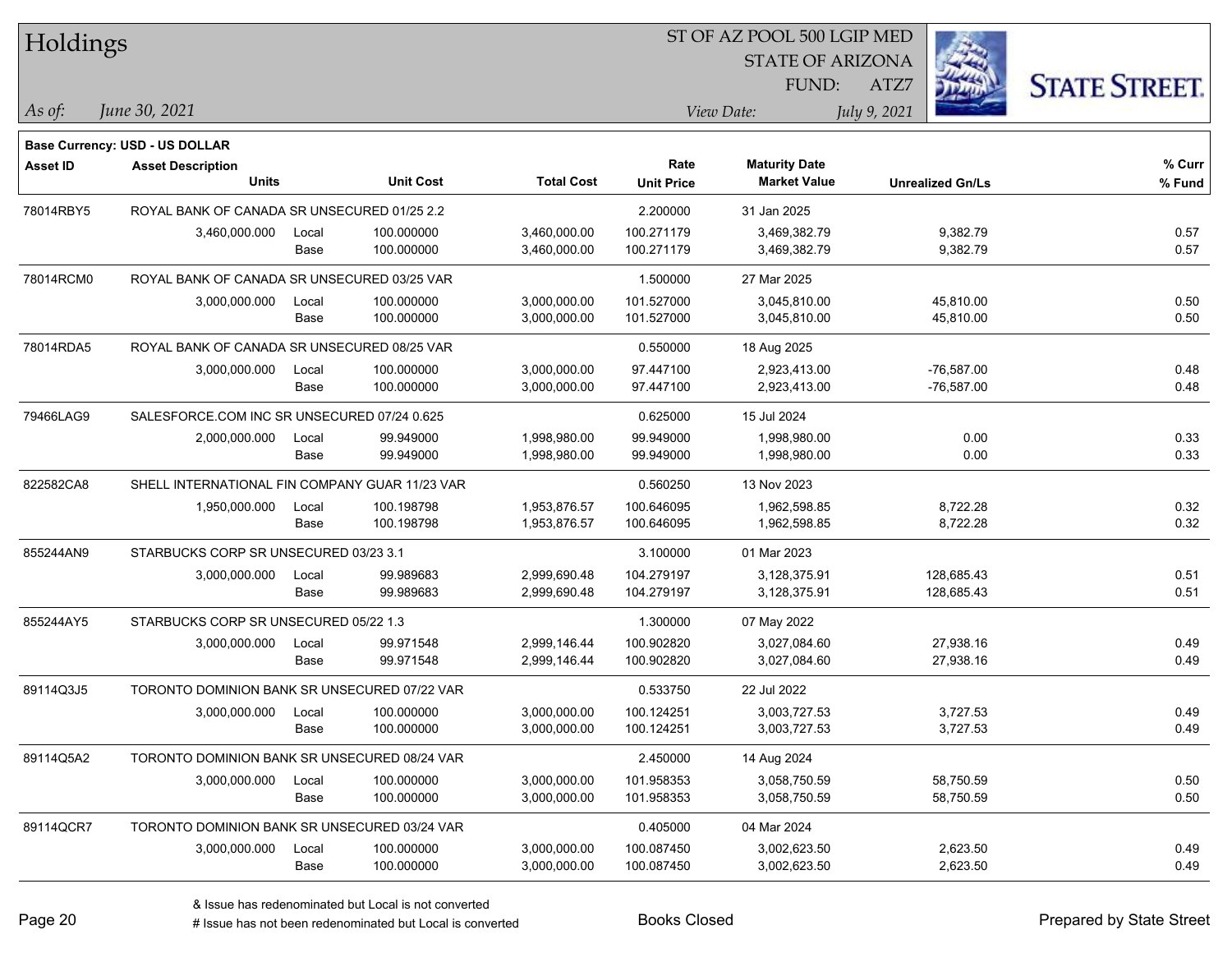| Holdings        |                                                  |       |                  |                   |                   | 51 OF AZ POOL 500 LGIP MED |                         |                      |
|-----------------|--------------------------------------------------|-------|------------------|-------------------|-------------------|----------------------------|-------------------------|----------------------|
|                 |                                                  |       |                  |                   |                   | <b>STATE OF ARIZONA</b>    | Ż.                      |                      |
|                 |                                                  |       |                  |                   |                   | FUND:                      | ATZ7                    | <b>STATE STREET.</b> |
| As of:          | June 30, 2021                                    |       |                  |                   |                   | View Date:                 | July 9, 2021            |                      |
|                 |                                                  |       |                  |                   |                   |                            |                         |                      |
|                 | <b>Base Currency: USD - US DOLLAR</b>            |       |                  |                   |                   |                            |                         |                      |
| <b>Asset ID</b> | <b>Asset Description</b>                         |       |                  |                   | Rate              | <b>Maturity Date</b>       |                         | % Curr               |
|                 | <b>Units</b>                                     |       | <b>Unit Cost</b> | <b>Total Cost</b> | <b>Unit Price</b> | <b>Market Value</b>        | <b>Unrealized Gn/Ls</b> | % Fund               |
| 89114RXN1       | TORONTO DOMINION BANK SR UNSECURED 05/24 0.5     |       |                  |                   | 0.500000          | 20 May 2024                |                         |                      |
|                 | 3,000,000.000                                    | Local | 100.000000       | 3,000,000.00      | 98.084228         | 2,942,526.84               | $-57,473.16$            | 0.48                 |
|                 |                                                  | Base  | 100.000000       | 3,000,000.00      | 98.084228         | 2,942,526.84               | $-57,473.16$            | 0.48                 |
| 89114TG71       | TORONTO DOMINION BANK SR UNSECURED 04/26 1.3     |       |                  |                   | 1.300000          | 30 Apr 2026                |                         |                      |
|                 | 3,000,000.000                                    | Local | 100.000000       | 3,000,000.00      | 99.618344         | 2,988,550.32               | $-11,449.68$            | 0.49                 |
|                 |                                                  | Base  | 100.000000       | 3,000,000.00      | 99.618344         | 2,988,550.32               | $-11,449.68$            | 0.49                 |
| 89114TZA3       | TORONTO DOMINION BANK SR UNSECURED 06/23 0.3     |       |                  |                   | 0.300000          | 02 Jun 2023                |                         |                      |
|                 | 3,000,000.000                                    | Local | 99.948074        | 2,998,442.22      | 100.018672        | 3,000,560.16               | 2,117.94                | 0.49                 |
|                 |                                                  | Base  | 99.948074        | 2,998,442.22      | 100.018672        | 3,000,560.16               | 2,117.94                | 0.49                 |
| 89233MAB9       | TOYOTA AUTO RECEIVABLES OWNER TAOT 2019 D A2     |       |                  |                   | 1.920000          | 15 Jul 2022                |                         |                      |
|                 | 264,408.570                                      | Local | 99.995798        | 264,397.46        | 100.094970        | 264,659.68                 | 262.22                  | 0.04                 |
| Original Face:  | 3,000,000.000                                    | Base  | 99.995798        | 264,397.46        | 100.094970        | 264,659.68                 | 262.22                  | 0.04                 |
| 89236TFX8       | TOYOTA MOTOR CREDIT CORP SR UNSECURED 04/22 2.65 |       |                  |                   | 2.650000          | 12 Apr 2022                |                         |                      |
|                 | 2,000,000.000                                    | Local | 99.983618        | 1,999,672.35      | 101.907584        | 2,038,151.68               | 38,479.33               | 0.33                 |
|                 |                                                  | Base  | 99.983618        | 1,999,672.35      | 101.907584        | 2,038,151.68               | 38,479.33               | 0.33                 |
| 89236TGS8       | TOYOTA MOTOR CREDIT CORP SR UNSECURED 08/21 VAR  |       |                  |                   | 0.285250          | 13 Aug 2021                |                         |                      |
|                 | 1,000,000.000                                    | Local | 100.000000       | 1,000,000.00      | 100.017360        | 1,000,173.60               | 173.60                  | 0.16                 |
|                 |                                                  | Base  | 100.000000       | 1,000,000.00      | 100.017360        | 1,000,173.60               | 173.60                  | 0.16                 |
| 89236TGT6       | TOYOTA MOTOR CREDIT CORP SR UNSECURED 02/25 1.8  |       |                  |                   | 1.800000          | 13 Feb 2025                |                         |                      |
|                 | 5,000,000.000                                    | Local | 99.951483        | 4,997,574.13      | 103.272583        | 5,163,629.15               | 166,055.02              | 0.84                 |
|                 |                                                  | Base  | 99.951483        | 4,997,574.13      | 103.272583        | 5,163,629.15               | 166,055.02              | 0.84                 |
| 89236THS7       | TOYOTA MOTOR CREDIT CORP SR UNSECURED 06/22 VAR  |       |                  |                   | 0.350000          | 13 Jun 2022                |                         |                      |
|                 | 3,000,000.000                                    | Local | 100.000000       | 3,000,000.00      | 100.121000        | 3,003,630.00               | 3,630.00                | 0.49                 |
|                 |                                                  | Base  | 100.000000       | 3,000,000.00      | 100.121000        | 3,003,630.00               | 3,630.00                | 0.49                 |
| 89236TJD8       | TOYOTA MOTOR CREDIT CORP SR UNSECURED 04/23 0.4  |       |                  |                   | 0.400000          | 06 Apr 2023                |                         |                      |
|                 | 5,000,000.000                                    | Local | 99.928248        | 4,996,412.38      | 100.025082        | 5,001,254.10               | 4,841.72                | 0.82                 |
|                 |                                                  | Base  | 99.928248        | 4,996,412.38      | 100.025082        | 5,001,254.10               | 4,841.72                | 0.82                 |
| 89788JAA7       | TRUIST BANK SR UNSECURED 03/25 1.5               |       |                  |                   | 1.500000          | 10 Mar 2025                |                         |                      |
|                 | 3,000,000.000                                    | Local | 99.848849        | 2,995,465.48      | 102.332766        | 3,069,982.98               | 74,517.50               | 0.50                 |
|                 |                                                  | Base  | 99.848849        | 2,995,465.48      | 102.332766        | 3,069,982.98               | 74,517.50               | 0.50                 |

 $\overline{B}$   $\overline{B}$   $\overline{B}$   $\overline{B}$   $\overline{C}$   $\overline{D}$   $\overline{D}$   $\overline{D}$   $\overline{D}$   $\overline{D}$   $\overline{D}$   $\overline{D}$   $\overline{D}$   $\overline{D}$   $\overline{D}$   $\overline{D}$   $\overline{D}$   $\overline{D}$   $\overline{D}$   $\overline{D}$   $\overline{D}$   $\overline{D}$   $\overline{D}$   $\overline{D}$   $\overline{$ 

# Issue has not been redenominated but Local is converted Books Closed Prepared by State Street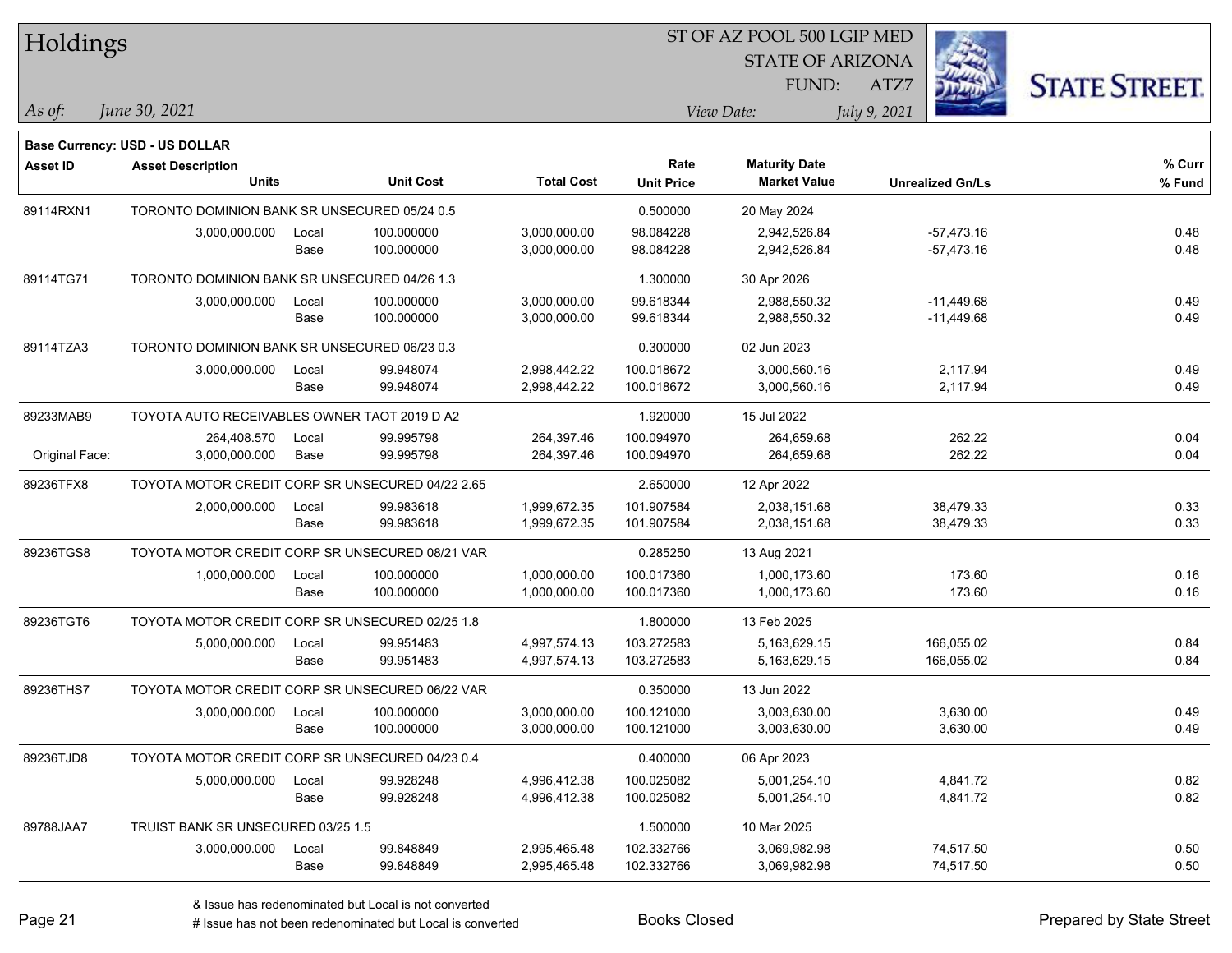| Holdings<br><b>STATE OF ARIZONA</b><br><b>STATE STREET.</b><br>FUND:<br>ATZ7<br>As of:<br>June 30, 2021<br>View Date:<br>July 9, 2021<br><b>Base Currency: USD - US DOLLAR</b><br>Rate<br><b>Maturity Date</b><br><b>Asset ID</b><br><b>Asset Description</b><br><b>Units</b><br><b>Unit Cost</b><br><b>Total Cost</b><br><b>Market Value</b><br><b>Unit Price</b><br><b>Unrealized Gn/Ls</b> | % Curr<br>% Fund<br>0.17<br>0.17<br>0.34<br>0.34 |
|-----------------------------------------------------------------------------------------------------------------------------------------------------------------------------------------------------------------------------------------------------------------------------------------------------------------------------------------------------------------------------------------------|--------------------------------------------------|
|                                                                                                                                                                                                                                                                                                                                                                                               |                                                  |
|                                                                                                                                                                                                                                                                                                                                                                                               |                                                  |
|                                                                                                                                                                                                                                                                                                                                                                                               |                                                  |
|                                                                                                                                                                                                                                                                                                                                                                                               |                                                  |
|                                                                                                                                                                                                                                                                                                                                                                                               |                                                  |
|                                                                                                                                                                                                                                                                                                                                                                                               |                                                  |
| 90327QD48<br>USAA CAPITAL CORP SR UNSECURED 144A 05/23 1.5<br>1.500000<br>01 May 2023                                                                                                                                                                                                                                                                                                         |                                                  |
| 99.924927<br>999,249.27<br>101.999629<br>20,747.02<br>1,000,000.000<br>1,019,996.29<br>Local                                                                                                                                                                                                                                                                                                  |                                                  |
| 99.924927<br>999,249.27<br>101.999629<br>1,019,996.29<br>20,747.02<br>Base                                                                                                                                                                                                                                                                                                                    |                                                  |
| US BANK NA CINCINNATI SR UNSECURED 01/23 2.85<br>2.850000<br>90331HNL3<br>23 Jan 2023                                                                                                                                                                                                                                                                                                         |                                                  |
| 2,000,000.000<br>100.143904<br>2,002,878.08<br>103.737829<br>2,074,756.58<br>71,878.50<br>Local                                                                                                                                                                                                                                                                                               |                                                  |
| Base<br>100.143904<br>2,002,878.08<br>103.737829<br>2,074,756.58<br>71,878.50                                                                                                                                                                                                                                                                                                                 |                                                  |
| 90331HPG2<br>US BANK NA CINCINNATI SR UNSECURED 12/22 VAR<br>0.523130<br>09 Dec 2022                                                                                                                                                                                                                                                                                                          |                                                  |
| 100.000000<br>5,000,000.00<br>100.544611<br>5,027,230.55<br>27,230.55<br>5,000,000.000<br>Local                                                                                                                                                                                                                                                                                               | 0.82                                             |
| 100.000000<br>5,027,230.55<br>27,230.55<br>Base<br>5,000,000.00<br>100.544611                                                                                                                                                                                                                                                                                                                 | 0.82                                             |
| US BANCORP SR UNSECURED 07/24 2.4<br>91159HHX1<br>2.400000<br>30 Jul 2024                                                                                                                                                                                                                                                                                                                     |                                                  |
| 263,124.84<br>99.939688<br>4,996,984.41<br>105.202185<br>5,000,000.000<br>5,260,109.25<br>Local                                                                                                                                                                                                                                                                                               | 0.86                                             |
| 99.939688<br>4,996,984.41<br>105.202185<br>5,260,109.25<br>263,124.84<br>Base                                                                                                                                                                                                                                                                                                                 | 0.86                                             |
| US BANCORP SR UNSECURED 05/25 1.45<br>91159HHZ6<br>1.450000<br>12 May 2025                                                                                                                                                                                                                                                                                                                    |                                                  |
| 3,000,000.000<br>99.911573<br>2,997,347.19<br>102.243258<br>3,067,297.74<br>69,950.55<br>Local                                                                                                                                                                                                                                                                                                | 0.50                                             |
| 99.911573<br>102.243258<br>3,067,297.74<br>69,950.55<br>Base<br>2,997,347.19                                                                                                                                                                                                                                                                                                                  | 0.50                                             |
| 91282CBQ3<br>US TREASURY N/B 02/26 0.5<br>0.500000<br>28 Feb 2026                                                                                                                                                                                                                                                                                                                             |                                                  |
| 99.508342<br>1,990,166.83<br>98.527344<br>1,970,546.88<br>$-19,619.95$<br>2,000,000.000<br>Local                                                                                                                                                                                                                                                                                              | 0.32                                             |
| 99.508342<br>98.527344<br>1,970,546.88<br>Base<br>1,990,166.83<br>$-19,619.95$                                                                                                                                                                                                                                                                                                                | 0.32                                             |
| 91324PDR0<br>UNITEDHEALTH GROUP INC SR UNSECURED 08/24 2.375<br>2.375000<br>15 Aug 2024                                                                                                                                                                                                                                                                                                       |                                                  |
| 99.984564<br>2,999,536.93<br>105.205766<br>3,156,172.98<br>156,636.05<br>3,000,000.000<br>Local                                                                                                                                                                                                                                                                                               | 0.52                                             |
| 99.984564<br>105.205766<br>3,156,172.98<br>156,636.05<br>Base<br>2,999,536.93                                                                                                                                                                                                                                                                                                                 | 0.52                                             |
| VERIZON OWNER TRUST VZOT 2020 B A<br>92290BAA9<br>0.470000<br>20 Feb 2025                                                                                                                                                                                                                                                                                                                     |                                                  |
| 3,250,000.000<br>99.983103<br>3,249,450.86<br>3,258,738.60<br>9,287.74<br>100.268880<br>Local                                                                                                                                                                                                                                                                                                 | 0.53                                             |
| Original Face:<br>3,250,000.000<br>Base<br>99.983103<br>3,249,450.86<br>100.268880<br>3,258,738.60<br>9,287.74                                                                                                                                                                                                                                                                                | 0.53                                             |
| 92343VGE8<br>0.840000<br>VERIZON COMMUNICATIONS SR UNSECURED 03/26 VAR<br>20 Mar 2026                                                                                                                                                                                                                                                                                                         |                                                  |
| 3,000,000.000<br>100.000000<br>3,000,000.00<br>101.841500<br>3,055,245.00<br>55,245.00<br>Local                                                                                                                                                                                                                                                                                               | 0.50                                             |
| Base<br>100.000000<br>101.841500<br>55,245.00<br>3,000,000.00<br>3,055,245.00                                                                                                                                                                                                                                                                                                                 | 0.50                                             |
| 92343VGF5<br>VERIZON COMMUNICATIONS SR UNSECURED 03/24 0.75<br>0.750000<br>22 Mar 2024                                                                                                                                                                                                                                                                                                        |                                                  |
| 100.437000<br>99.994553<br>1,999,891.06<br>2,008,740.00<br>8,848.94<br>2,000,000.000<br>Local                                                                                                                                                                                                                                                                                                 | 0.33                                             |
| 100.437000<br>8,848.94<br>Base<br>99.994553<br>1,999,891.06<br>2,008,740.00                                                                                                                                                                                                                                                                                                                   | 0.33                                             |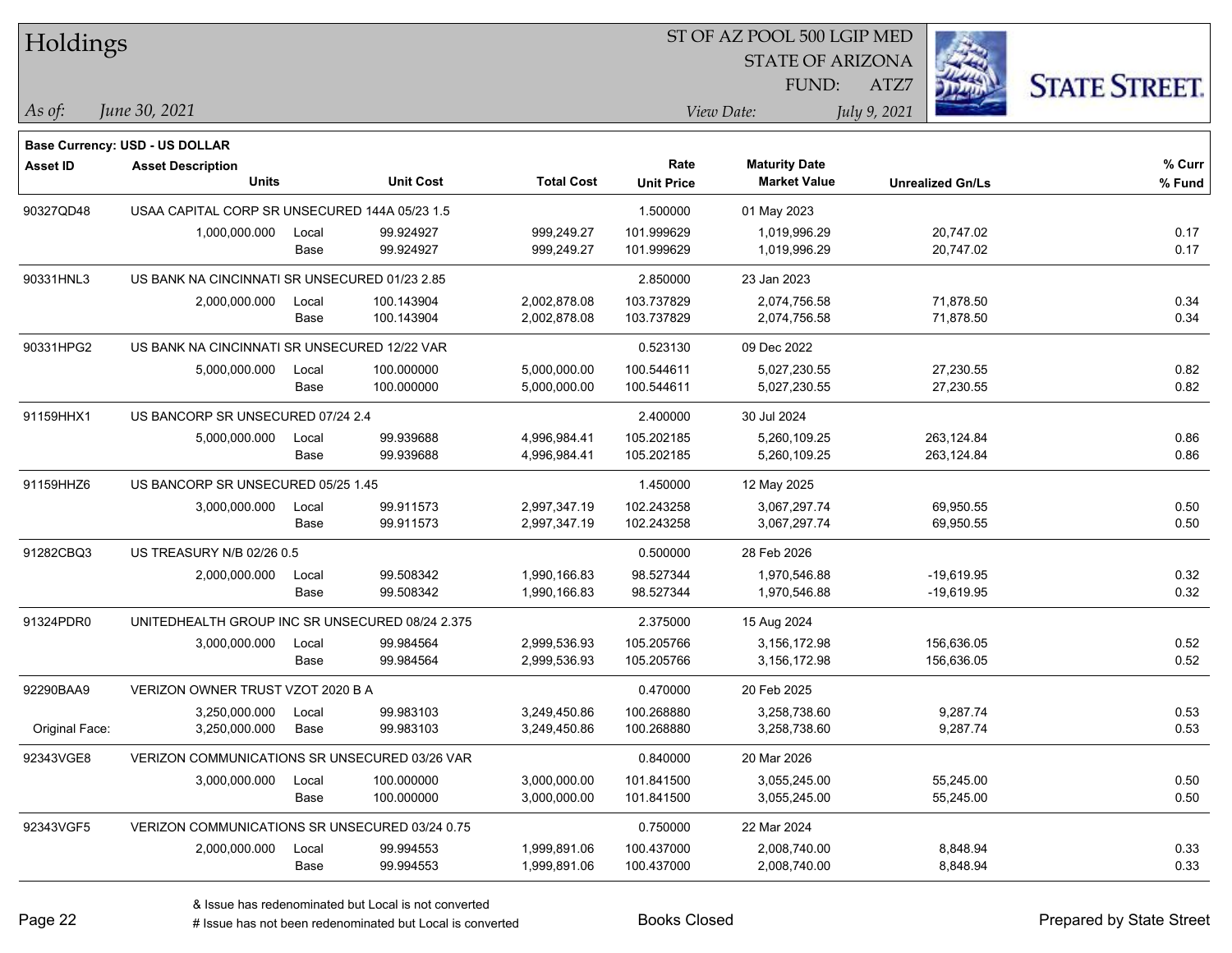| Holdings                  |                                                        |       |                  |                   |                   | ST OF AZ POOL 500 LGIP MED |                         |                      |
|---------------------------|--------------------------------------------------------|-------|------------------|-------------------|-------------------|----------------------------|-------------------------|----------------------|
|                           |                                                        |       |                  |                   |                   | <b>STATE OF ARIZONA</b>    |                         |                      |
|                           |                                                        |       |                  |                   |                   | FUND:                      | ATZ7                    | <b>STATE STREET.</b> |
| As of:                    | June 30, 2021                                          |       |                  |                   |                   | View Date:                 | July 9, 2021            |                      |
|                           | Base Currency: USD - US DOLLAR                         |       |                  |                   |                   |                            |                         |                      |
| <b>Asset ID</b>           | <b>Asset Description</b>                               |       |                  |                   | Rate              | <b>Maturity Date</b>       |                         | % Curr               |
|                           | <b>Units</b>                                           |       | <b>Unit Cost</b> | <b>Total Cost</b> | <b>Unit Price</b> | <b>Market Value</b>        | <b>Unrealized Gn/Ls</b> | $%$ Fund             |
| 92343VGG3                 | VERIZON COMMUNICATIONS SR UNSECURED 03/26 1.45         |       |                  |                   | 1.450000          | 20 Mar 2026                |                         |                      |
|                           | 2,000,000.000                                          | Local | 99.814079        | 1,996,281.57      | 100.986230        | 2,019,724.60               | 23,443.03               | 0.33                 |
|                           |                                                        | Base  | 99.814079        | 1,996,281.57      | 100.986230        | 2,019,724.60               | 23,443.03               | 0.33                 |
| 92347YAA2                 | VERIZON OWNER TRUST VZOT 2019 A A1A                    |       |                  |                   | 2.930000          | 20 Sep 2023                |                         |                      |
|                           | 1,345,718.130                                          | Local | 99.990181        | 1,345,586.00      | 101.192780        | 1,361,769.59               | 16,183.59               | 0.22                 |
| Original Face:            | 2,000,000.000                                          | Base  | 99.990181        | 1,345,586.00      | 101.192780        | 1,361,769.59               | 16,183.59               | 0.22                 |
| 92348TAA2                 | VERIZON OWNER TRUST VZOT 2020 A A1A                    |       |                  |                   | 1.850000          | 22 Jul 2024                |                         |                      |
|                           | 2,000,000.000                                          | Local | 99.992005        | 1,999,840.09      | 101.721240        | 2,034,424.80               | 34,584.71               | 0.33                 |
| Original Face:            | 2,000,000.000                                          | Base  | 99.992005        | 1,999,840.09      | 101.721240        | 2,034,424.80               | 34,584.71               | 0.33                 |
| 92348XAA3                 | VERIZON OWNER TRUST VZOT 2018 A A1A                    |       |                  |                   | 3.230000          | 20 Apr 2023                |                         |                      |
|                           | 294.675.180                                            | Local | 99.999379        | 294,673.35        | 100.688240        | 296,703.25                 | 2,029.90                | 0.05                 |
| Original Face:            | 1,000,000.000                                          | Base  | 99.999379        | 294,673.35        | 100.688240        | 296,703.25                 | 2,029.90                | 0.05                 |
| 928668BJ0                 | VOLKSWAGEN GROUP AMERICA COMPANY GUAR 144A 11/23 0.875 |       |                  |                   | 0.875000          | 22 Nov 2023                |                         |                      |
|                           | 3,000,000.000                                          | Local | 99.880055        | 2,996,401.64      | 100.251559        | 3,007,546.77               | 11,145.13               | 0.49                 |
|                           |                                                        | Base  | 99.880055        | 2,996,401.64      | 100.251559        | 3,007,546.77               | 11,145.13               | 0.49                 |
| 931142EL3                 | WALMART INC SR UNSECURED 07/24 2.85                    |       |                  |                   | 2.850000          | 08 Jul 2024                |                         |                      |
|                           | 2,000,000.000                                          | Local | 99.929287        | 1,998,585.74      | 106.727451        | 2,134,549.02               | 135,963.28              | 0.35                 |
|                           |                                                        | Base  | 99.929287        | 1,998,585.74      | 106.727451        | 2,134,549.02               | 135,963.28              | 0.35                 |
| 949746SA0                 | WELLS FARGO + COMPANY SR UNSECURED 07/21 2.1           |       |                  |                   | 2.100000          | 26 Jul 2021                |                         |                      |
|                           | 1,000,000.000                                          | Local | 99.966088        | 999,660.88        | 100.126981        | 1,001,269.81               | 1,608.93                | 0.16                 |
|                           |                                                        | Base  | 99.966088        | 999,660.88        | 100.126981        | 1,001,269.81               | 1,608.93                | 0.16                 |
| 961214DQ3                 | WESTPAC BANKING CORP SR UNSECURED 06/22 2.5            |       |                  |                   | 2.500000          | 28 Jun 2022                |                         |                      |
|                           | 2,000,000.000                                          | Local | 99.967686        | 1,999,353.71      | 102.244516        | 2,044,890.32               | 45,536.61               | 0.33                 |
|                           |                                                        | Base  | 99.967686        | 1,999,353.71      | 102.244516        | 2,044,890.32               | 45,536.61               | 0.33                 |
| US DOLLAR Total           |                                                        |       |                  |                   |                   |                            |                         |                      |
|                           | 432,386,804.820                                        | Local |                  | 432,881,473.94    |                   | 436,601,030.06             | 3,719,556.12            | 71.30                |
| Original Face:            | 187,511,032.000                                        | Base  |                  | 432,881,473.94    |                   | 436,601,030.06             | 3,719,556.12            | 71.30                |
| <b>FIXED INCOME Total</b> |                                                        |       |                  |                   |                   |                            |                         |                      |
|                           | 432,386,804.820                                        | Base  |                  | 432,881,473.94    |                   | 436,601,030.06             | 3,719,556.12            | 71.30                |
|                           |                                                        |       |                  |                   |                   |                            |                         |                      |

# Issue has not been redenominated but Local is converted Books Closed Prepared by State Street & Issue has redenominated but Local is not converted

 $\sim$ 

 $\overline{\phantom{0}}$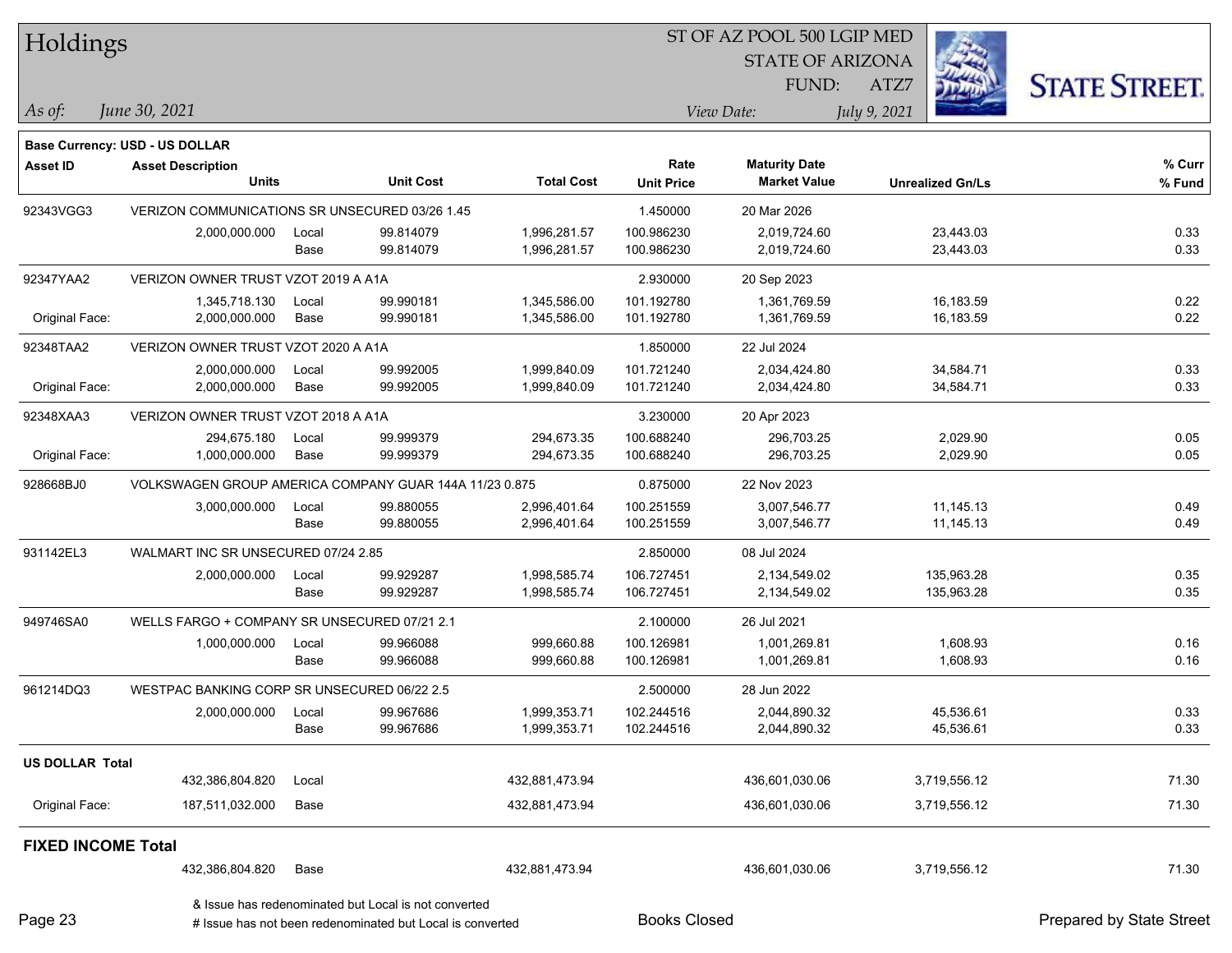| Holdings       |                                          |                  |                   | ST OF AZ POOL 500 LGIP MED<br><b>STATE OF ARIZONA</b><br>FUND: | ATZ7                 |                         |                      |
|----------------|------------------------------------------|------------------|-------------------|----------------------------------------------------------------|----------------------|-------------------------|----------------------|
| $\vert$ As of: | June 30, 2021                            |                  |                   |                                                                | View Date:           | July 9, 2021            | <b>STATE STREET.</b> |
|                | <b>Base Currency: USD - US DOLLAR</b>    |                  |                   | Rate                                                           | <b>Maturity Date</b> |                         | % Curr               |
| Asset ID       | <b>Asset Description</b><br><b>Units</b> | <b>Unit Cost</b> | <b>Total Cost</b> | <b>Unit Price</b>                                              | <b>Market Value</b>  | <b>Unrealized Gn/Ls</b> | % Fund               |
| Original Face: | 187,511,032.000                          |                  |                   |                                                                |                      |                         |                      |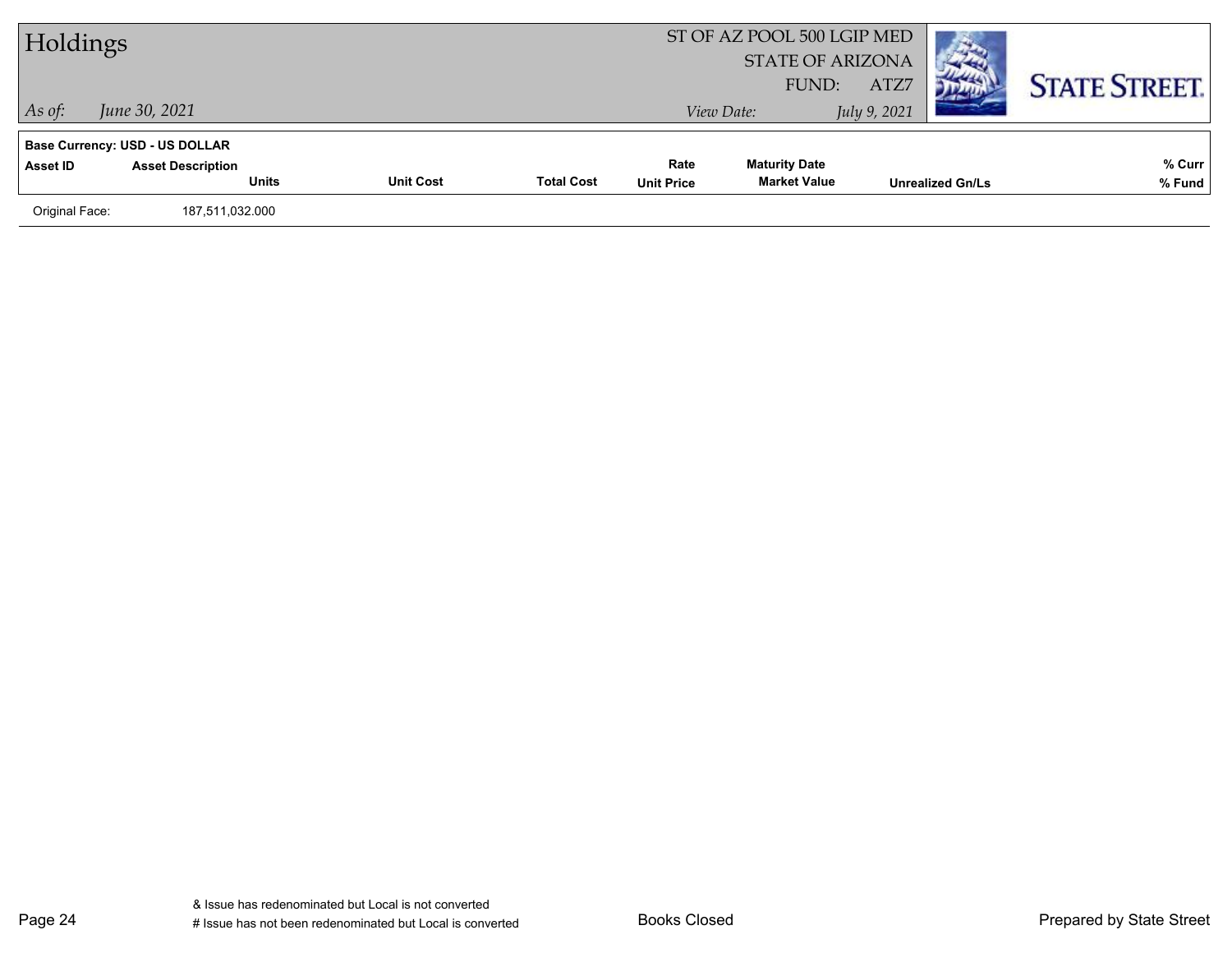| Holdings          |                                          |      |                  |                   | ST OF AZ POOL 500 LGIP MED<br><b>STATE OF ARIZONA</b><br>FUND: | ATZ7                                        |                         | <b>STATE STREET.</b> |                  |
|-------------------|------------------------------------------|------|------------------|-------------------|----------------------------------------------------------------|---------------------------------------------|-------------------------|----------------------|------------------|
| $ $ As of:        | June 30, 2021                            |      |                  |                   |                                                                | View Date:                                  | July 9, 2021            |                      |                  |
|                   | <b>Base Currency: USD - US DOLLAR</b>    |      |                  |                   |                                                                |                                             |                         |                      |                  |
| Asset ID          | <b>Asset Description</b><br><b>Units</b> |      | <b>Unit Cost</b> | <b>Total Cost</b> | Rate<br><b>Unit Price</b>                                      | <b>Maturity Date</b><br><b>Market Value</b> | <b>Unrealized Gn/Ls</b> |                      | % Curr<br>% Fund |
|                   |                                          |      |                  |                   |                                                                |                                             |                         |                      |                  |
| <b>FUND Total</b> |                                          |      |                  |                   |                                                                |                                             |                         |                      |                  |
|                   | 608,183,607.930                          | Base |                  | 608,586,920.25    |                                                                | 612,322,951.62                              |                         | 3,736,031.37         | 100.00           |
| Original Face:    | 187,511,032.000                          |      |                  |                   |                                                                |                                             |                         |                      |                  |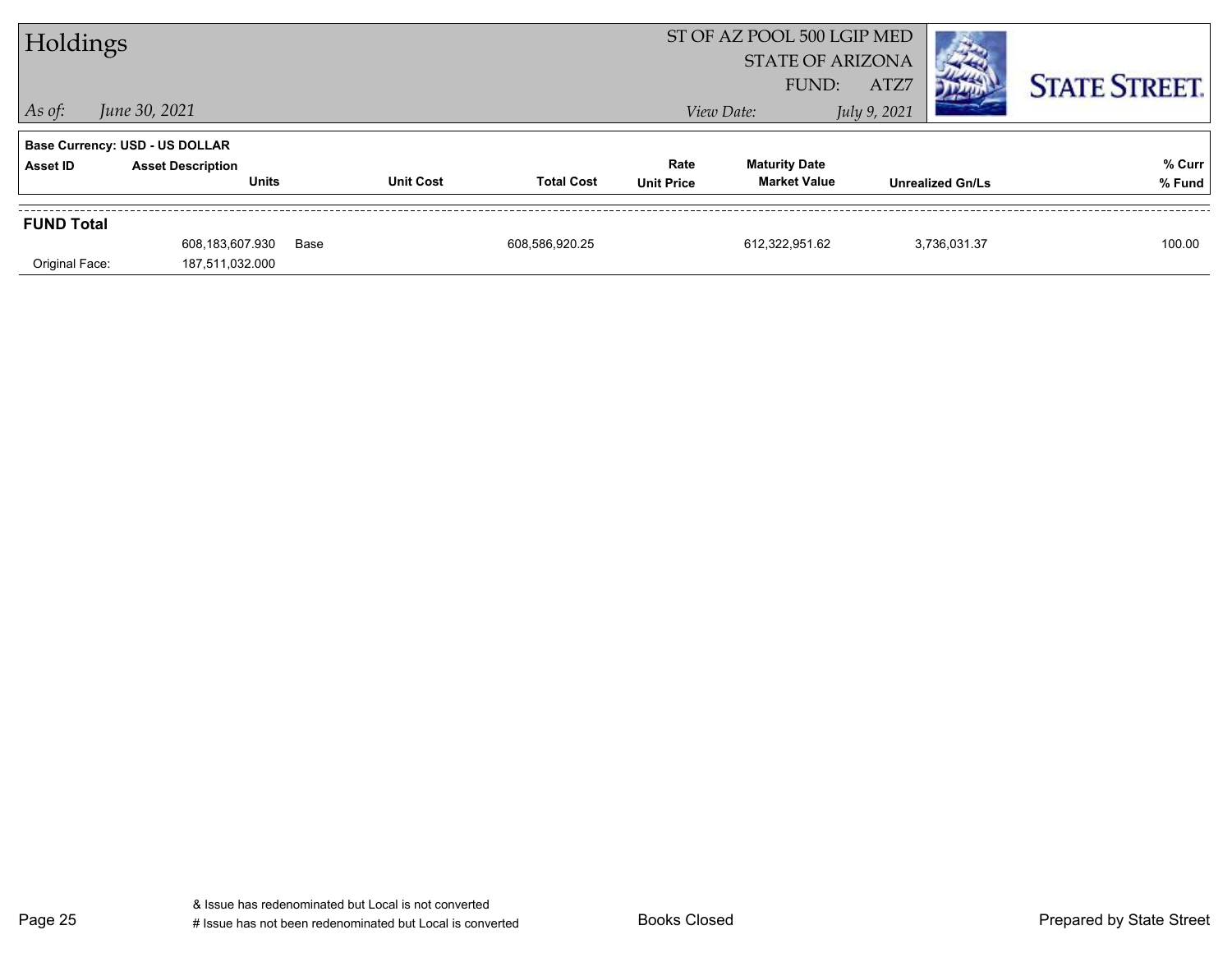## Holdings

## Currency Summary

*As of: June 30, 2021*

## ST OF AZ POOL 500 LGIP MED

 STATE OF ARIZONAFUND:

ATZ7



*View Date:July 9, 2021*

| <b>Dase Ourlelley.00D - 00 DOLLAR</b> |                 |       |                   |                     | % Currency |                         |                          |                           |
|---------------------------------------|-----------------|-------|-------------------|---------------------|------------|-------------------------|--------------------------|---------------------------|
|                                       | <b>Units</b>    |       | <b>Total Cost</b> | <b>Market Value</b> | % Fund     | <b>Unreal Sec Gn/Ls</b> | <b>Unreal Curr Gn/Ls</b> | <b>Total Unreal Gn/Ls</b> |
| <b>US DOLLAR</b>                      |                 |       |                   |                     |            |                         | Exchange Rate:           | 1.000000                  |
| <b>CASH</b>                           |                 |       |                   |                     |            |                         |                          |                           |
|                                       | 377,803.110     | Local | 377,803.11        | 377,803.11          | 0.06       | 0.00                    |                          | 0.00                      |
|                                       |                 | Base  | 377,803.11        | 377,803.11          | 0.06       | 0.00                    | 0.00                     | 0.00                      |
| <b>CASH EQUIVALENT</b>                |                 |       |                   |                     |            |                         |                          |                           |
|                                       | 175,419,000.000 | Local | 175,327,643.20    | 175,344,118.45      | 28.64      | 16,475.25               |                          | 16,475.25                 |
|                                       |                 | Base  | 175,327,643.20    | 175,344,118.45      | 28.64      | 16,475.25               | 0.00                     | 16,475.25                 |
| <b>FIXED INCOME</b>                   |                 |       |                   |                     |            |                         |                          |                           |
|                                       | 432,386,804.820 | Local | 432,881,473.94    | 436,601,030.06      | 71.30      | 3,719,556.12            |                          | 3,719,556.12              |
| Original Face:                        | 187,511,032.000 | Base  | 432,881,473.94    | 436,601,030.06      | 71.30      | 3,719,556.12            | 0.00                     | 3,719,556.12              |
| <b>US DOLLAR Total</b>                |                 |       |                   |                     |            |                         |                          |                           |
|                                       | 608,183,607.930 | Local | 608,586,920.25    | 612,322,951.62      | 100.00     | 3,736,031.37            |                          | 3,736,031.37              |
| Original Face:                        | 187,511,032.000 | Base  | 608,586,920.25    | 612,322,951.62      | 100.00     | 3,736,031.37            | 0.00                     | 3,736,031.37              |
| <b>FUND Total</b>                     |                 |       |                   |                     |            |                         |                          |                           |
|                                       | 608,183,607.930 | Base  | 608,586,920.25    | 612,322,951.62      | 100.00     | 3,736,031.37            | 0.00                     | 3,736,031.37              |
| Original Face:                        | 187,511,032.000 |       |                   |                     |            |                         |                          |                           |
|                                       |                 |       |                   |                     |            |                         |                          |                           |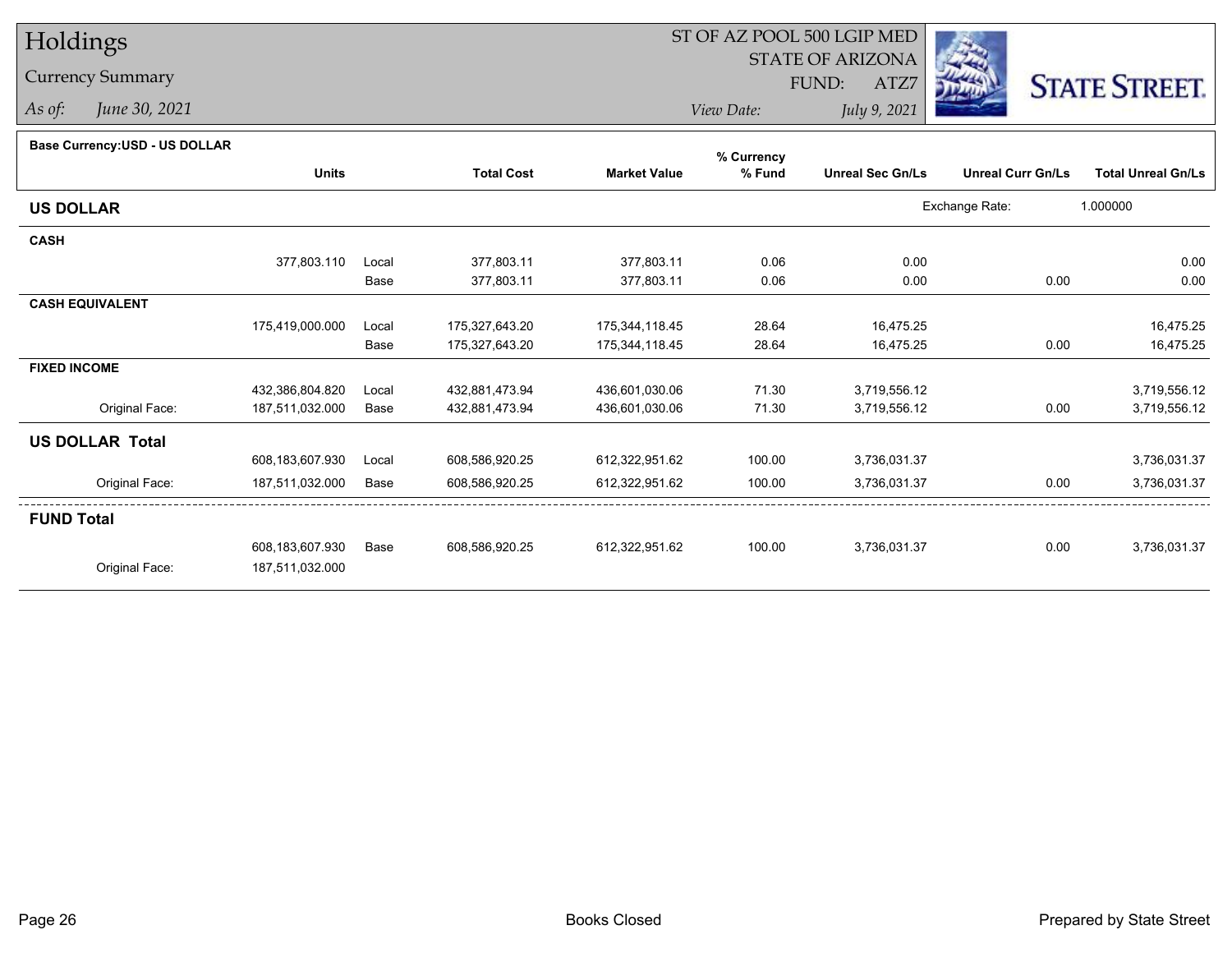| Holdings             |                                       |                   |                     |            | ST OF AZ POOL 500 LGIP MED               |                          |                           |  |
|----------------------|---------------------------------------|-------------------|---------------------|------------|------------------------------------------|--------------------------|---------------------------|--|
| <b>Asset Summary</b> |                                       |                   |                     |            | <b>STATE OF ARIZONA</b><br>FUND:<br>ATZ7 |                          | <b>STATE STREET.</b>      |  |
| As of:               | June 30, 2021                         |                   |                     | View Date: | July 9, 2021                             |                          |                           |  |
|                      | <b>Base Currency: USD - US DOLLAR</b> |                   |                     |            |                                          |                          |                           |  |
|                      | <b>Units</b>                          | <b>Total Cost</b> | <b>Market Value</b> | % Fund     | <b>Unreal Sec Gn/Ls</b>                  | <b>Unreal Curr Gn/Ls</b> | <b>Total Unreal Gn/Ls</b> |  |
| <b>CASH</b>          |                                       |                   |                     |            |                                          |                          |                           |  |
| <b>US DOLLAR</b>     |                                       |                   |                     |            |                                          |                          |                           |  |
|                      | 377,803.110                           | 377,803.11        | 377,803.11          | 0.06       | 0.00                                     | 0.00                     | 0.00                      |  |
| <b>CASH Total</b>    | 377,803.110                           | 377,803.11        | 377,803.11          | 0.06       | 0.00                                     | 0.00                     | 0.00                      |  |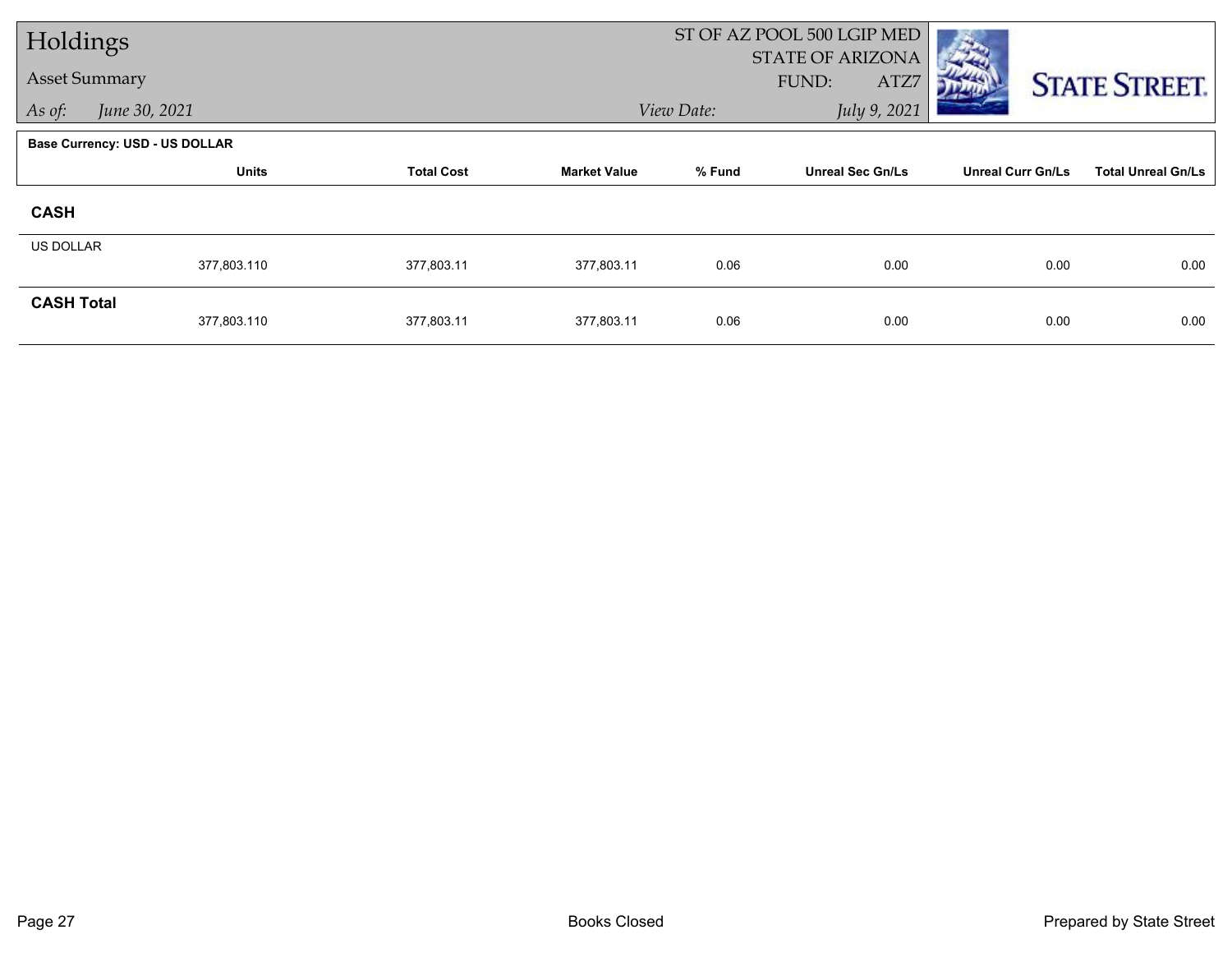| Holdings                |                                       |                   |                     | ST OF AZ POOL 500 LGIP MED |                                          |                          |                           |
|-------------------------|---------------------------------------|-------------------|---------------------|----------------------------|------------------------------------------|--------------------------|---------------------------|
| <b>Asset Summary</b>    |                                       |                   |                     |                            | <b>STATE OF ARIZONA</b><br>FUND:<br>ATZ7 |                          |                           |
| June 30, 2021<br>As of: |                                       |                   |                     | July 9, 2021<br>View Date: |                                          |                          | <b>STATE STREET.</b>      |
|                         |                                       |                   |                     |                            |                                          |                          |                           |
|                         | <b>Base Currency: USD - US DOLLAR</b> |                   |                     |                            |                                          |                          |                           |
|                         | <b>Units</b>                          | <b>Total Cost</b> | <b>Market Value</b> | % Fund                     | <b>Unreal Sec Gn/Ls</b>                  | <b>Unreal Curr Gn/Ls</b> | <b>Total Unreal Gn/Ls</b> |
| <b>CASH EQUIVALENT</b>  |                                       |                   |                     |                            |                                          |                          |                           |
| US DOLLAR               |                                       |                   |                     |                            |                                          |                          |                           |
|                         | 175,419,000.000                       | 175,327,643.20    | 175,344,118.45      | 28.64                      | 16,475.25                                | 0.00                     | 16,475.25                 |
|                         | <b>CASH EQUIVALENT Total</b>          |                   |                     |                            |                                          |                          |                           |
|                         | 175,419,000.000                       | 175,327,643.20    | 175,344,118.45      | 28.64                      | 16,475.25                                | 0.00                     | 16,475.25                 |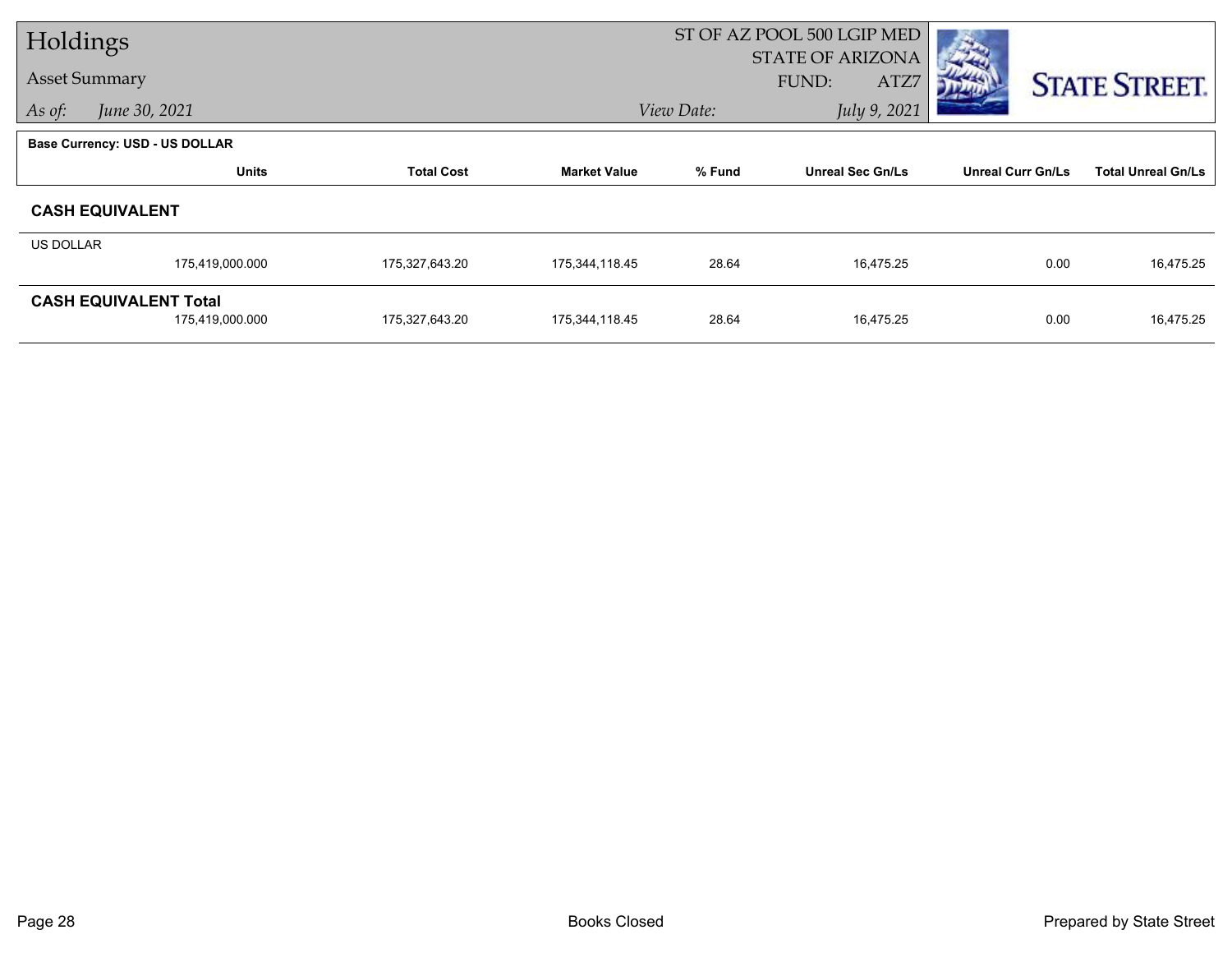| Holdings             |                                       |                   |                     | ST OF AZ POOL 500 LGIP MED |                                          |                          |                           |
|----------------------|---------------------------------------|-------------------|---------------------|----------------------------|------------------------------------------|--------------------------|---------------------------|
| <b>Asset Summary</b> |                                       |                   |                     |                            | <b>STATE OF ARIZONA</b><br>FUND:<br>ATZ7 |                          | <b>STATE STREET.</b>      |
| As of:               | June 30, 2021                         |                   |                     | View Date:                 | July 9, 2021                             |                          |                           |
|                      | <b>Base Currency: USD - US DOLLAR</b> |                   |                     |                            |                                          |                          |                           |
|                      | <b>Units</b>                          | <b>Total Cost</b> | <b>Market Value</b> | % Fund                     | <b>Unreal Sec Gn/Ls</b>                  | <b>Unreal Curr Gn/Ls</b> | <b>Total Unreal Gn/Ls</b> |
| <b>FIXED INCOME</b>  |                                       |                   |                     |                            |                                          |                          |                           |
| US DOLLAR            |                                       |                   |                     |                            |                                          |                          |                           |
|                      | 432,386,804.820                       | 432,881,473.94    | 436,601,030.06      | 71.30                      | 3,719,556.12                             | 0.00                     | 3,719,556.12              |
|                      | <b>FIXED INCOME Total</b>             |                   |                     |                            |                                          |                          |                           |
|                      | 432,386,804.820                       | 432,881,473.94    | 436,601,030.06      | 71.30                      | 3,719,556.12                             | 0.00                     | 3,719,556.12              |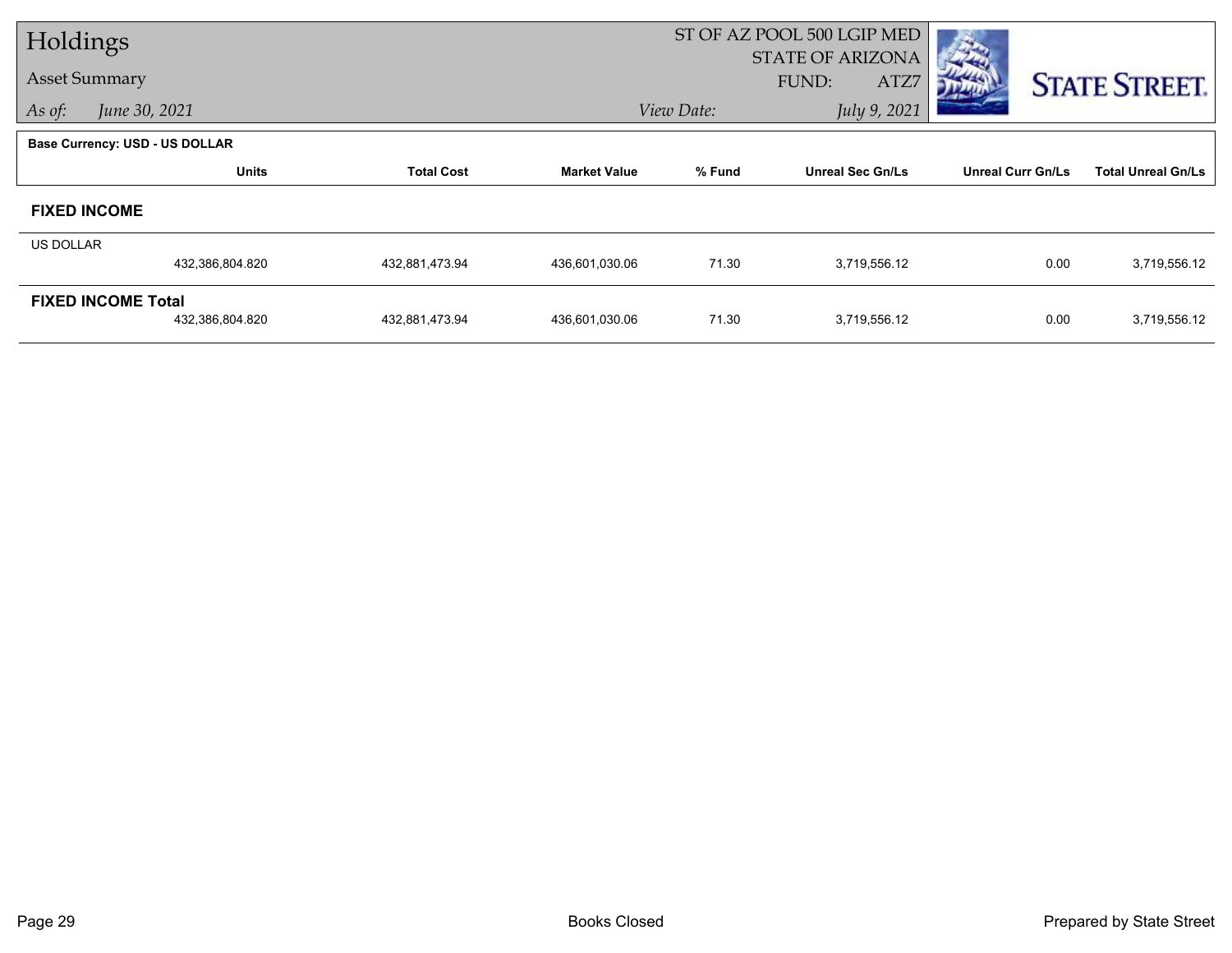| Holdings             |                                       |                   |                     | ST OF AZ POOL 500 LGIP MED               | <b>The Contract of the Contract of the Contract of the Contract of the Contract of the Contract of the Contract of The Contract of The Contract of The Contract of The Contract of The Contract of The Contract of The Contract </b> |                   |                           |  |
|----------------------|---------------------------------------|-------------------|---------------------|------------------------------------------|--------------------------------------------------------------------------------------------------------------------------------------------------------------------------------------------------------------------------------------|-------------------|---------------------------|--|
| <b>Asset Summary</b> |                                       |                   |                     | <b>STATE OF ARIZONA</b><br>ATZ7<br>FUND: |                                                                                                                                                                                                                                      |                   | <b>STATE STREET.</b>      |  |
| As of:               | June 30, 2021                         |                   |                     | View Date:                               | July 9, 2021                                                                                                                                                                                                                         |                   |                           |  |
|                      | <b>Base Currency: USD - US DOLLAR</b> |                   |                     |                                          |                                                                                                                                                                                                                                      |                   |                           |  |
|                      | <b>Units</b>                          | <b>Total Cost</b> | <b>Market Value</b> | % Fund                                   | <b>Unreal Sec Gn/Ls</b>                                                                                                                                                                                                              | Unreal Curr Gn/Ls | <b>Total Unreal Gn/Ls</b> |  |
| <b>FUND Total</b>    |                                       |                   |                     |                                          |                                                                                                                                                                                                                                      |                   |                           |  |
|                      | 608,183,607.930                       | 608,586,920.25    | 612.322.951.62      | 100.00                                   | 3.736.031.37                                                                                                                                                                                                                         | 0.00              | 3,736,031.37              |  |